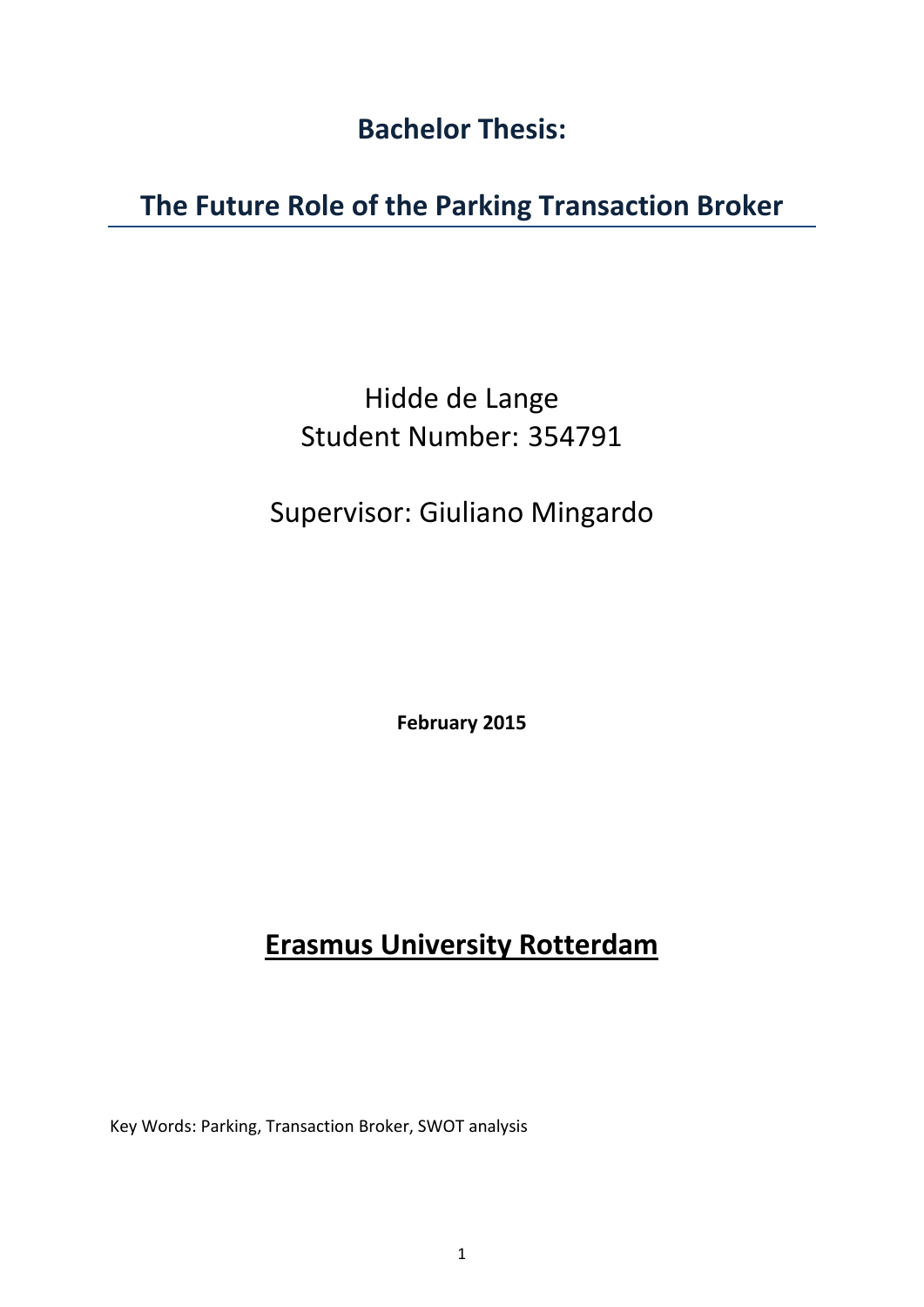# Acknowledgements

<span id="page-1-0"></span>First and foremost I would like to thank my thesis supervisor Giuliano Mingardo of the Erasmus University Rotterdam for his encouragements and guidance throughout the entire process of this project.

I would also like to thank all of my interviewees for their time and for sharing their visions with respect to the Dutch parking market and the parking transaction broker. My special thanks go to:

- Rob Ebbing (Partner Spark-parkeren)
- Vladan Jankovic (CEO P1 parking)
- Peter Martens (Director Business Intelligence at Q-park holding office)
- Jeffrey Wolvekamp (CEO Yellowbrick)
- Martin Kruydenberg (Manager Productbureau P1 parking)
- Niels Weterings (Product Manager P1 parking)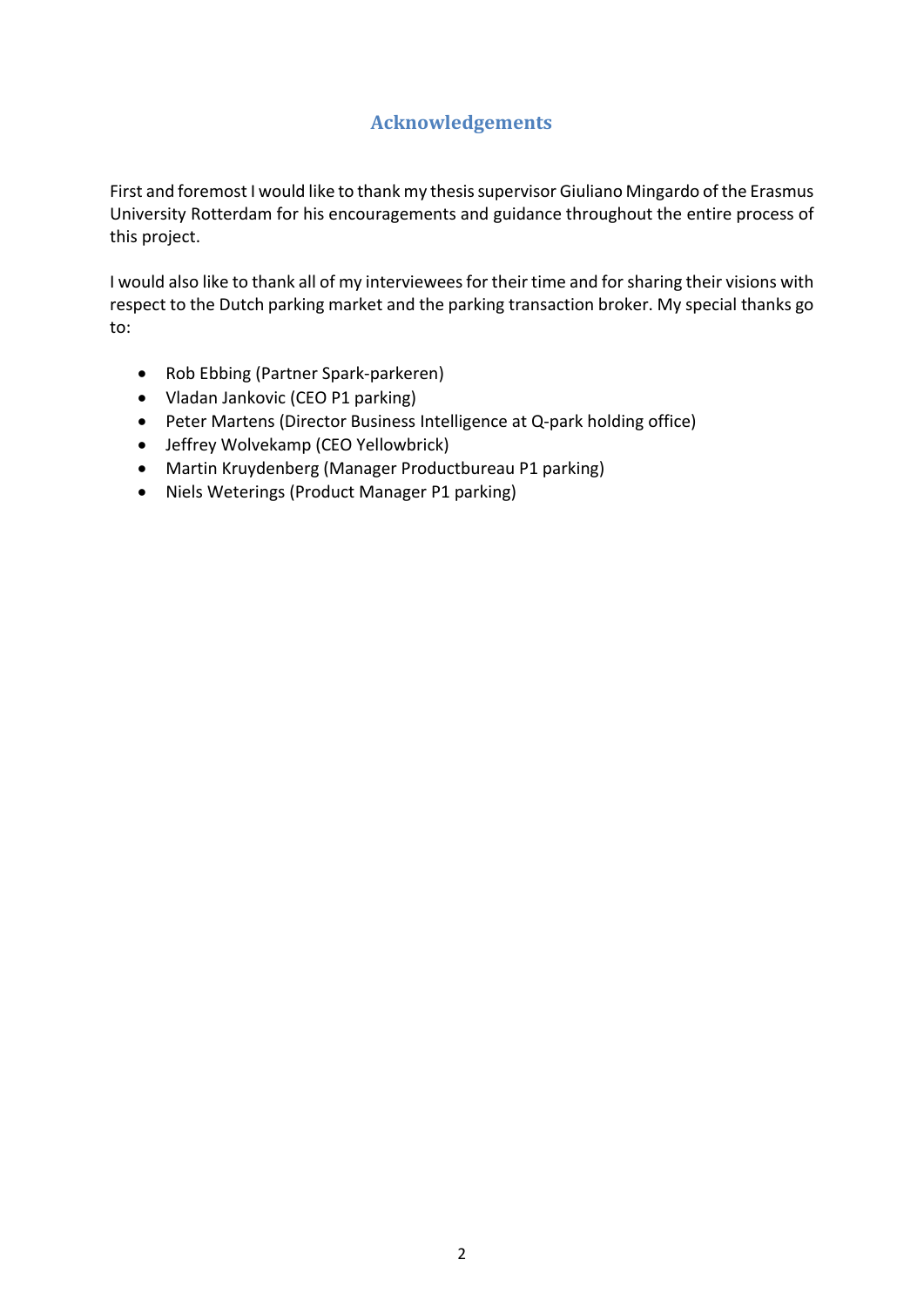# <span id="page-2-0"></span>**Table of Contents**

| 1.1   |  |  |  |
|-------|--|--|--|
| 1.2   |  |  |  |
| 1.3   |  |  |  |
|       |  |  |  |
| 2.1   |  |  |  |
| 2.2   |  |  |  |
| 2.2.1 |  |  |  |
| 2.2.2 |  |  |  |
| 2.2.3 |  |  |  |
| 2.3   |  |  |  |
| 2.4   |  |  |  |
|       |  |  |  |
| 3.1   |  |  |  |
| 3.2   |  |  |  |
| 3.3   |  |  |  |
| 3.4   |  |  |  |
|       |  |  |  |
| 4.1   |  |  |  |
| 4.2   |  |  |  |
| 4.3   |  |  |  |
| 4.4   |  |  |  |
| 45    |  |  |  |
|       |  |  |  |
| 5.1   |  |  |  |
| 5.2   |  |  |  |
| 5.3   |  |  |  |
| 5.4   |  |  |  |
|       |  |  |  |
|       |  |  |  |
|       |  |  |  |
|       |  |  |  |
|       |  |  |  |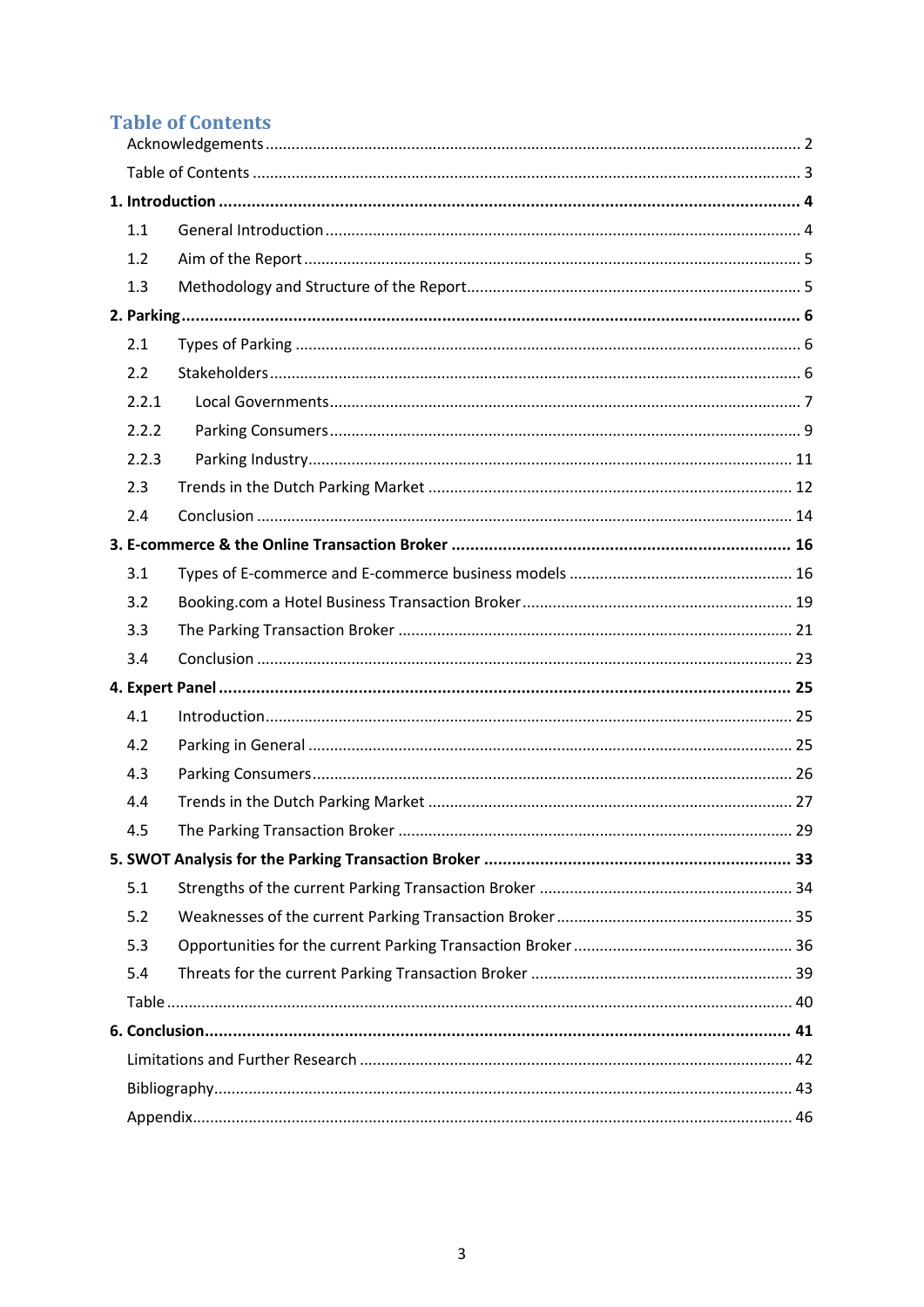# 1. Introduction

## <span id="page-3-1"></span><span id="page-3-0"></span>1.1 General Introduction

The past decade e-commerce has been growing exponentially with the enormous growth of Internet users worldwide. E-commerce has changed the way companies do business by affecting their entire business models. New competitors such as online transaction brokers create gaps in the revenue model and drastically change competition as we know it. For example, in the hotel branch we can already see the huge impact of such an event by taking a closer look on the website booking.com, an online transaction broker. Hotels all over the world are "forced" to advertise through an equivalent of this website and the result of this is a "leakage" from the hotel industry due to high commissions from transaction brokers which accounted for 5.4 billion dollars in the year 2010 alone (Starkov, 2010).

With the enormous increase in car ownership due to economic development and the growth of urban areas due to urbanization, it is becoming increasingly difficult to find a parking spot in crowded areas. Studies have shown that the average car worldwide is parked about 95 percent of the time (Shoup, 2005). Today's parking systems are therefore clearly an essential component of the transportation system. In crowded areas such as cities we can see that there is a high demand (amount of cars that need a parking spot) and a low supply (parking space) which creates the need for regulation and economic value for parking space. This is where parking operators and local governments create revenue through the regulation and exploitation of (public) parking space.

The commercial parking business is known as a rather traditional and relatively "young" commercial business and this is supported by the fact that there is only a very limited amount of academic literature on the commercial parking business available. Due to the fact that the commercial parking business is relatively young and traditional the current players are potentially vulnerable to the entry of the "parking transaction broker". Currently the still relatively small transaction brokers such as Yellowbrick and Park-line are quickly gaining market share in the Dutch parking market as intermediaries through the use of websites and smartphone applications. Due to the enormous increase of e-commerce, and even more specific the upcoming of the online transaction broker, it is very important for the current stakeholders in the parking market to determine their strategy with respect to these new players in the parking market.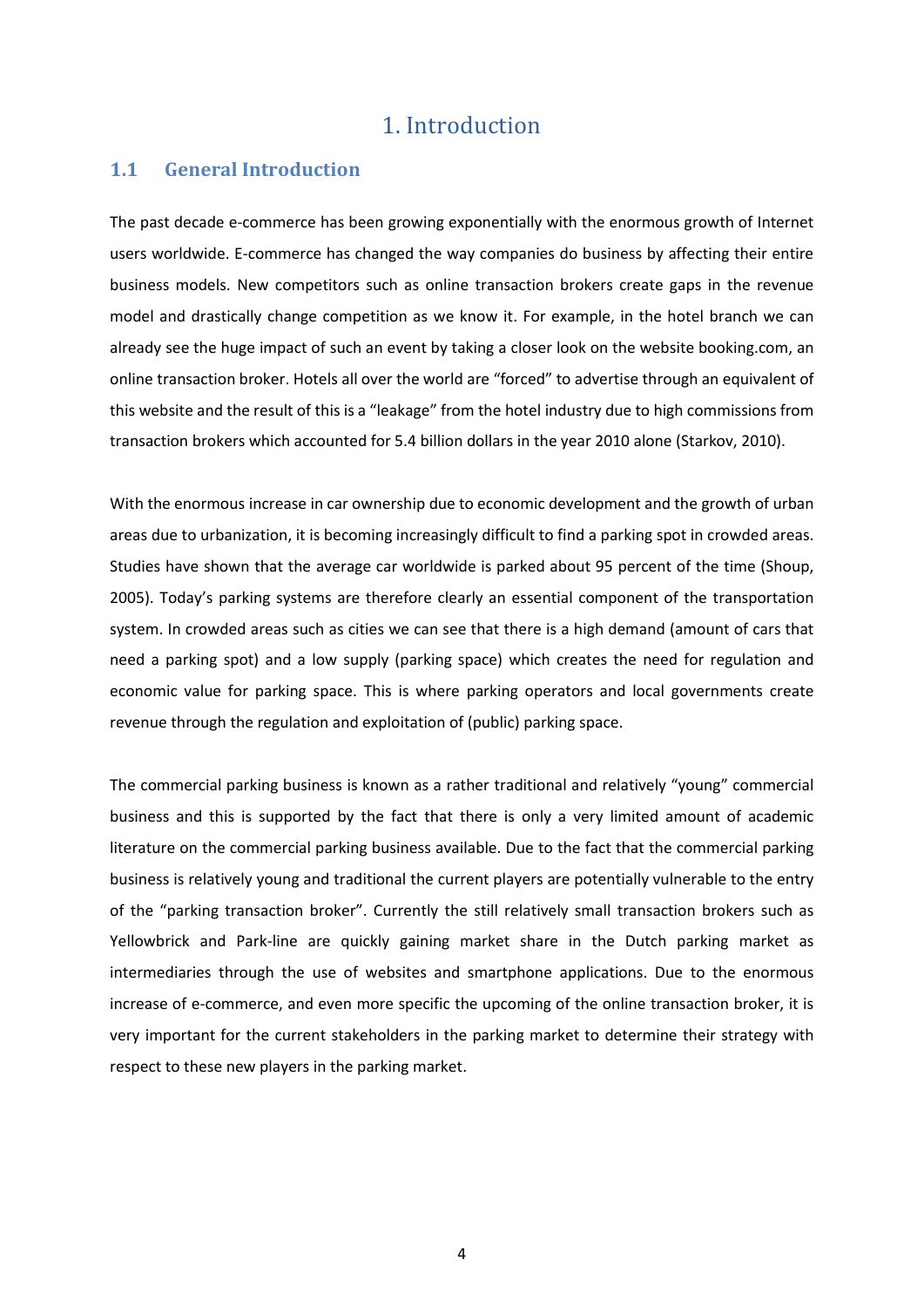### <span id="page-4-0"></span>1.2 Aim of the Report

The aim of this report is to investigate what future roles an online transaction broker, in this paper referred to as a parking broker, might fulfil in the Dutch parking market. The research question of this paper therefore states:

#### What is the possible future role of the parking transaction broker?

## <span id="page-4-1"></span>1.3 Methodology and Structure of the Report

The research question will be answered by using a SWOT analysis and an expert panel where several important stakeholders in the Dutch parking market will be asked how they see the future with respect to the role of the parking transaction broker in the Dutch parking market.

Prior to answering the research question it is important for the reader of this report to get an overview of the current (Dutch) parking market and to get a better understanding of the online (parking) transaction broker. This is achieved by performing desk research were existing literature on these subjects is collected and examined. In chapter two the important stakeholders and current trends in the Dutch parking market are described in order for the reader to get a better understanding of the current Dutch parking market. In chapter three the reader is informed about E-commerce and the "hotel broker" Booking.com is described for a better understanding of how an online transaction broker operates in a different market. Finally, at the end of chapter three, the parking transaction broker is described and the current parking transaction brokers are depicted.

In addition to the desk research also field research is performed by using an expert panel. Personal interviews were conducted with some important stakeholders in the Dutch parking market in order to gain first-hand knowledge about the current parking market and the parking transaction broker. The stakeholders that were interviewed include a parking consultant (whom can be considered a parking expert), two parking operators and a parking transaction broker. The results of these personal interviews are described in chapter four. In chapter five the (different) views from the interviewees about the parking transaction broker are brought together in a SWOT analysis. By using the SWOT analysis the reader gets a better understanding of the current parking brokers in terms of their weaknesses and strengths and the possible future role(s) of the current parking brokers in terms of opportunities and threats.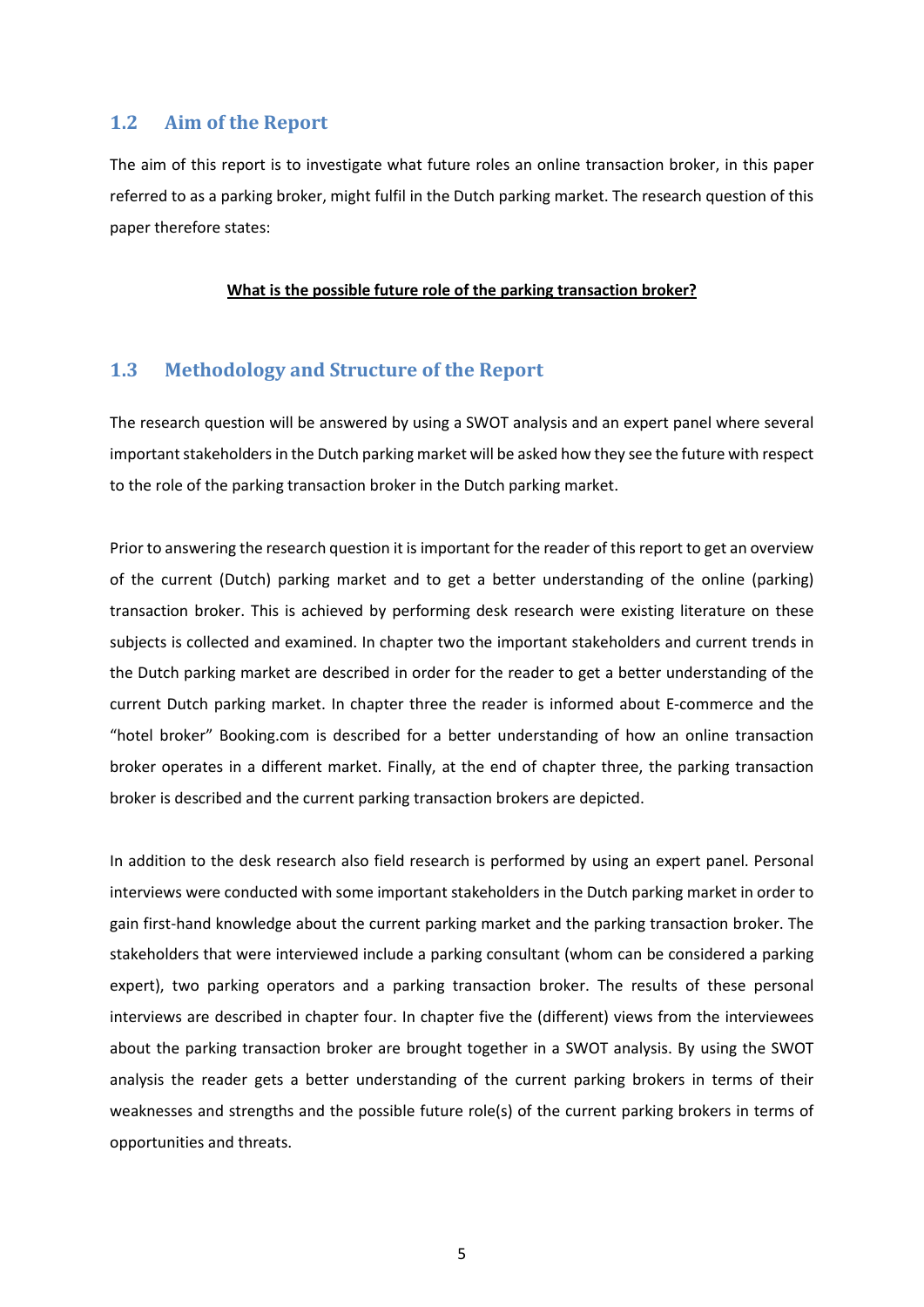# 2. Parking

## <span id="page-5-1"></span><span id="page-5-0"></span>2.1 Types of Parking

In the Netherlands there are 3 different types of public parking facilities according to the study of van Dijken (2002):

- On and next to the road (on-street)
- Surface parking (either paved or unpaved, a form of off-street parking)
- Parking garages (off-street parking)

When looking at the study "Parkeren in Nederland" written by Spark Parkeren (2014) we see that there are about 8 million on street parking facilities and about 2 million off-street parking facilities in the Netherlands. These parking facilities are either free, regulated by the local government or exploited by commercial parking operators. Most public parking facilities are currently free and accessible for all parking consumers, however they are increasingly being regulated by local governments and commercial parking operators in the form of priced parking. Currently the average hourly-tariff in the Netherlands for off-street parking is 2.73 euro's and for on-street parking it is 2.64 euro's (Nationale Parkeertest, 2014).

About 1.3 million of the 10 million publicly available parking spots are currently being regulated by either commercial parking operators or local governments in the Netherlands (Spark Parkeren, 2014). From these 1.3 million regulated parking spots about 120.000 are so-called off-street parking spots and which are therefore situated in parking garages.

# <span id="page-5-2"></span>2.2 Stakeholders

When taking a closer look at the parking business it becomes clear that there are several stakeholders:

- Local Governments
- Parking Consumers
- Parking Industry

Each stakeholder will be discussed separately.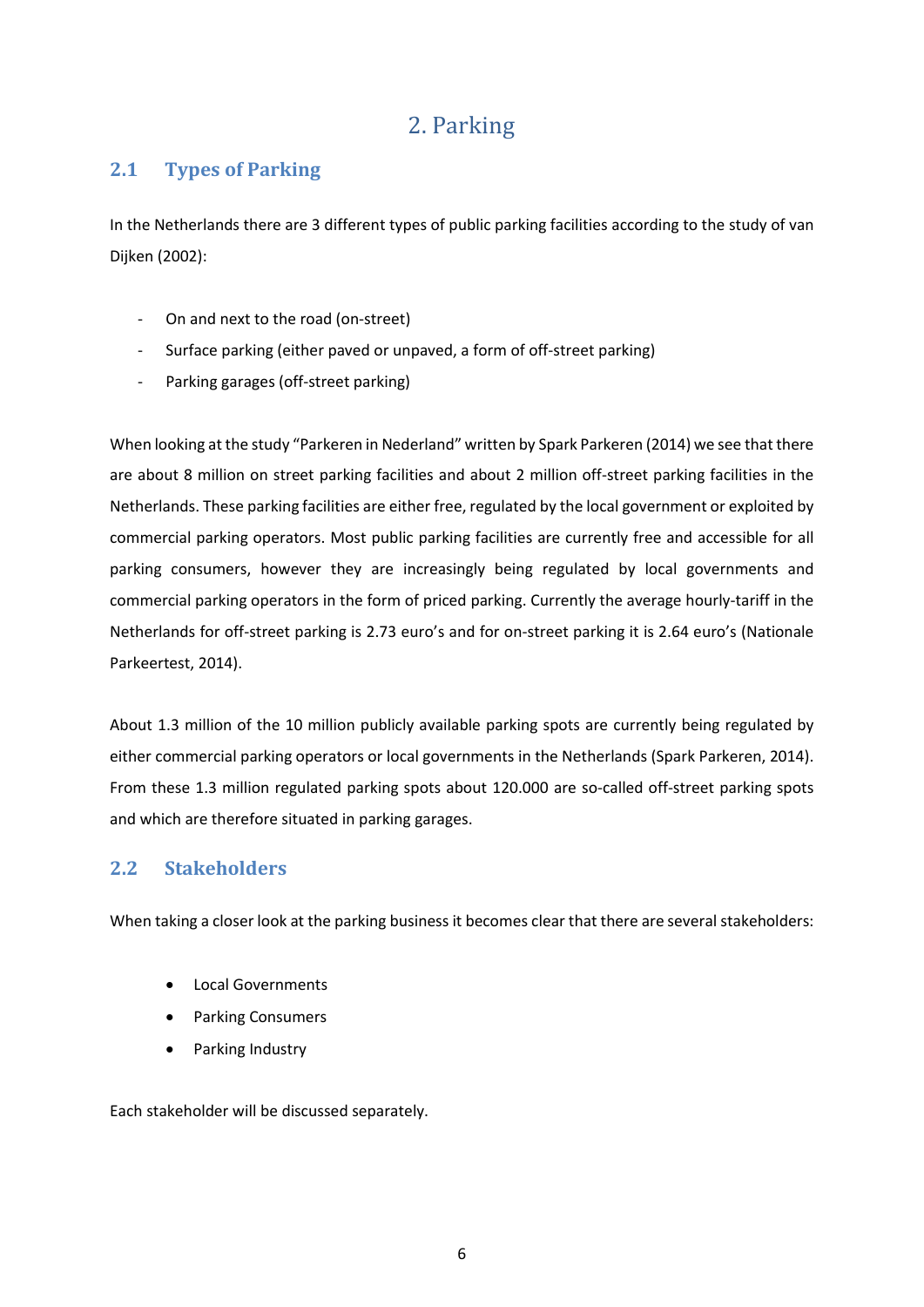## <span id="page-6-0"></span>2.2.1 Local Governments

In the Netherlands public parking policy is a tasks of the local governments. The main purpose of parking policy for local governments is to improve the accessibility and the quality of life in crowded urban areas in the Netherlands. By using parking policy local governments are able to regulate the relatively scarce supply of parking space in crowded urban areas and therefore reduce parking inconveniences (Vereniging van Nederlandse Gemeenten (VNG), 2014). There are multiple forms of parking regulation which are applicable in the Netherlands, several are stated on the website of "Vereniging van Nederlandse Gemeenten (VNG, 2014):

#### Priced parking

There are three main ways in which most local governments in the Netherlands create revenue through the use of priced parking regulation. These are:

- Parking permits: local residents can apply for a parking permit at their local government which enables them to park for a reduced fee in their neighborhood. Usually these permits are paid for yearly or monthly.
- Parking tickets: parking consumers purchase parking tickets which allow them to park at a specific parking facility for (usually) a given fee per hour of parking.
- Parking fines: When parking consumers do not have a (valid) parking ticket or parking permit they can get fined.

#### "Blue Parking Zones"

In blue parking zones parking consumers are only allowed to park for a limited amount of time when they use a blue card created for this purpose on which they depict exactly at what time they arrived at the specific parking spot. The blue parking zone is free but parking consumers can be fined when they exceed the maximum amount of parking time which is usually for about 2 hours in the Netherlands.

#### Park and Ride parking facilities

Park and Ride facilities are created outside of crowded urban areas to reduce congestion in these specific areas such as large cities. Parking consumers are allowed to park here for free or for a largely reduced tariff. The Park and Ride parking facilities are connected to public transportation which makes it easy for parking consumers to travel further into the city. However there are studies which question the effectiveness of Park and Ride facilities and concentrate on the negative effects of these facilities. The study by Mingardo (2013) describes these negative effects as following: people who used to cycle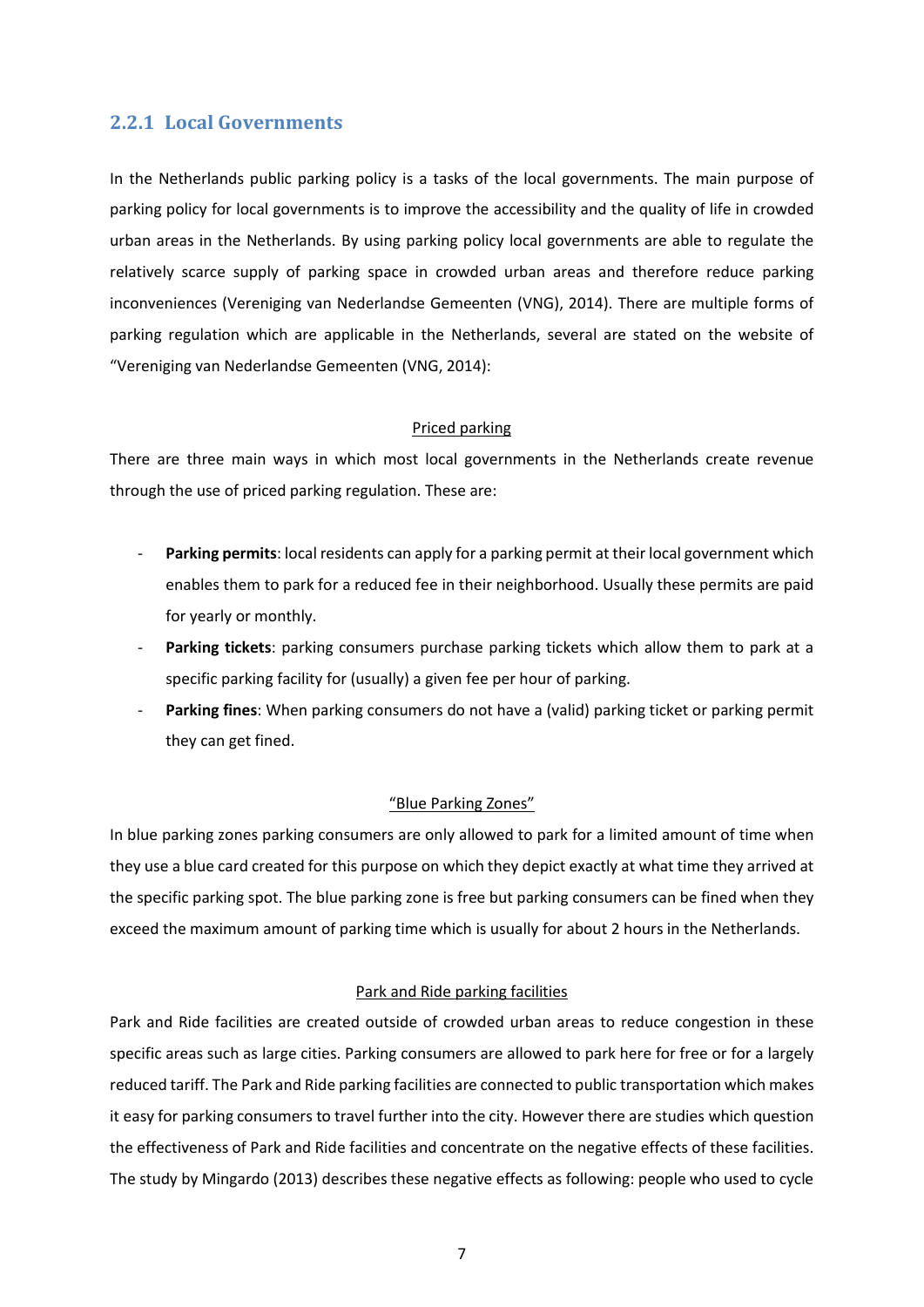now go by car to these Park and Ride facilities and people who used to use public transportation all the way to their destination now use the Park and Ride facilities to travel a part by their car, before continuing to their final destination by using public transportation. Mingardo (2013) therefore suggests that these Park and Ride facilities should have parking fees to reduce these unintended negative effects.

#### Disabled parking permits and parking facilities

Disabled parking permits are permits which are distributed by local governments for people with a serious (walking) disability. To receive this kind of permit the applicant must undergo a special medial test. Specially assigned parking spots are reserved for people with this kind of permit (Shoup, 2011).

# The allocation of parking standards for residential areas, companies, offices and other places that attract parking consumers.

Property development in the Netherlands is bound to a certain "parking standard". This is a minimum or maximum amount of parking space that is required to be constructed when new property is built. The amount of parking space that needs to be constructed depends on the type of property that is constructed. Academic literature states that this is a very inefficient and therefore costly method. Van der Krabben (2013) describes this and therefore supports "unbundled parking" where the supply of parking space is no longer linked to areal and property development.

The past decade the revenue from priced parking has become a very important tool for local governments to implement parking regulation in the form of priced parking. Local governments used priced parking regulation in the first place as a management tool for parking. In this way they tried to improve the accessibility and the quality of life of crowded urban areas such as cities. By implementing priced parking regulation the scarce supply of parking is priced. Parking consumers are no longer able to park their car for an unlimited time period and in this way the local government creates space for other parking consumers. The price of parking depends on the time that a car is parked, the amount of space that is used for parking and the location of where the car is parked. However there are also problems that arise with the implementation of priced parking regulation. For example: parking consumers park their cars at the sides of regulated parking areas where they create inconveniences for the local residents (Ison et all, 2006).

The revenue from priced parking can be used for any allocation by the local governments and accounts for about 10% of all corporate tax revenue of local governments (Tertoolen, 2014). In addition to this public parking revenue in the Netherlands is increasing every year with an estimated revenue of 660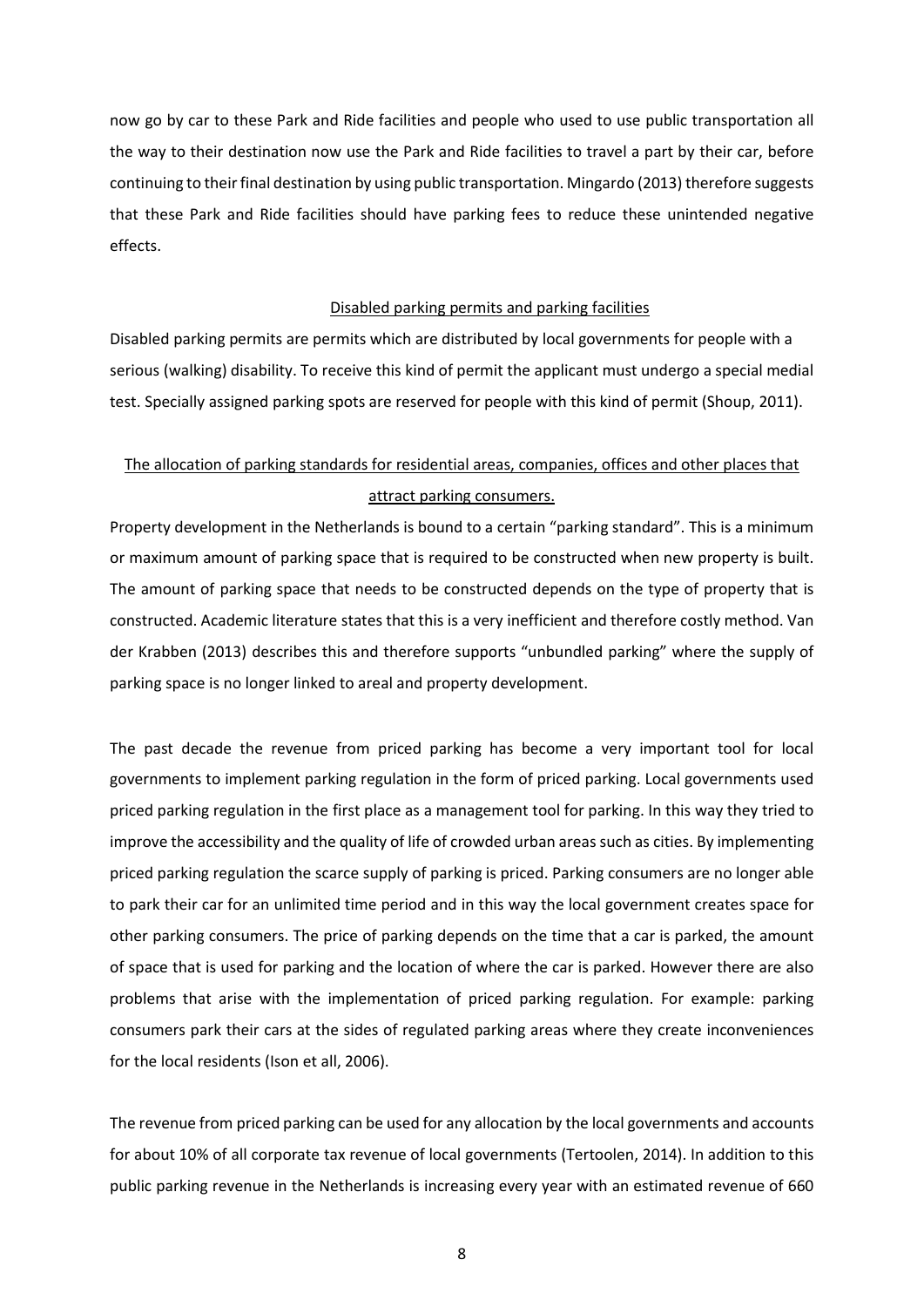million euros in 2014 (CBS, 2014b). It is very interesting to see that parking permits for local residents are relatively underpriced compared to the hourly parking tariff paid per hour by other parking consumers. While the price for parking in on-street and off street parking facilities account for almost 3 euros per hour, the fee for a parking permit in the Netherlands varies between 15,80 euros to 259,44 euros per year and thus for 8760 hours parking. (Van Best, 2012). A most probable explanation for this can be the fact that residents are the ones that vote in the local districts, and are therefore subsidized by the local governments. A study in 2012 written by Jos van Ommeren from the Vrije Universiteit van Amsterdam describes that many residents are willing to pay much more for their parking permits (Van Ommeren, 2012). Increasing the price of parking permits can therefore create an enormous amount of extra revenue for local governments.

The Dutch statistical office (Centraal Bureau voor de Statistiek or CBS) states that in 2014 155 local governments in the Netherlands have regulated parking in the form of priced parking and this is still increasing(CBS, 2014b). Most local governments which regulate parking in this specific form are relatively large with respect to their amount of inhabitants. We see that local governments exceeding 250,000 inhabitants have mostly implemented parking regulation in the form of priced parking(CBS, 2014b). An important note is that the revenue from priced parking does not cover the costs for creating these parking facilities. According to the report "Trends in parkeren" written by ANWB and Kenniscentrum voor Verkeer, Vervoer en Infrastructuur about 136 local governments show a loss on the balance sheet for public parking facilities (ANWB & CROW, 2014).

Local governments can decide whether they outsource the management and/or exploitation of (priced) parking facilities to private (commercial) parties. By exploiting a parking facility the exploiter bears the full risk in terms of costs and revenue of all strategic, tactical and operational decisions made. When outsourcing the parking management the operator of the parking facility outsources mainly the operational part of the parking facility. The parking manager bears no financial risk and gets a management fee in the form of management costs and sometimes a percentage of the profit. When local governments decide to outsource the regulation of priced parking in the form of either exploitation or management they do this through public tendering. Multiple commercial parties make an offering and the local government, quite often with the help of a parking consultant, decides which one offers the best price-quality ratio.

### <span id="page-8-0"></span>2.2.2 Parking Consumers

According to the Dutch statistical office (CBS) an average person in the Netherlands makes about 2.5 movements per day during which they travel 32 kilometers (CBS, 2014a). As was stated before the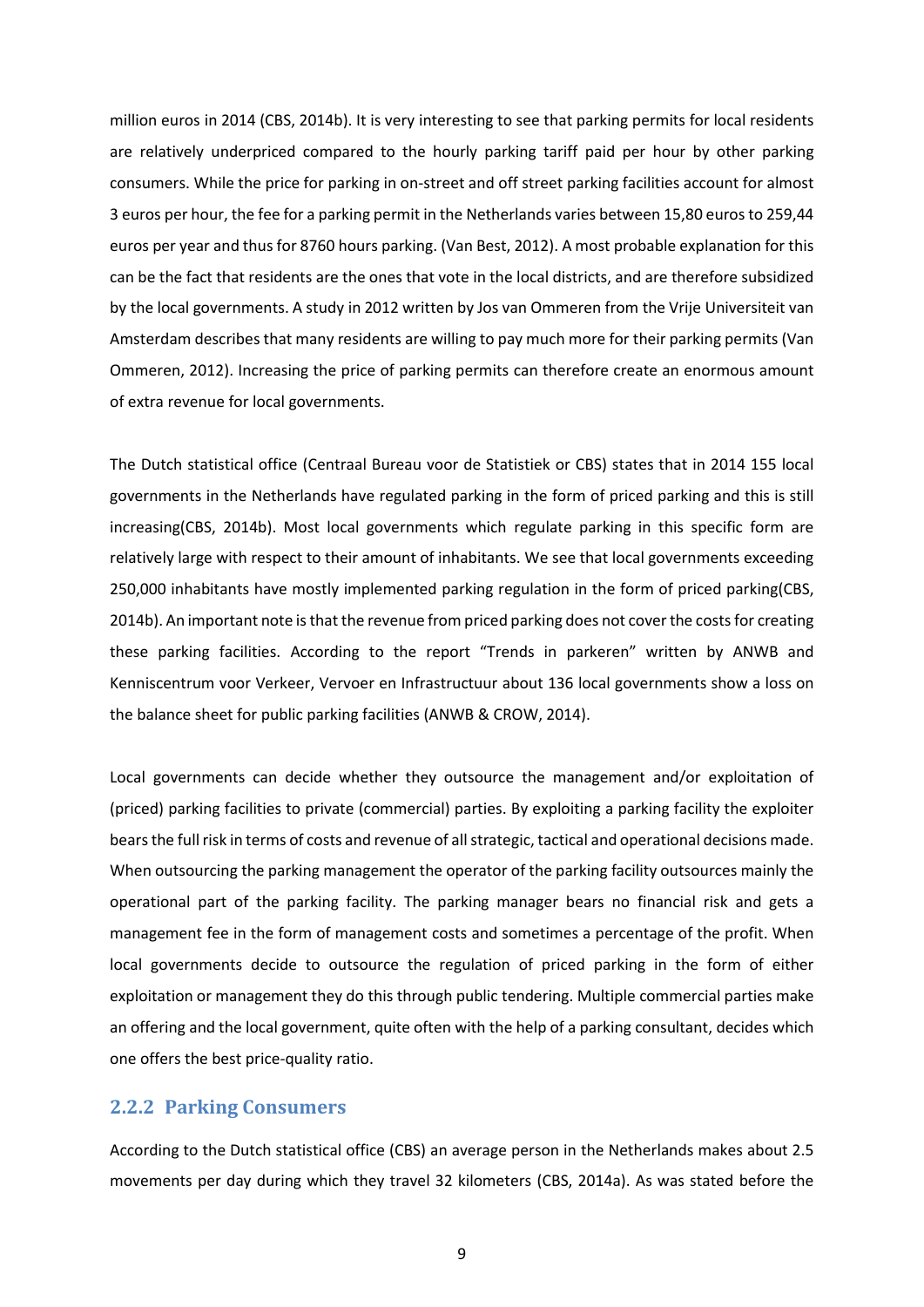average car is parked for about 95% of the time (Shoup, 2005). Next to this Groenendijk (2010) states that an average car in the Netherlands is parked for approximately 23 hours per day. This means that an average car of a parking consumer in the Netherlands is parked approximately 95.8 percent of the time and that the car is parked at different locations. Groenendijk (2010) also states that there were 7.6 million private cars and 0.9 million work-related cars in 2010, which will be growing with 0.6 to 3.5 million cars in the period from 2010 till 2030. This shows that there will be a growing need for additional parking space for parking consumers. According to the CBS the main reasons why people travel by car are the following (CBS, 2014a):

- Commuting
- Business related visits
- **Shopping**
- Social and Recreational purposes

The choice of most individuals to go to their destination by car and not by public transportation, bike or on foot could be explained as following; individuals have autonomy, privacy and more comfort in their cars [\(Beirão](http://www.sciencedirect.com/science/article/pii/S0967070X07000522) and Sarfield Cabral, 2007). When looking at the preferences of parking consumers it becomes clear that the main motives to park at a specific location in a parking facility are the location of the parking facility and the awareness of the existence of the parking facility (Spark parkeren, 2014). Another important motive for a parking consumer is the accessibility of a parking facility (P1 parking, 2006).

An interesting observation is that the price of parking does not play a dominant negative role in the choice of parking consumers for parking their car. A study in 2012 by Giuliano Mingardo from the Erasmus University Rotterdam even shows that there exists a positive relationship between the price of parking and the turnover of (non-regional) shopping areas (Mingardo et all, 2012). The brochure "Parkeerregulering: toepassing en effecten" from Kenniscentrum voor Verkeer, Vervoer en Infrastructuur(CROW) shows that the price of parking has very little influence on the number of recreational visitors (CROW, 2003). When looking at the number of parking tickets sold for on-street parking facilities it becomes clear that an important driver for parking consumers to purchase parking tickets is when the chance to get fined for not paying is relatively large (Kleiman, 1993).

The past decade service in the parking industry has become increasingly important for parking consumers, especially in the form of online parking service. ICT has thus become a very important tool to satisfy parking consumer needs in the form of service. When concentrating on the offered online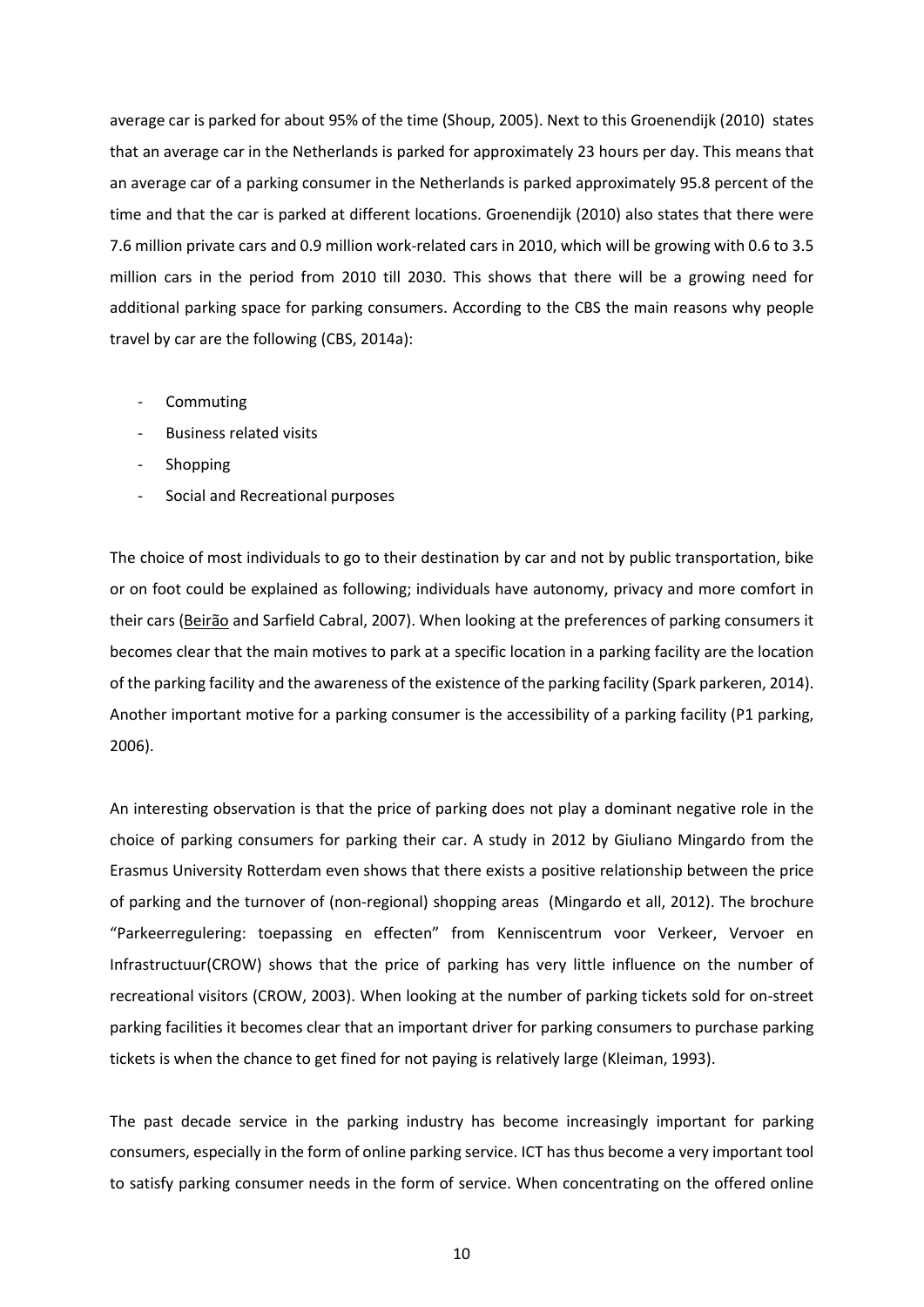services by commercial parking operators such as the possibility to reserve parking spots online, the online selling of parking tickets, and the upcoming of the online parking transaction broker this shift becomes clear. ICT also has a negative effect on the amount of parking consumers which can be explained by the fact that former parking consumers now shop online, directly from their homes, instead of driving to shopping areas.

## <span id="page-10-0"></span>2.2.3 Parking Industry

As was stated before about 1.3 million parking spots are regulated in the Netherlands. It is not exactly clear how many of these parking spots are operated by commercial parking operators but it is clear that the local governments are by farthe largest exploiters of parking space for off-street and on-street parking facilities in the Netherlands. Next to the local governments there are several different players in the Dutch parking industry such as commercial parking operators, parking transaction brokers, parking consultants and parking management system suppliers.

## Commercial parking operators

According to the report "Parkeren in Nederland" written by Spark Parkeren the five most active commercial parking operators in the Dutch parking market are (Spark Parkeren, 2014):

- P1 Parking
- Q-park
- Interparking
- Apcoa
- PCH

These commercial parking operators either own, exploit or manage parking facilities in the form of onstreet and off-street parking facilities. Next to these five relatively larger parking operators there are many more smaller and locally active parking operators in the Dutch parking market such as G4S and Cition which are relatively large players in terms of parking management. This makes it hard to give the exact relative market share of all commercial parking operatorsthat are active in the Dutch parking market.

## Parking management system suppliers

Parking operators currently need parking management systems in order for them to be able to properly exploit and manage parking space. Parking management systems can be seen as access and revenue control systems that enable priced parking regulation for both off-street and on-street parking facilities. These systems include automated payment systems, barrier systems, parking columns and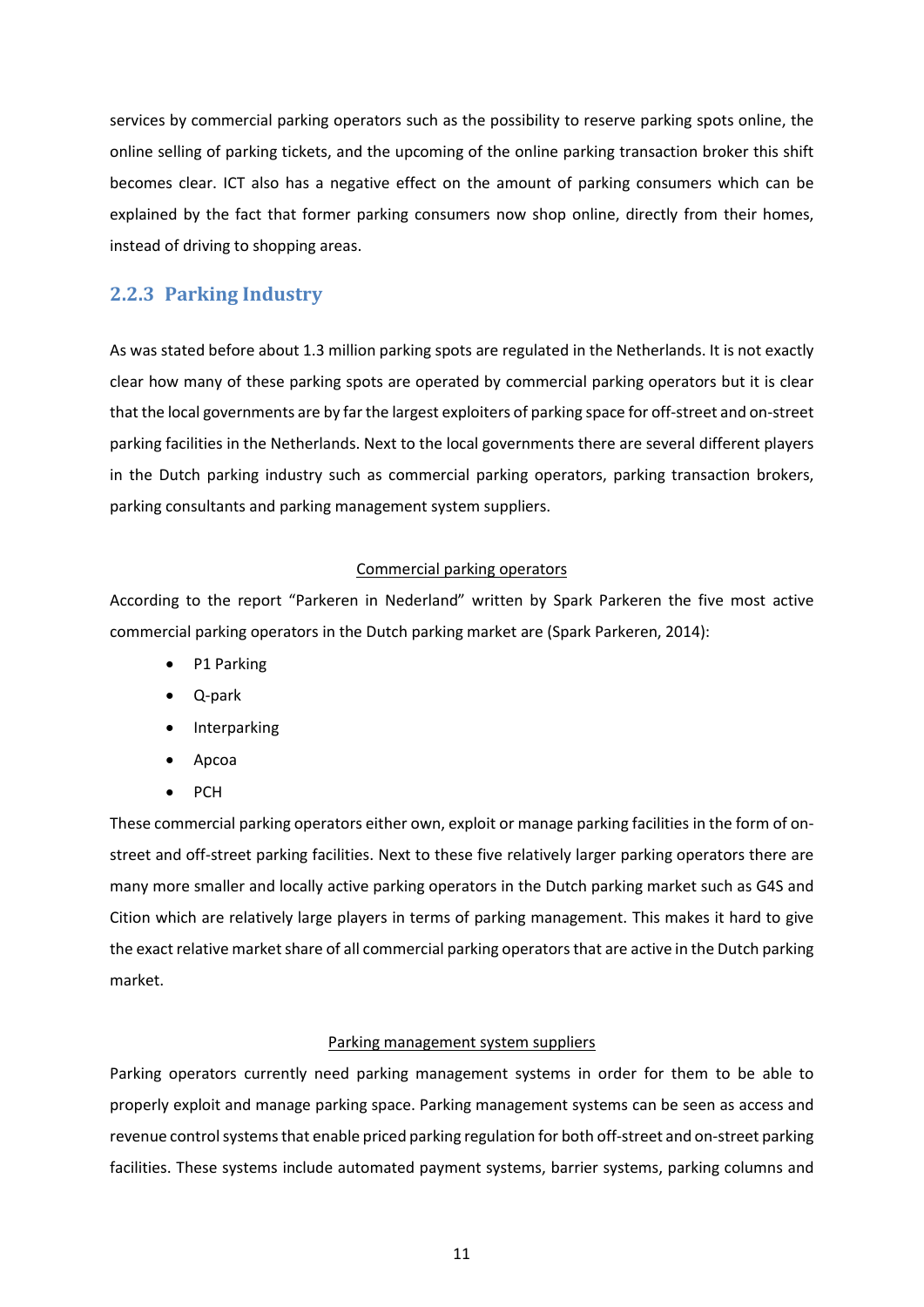software which enables monitoring the data and responding to the data to improve the efficiency of parking facilities. There are several suppliers of parking management systems in the Netherlands. A few examples are Skidata, WPS and IP parking.

## Parking consultants

Parking consultants give advice and support all sorts of stakeholders that are somehow involved with parking. These stakeholders include: Local governments, parking exploiters, universities, airports, hospitals and many more. The local governments usually decide through the help of a parking consultant to which party they should outsource the exploitation or management of a parking facility. An example of a dominant parking consultant operating in the Netherlands is Spark-parkeren.

#### Parking transaction brokers

According to Hofs (2013) there are several intermediaries active in the Dutch parking market which can be seen as parking transaction brokers:

- ANWB
- Park-line / Parkmobile (part of Parkmobile Group)
- Yellowbrick
- App-Parking (part of SMSparkeren)

These parking transaction brokers operate through the use of websites, smartphone applications and text-parking (sms-parkeren).

# <span id="page-11-0"></span>2.3 Trends in the Dutch Parking Market

The parking market in the Netherlands is currently subject to major changes and is therefore moving quickly. Some of the most important trends in the Dutch parking market are described in the report "Trends in parkeren" written by the ANWB and CROW (ANWB & CROW, 2014). These are described below.

## The upcoming of Priced Parking regulation

Experts expect most local governments in the Netherlands with more than 100.000 residents to implement priced parking regulation in the near future. In the long term it is expected that priced parking might even be implemented for the entire Netherlands.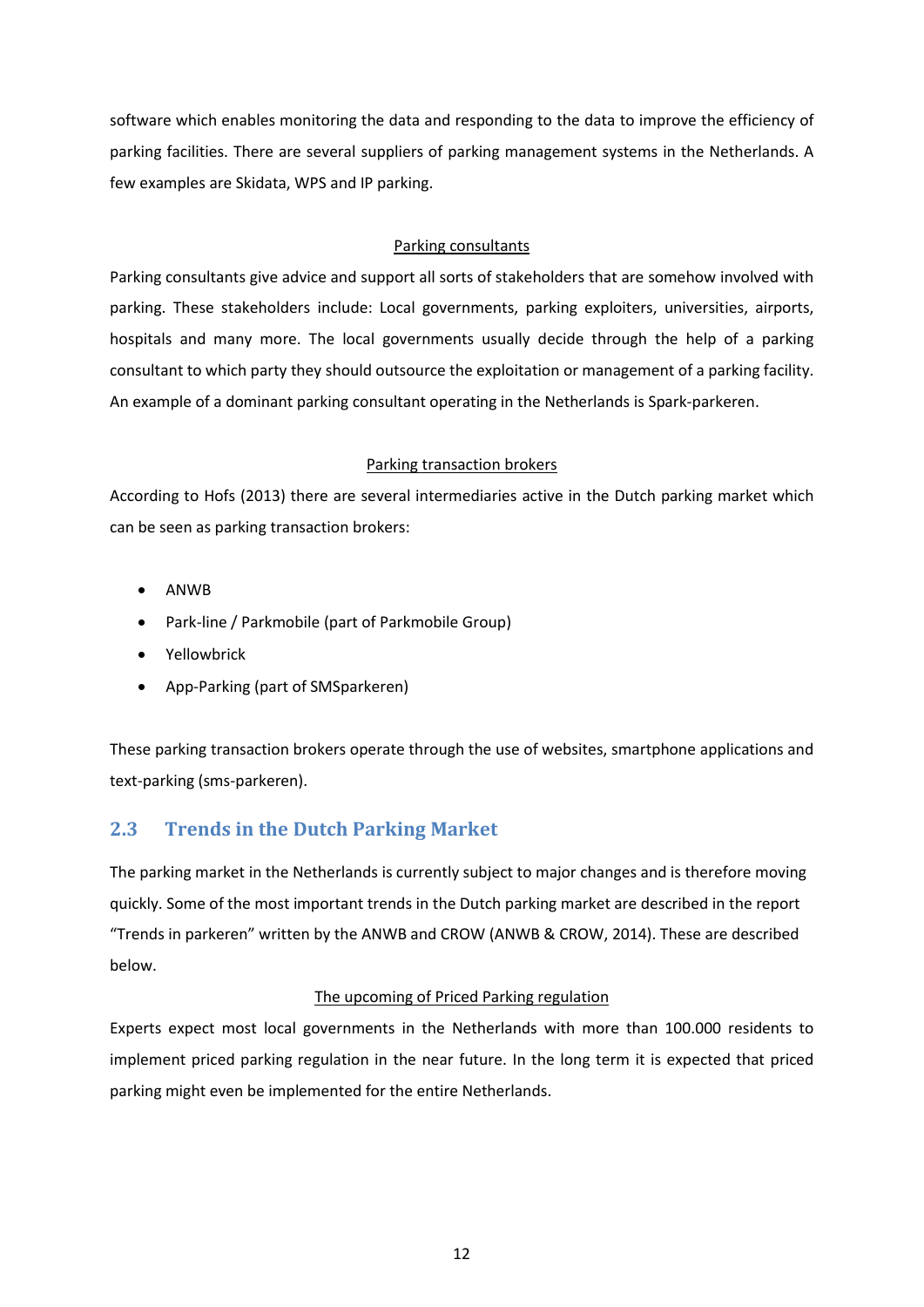#### Placemaking and willingness to pay

The trend in the parking market known as "placemaking" describes the effect that parking consumers often prefer to pay more for locations that are worth visiting. As was described earlier the price of parking does not really influence parking behavior of parking consumers. Placemaking even describes that the price of parking attracts parking consumers to certain locations. The past decade complex information about the actual costs and benefits of parking facilities have become more transparent for parking consumers, this increased the understanding of parking consumers of why parking is priced and therefore raised their willingness to pay for parking.

#### Flexible parking tariffs

New technological developments in the parking market make it possible to implement flexible parking tariffs. 86 % of correspondents to the report "Trends in parkeren" by the ANWB and CROW state that they prefer paying per minute of parking instead of the traditional way of paying per hour of parking ( ANWB & CROW, 2014). Parking brokers and parking managers such as Parkmobile, Park-line and Cition are already offering this service. Another possibility is the flexibility of parking tariffs during different time periods of the day during which the demand for parking space is different. Busier time periods are priced higher than other more quit time periods during the day. This is not implemented in the Dutch parking market yet but in countries like the United States of America this has already proven to be a success.

#### Paying by (credit)card

The past years more and more parking meters were equipped with software and hardware that enabled parking consumers to pay by card. Paying by card is now becoming the new payment standard for priced parking. Some parking facilities don't even offer the possibility to pay by cash anymore.

#### License plate parking

An interesting trend in the Netherland is the upcoming of license plate parking (Kenteken parkeren). Local governments are implementing this on a large scale in cities in the Netherlands such as Rotterdam and Amsterdam. Parking tickets are no longer necessary as parking consumers register their license plate in the system of parking meters.

#### Mobile Parking

An even more recent trend and a serious threat to the entire existence of parking meters is the upcoming of Mobile parking. By using mobile phones parking consumers are no longer dependent on parking meters when paying for priced parking. The parking consumer is now able to start and stop parking by using smartphone applications, calling and texting. About 68% of the experts that were

13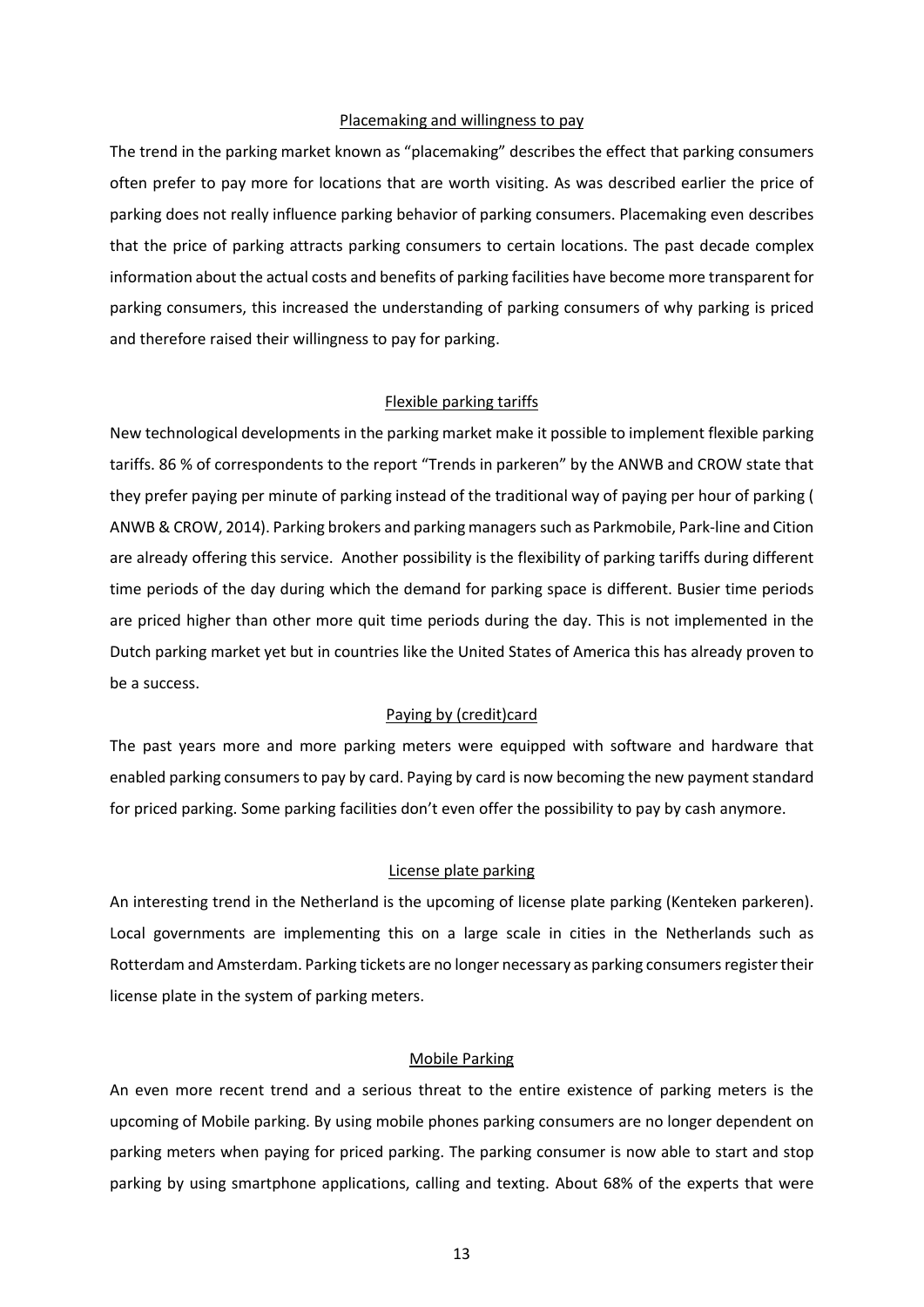interviewed in the report "Trends in Parkeren" by CROW and the ANWB think that mobile parking will be the main payment method in the Netherlands within 5 years(ANWB & CROW, 2014). Yellowbrick, a parking transaction broker and supplier of mobile parking, describes the following benefits of mobile parking for parking consumers on their website (Yellowbrick, 2014a):

- Parking consumers are no longer dependent on parking meters
- No more parking fines
- Start and stop parking by using your mobile phone

Another important benefit of mobile parking is the possibility to pay for the actual time that a parking consumers has parked. This is achieved by implementing options such as paying per minute of parking or by paying with the smallest monetary unit for additional minutes of parking which is automatically calculated by the provider of the parking service (Parkmobile, 2014).

#### Online parking services

The past decade online parking services have become more and more important in the parking business. By using smartphone applications (form of mobile parking) and websites parking operators and parking transaction brokers such as Yellowbrick are responding to this trend. Examples of services being offered by parking operators are the online reservation of parking spots and the sale of parking tickets online. It is clear that the upcoming of the ICT sector is currently having a significant effect on the parking business.

## <span id="page-13-0"></span>2.4 Conclusion

In this chapter the reader gets a better understanding of the (Dutch) parking market. It becomes clear that there are three main types of parking facilities: on-street parking facilities, surface parking facilities and off-street parking facilities. Of the 10 million publicly available parking spots in the Netherlands about 1.3 million are regulated by either local governments or parking operators. The main stakeholders in the parking market are the local governments, commercial parking operators, parking management system suppliers, parking consultants and the parking transaction brokers.

The local governments are the largest exploiters of on-street parking facilities and their revenue from priced parking regulation accounted for about 660 million euros in 2014 alone, which is about 10 % of all corporate tax income. In the year 2014 there are 155 local governments in the Netherlands that have regulated parking in the form of priced parking. However, the revenue from priced parking does not cover the cost of creating parking space for local governments. There are multiple ways in which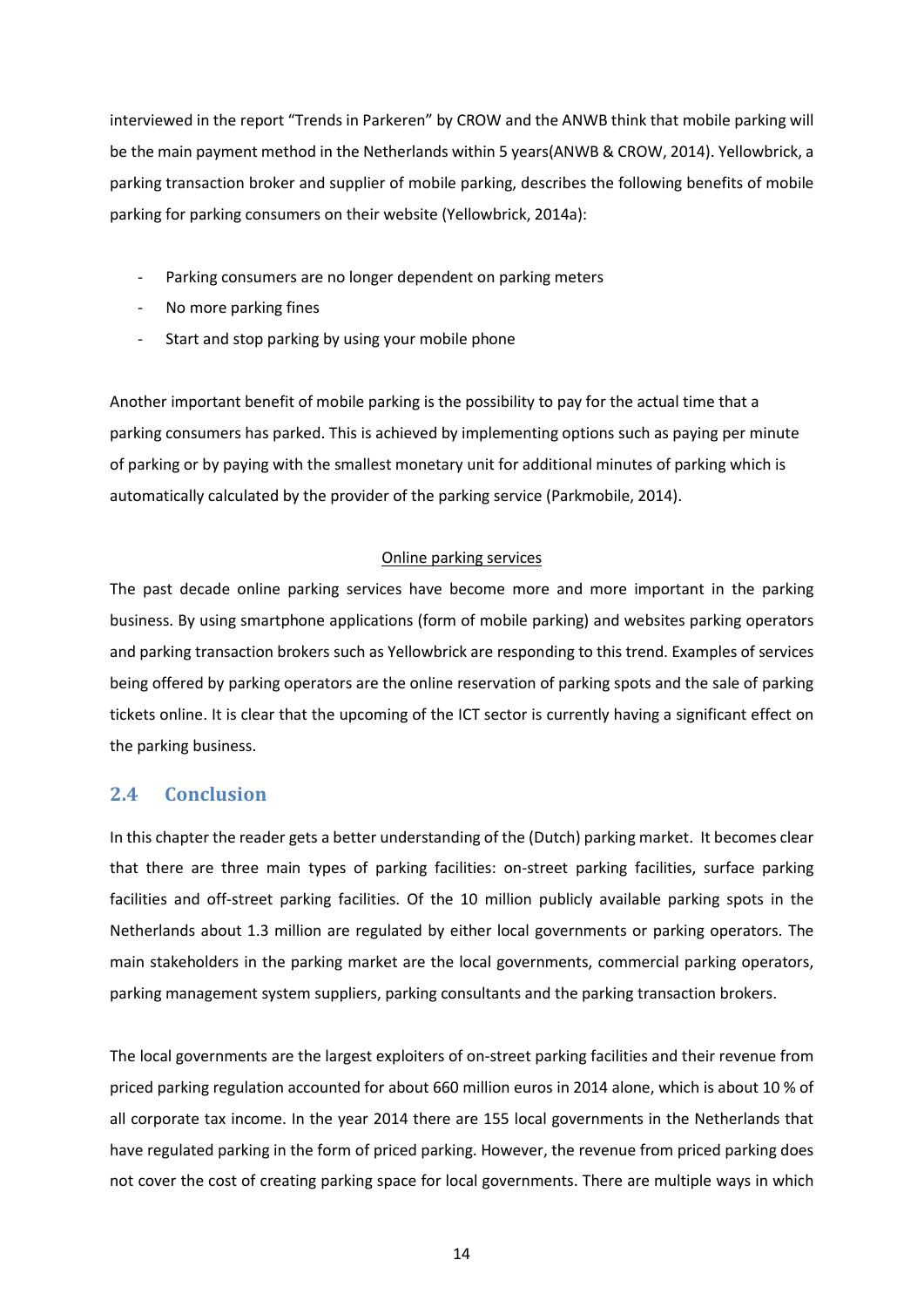local governments regulate parking space such as priced parking, blue parking zones, park and ride facilities, disabled parking permits and the allocation of parking standards. Local governments can decide to outsource the management and/or exploitation of (priced) parking facilities to private parties, they usually do this through public tendering with the help of a parking consultant.

On average parking consumers in the Netherlands park their cars for about 95 % of the time and make about 2.5 movements per day. The main reasons why parking consumers travel are: commuting, business related visits, social/recreational purposes and shopping. It becomes clear that the location, accessibility and the awareness of the existence of the parking facility are the main motives for parking consumers to park at a certain parking facility. An important observation is that the price of parking does not play a dominant negative role in the choice of parking consumers for parking their car at a certain parking facility.

Currently the Dutch parking market is subject to major changes and is therefore moving quickly. Some of the most important trends over the past few years in the parking market, which are described in this chapter, are the upcoming of priced parking regulation, placemaking and willingness to pay for parking, flexible parking tariffs, paying by (credit)card, license plate & mobile parking and the upcoming of online parking services.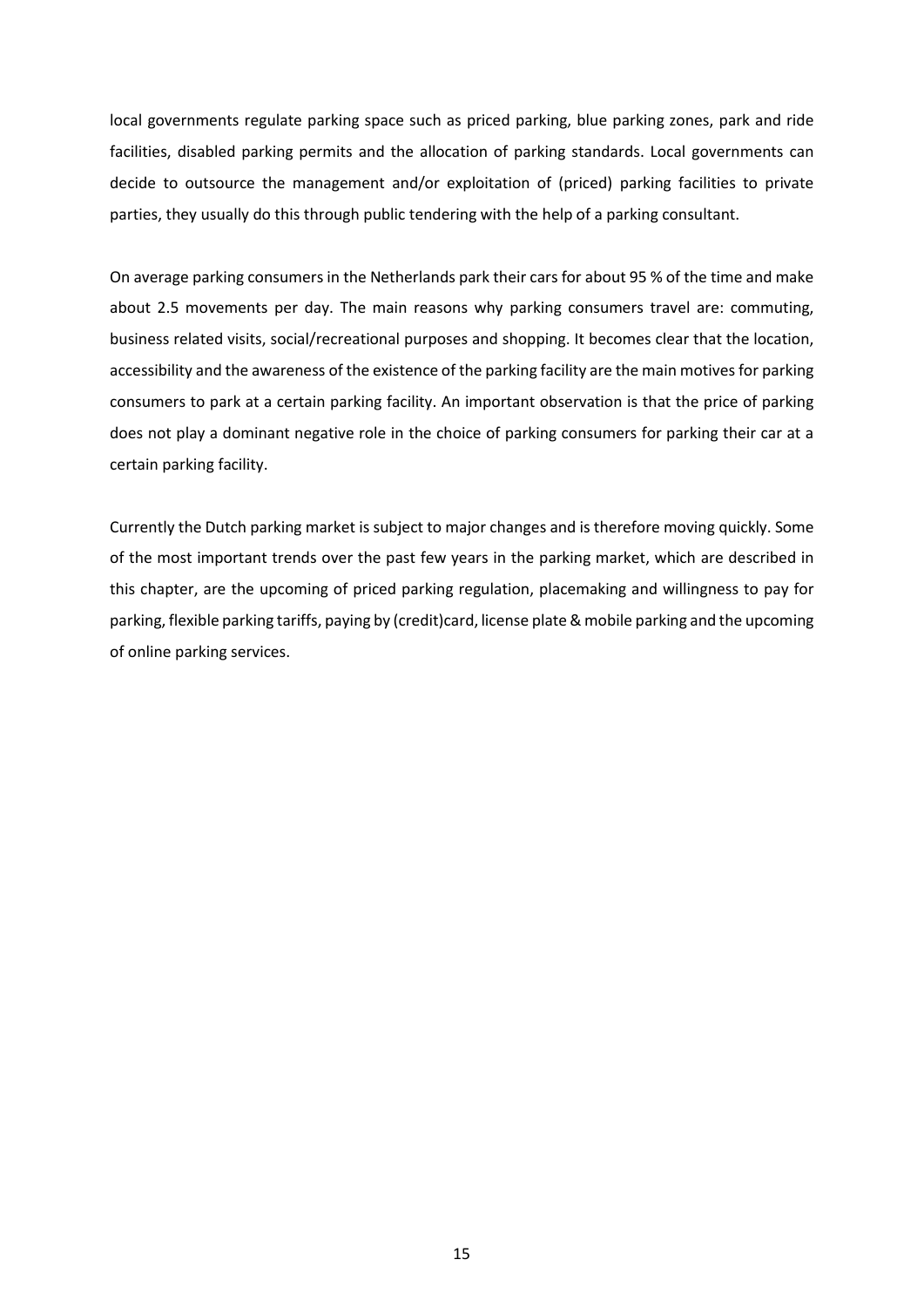# 3. E-commerce & the Online Transaction Broker

## <span id="page-15-1"></span><span id="page-15-0"></span>3.1 Types of E-commerce and E-commerce business models

As was stated in the introduction Electronic-commerce, better known as E-commerce, has been growing exponentially the past decade with the enormous growth of the amount of internet users worldwide. The existence of E-commerce dates back to the year 1991 when the internet was made available for the first time for commercial purposes (Mohapatra, 2013). The Dutch statistical office (CBS) defines E-commerce as the placing and receiving of orders for goods and services through the use of electronic networks, regardless of how these goods are paid for or delivered. Orders by telephone, fax and email are not a part of E-commerce (CBS, 2014c).

There are five main types of E-commerce (Dontigney, 2014):

#### Business to Business

In the form Business to Business, also known as B2B, companies exchange goods and services without the involvement of any other parties such as retail consumers. An example in the Netherlands would be the wholesaler Sligro. Only companies which are registered at the Dutch Chamber of Commerce are allowed to shop here.

#### Business to Consumer

The type Business to Consumer, also known as B2C, is the most well-known type of e-commerce. This form of e-commerce consists out of the online transactions between consumers and online retailers or service providers. A well-known example in the Netherlands is the website Bol.com.

#### Consumer to Business

Consumer to Business, also known as C2B, can be explained as consumers whom use an online platform to find professionals to accomplish a task. The consumer could post a job description on an online platform and companies get the chance to bid. The consumer then decides which company is most conform with the job description and decides whether or not he accepts the bid. In the Netherlands Marktplaats.nl is one of the websites that offers this type of E-commerce.

#### Consumer to Consumer

The form consumer to consumer, also known as C2C or Peer to Peer, enhances the transactions between and amongst consumers through the use of an online platform. Consumers are no longer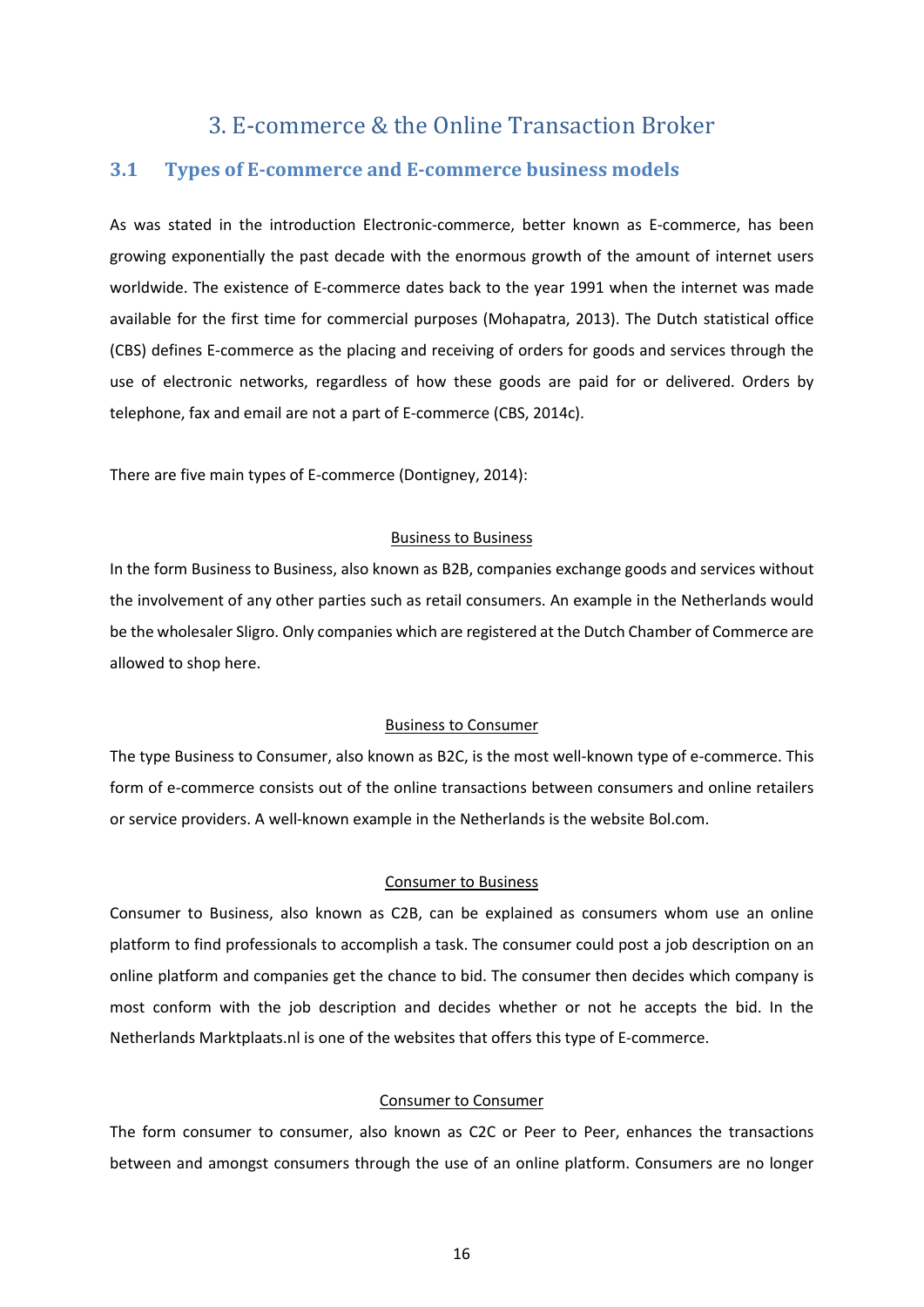reliable on corporations, by using the internet earlier purchased and used products can be sold worldwide from consumer to consumers fairly easily. Examples of platforms in the Netherlands that support this feature are the websites Ebay.nl and Markplaats.nl.

#### Mobile E-commerce

The form Mobile E-Commerce, also known as M-commerce, is a relatively new concept of E-commerce which came into existence with the upcoming of smartphones that support applications which are web-enabled. Increasing numbers of companies are now not only selling their products by using websites but also through the use of smartphone applicationsthat are also web-enabled. M-commerce is applicable to all the different types of E-commerce.

#### Business Models E-commerce

The main purpose of most traditional businesses is to generate revenue and foremost profit. This is no different for internet based companies. In 2011 Grimes, Ren and Stevens found that the internet has improved productivity for almost all organizations that are using it (Grimes et all., 2011). Productivity must therefore somehow be translated into profitability. To achieve this different e-businesses position themselves in all different parts of the value chain. Traditional businesses either start selling their own products online or try to alter existing (traditional) links in the value chain. A major impact of the internet is that companies can now either "disintermediate" or "reintermediate"(Chaffey, 2007). Disintermediation is "The removal of intermediaries such as distributors and brokers that formerly linked a company to its customers" (Chaffey, 2007, p. 45). Reintermediation is "The creation of new intermediaries between customers and suppliers by providing services such as supplier search and product evaluation" (Chaffey, 2007, p.46). By using disintermediation a company uses the opportunity of the internet to cut sales and infrastructure costs. Somewhat more significant is the term reintermediation. This is where new e-businesses such as online transaction brokers enter the market and add value by making these markets more efficient through bringing together demand and supply. According to Chaffey (2007), traditional companies can also "Countermediate". By creating their own online intermediate they can counter or take advantage of reintermediation. The study "Evaluate Ebusiness Models" written in 2007 by Peter Wang describes several business models of e-businesses (Wang, 2007):

#### Brokerage model

An e-business broker brings together supply and demand on online platforms. To create revenue an ebusiness broker charges a commission or fee on every transaction it is involved in. The brokerage

17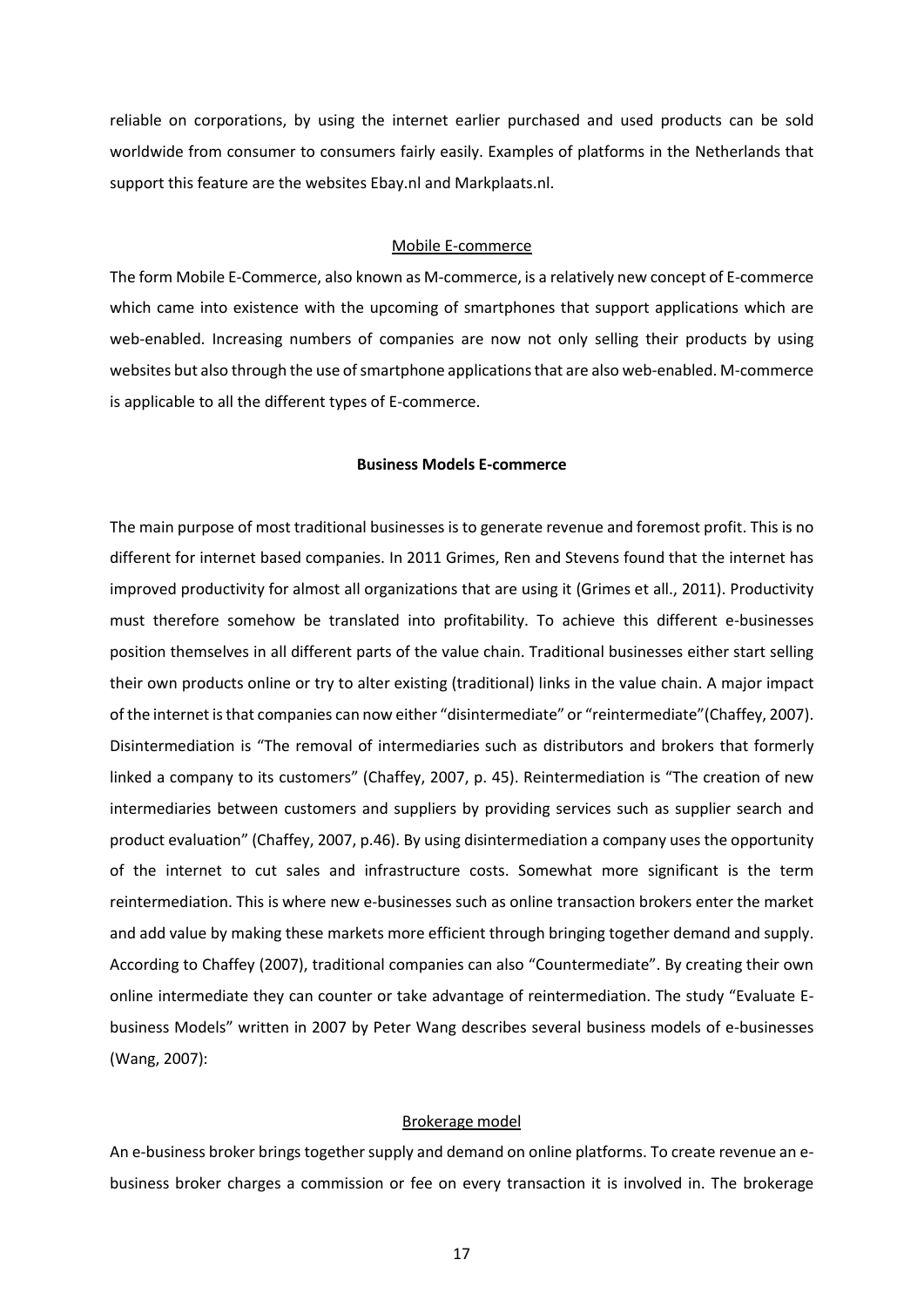model plays an important role in Business to Business (B2B), Business to Consumer (B2C) and Consumer to Consumer (C2C) markets. Examples of e-business transaction brokers are the websites Booking.com, Ebay.nl and Marktplaats.nl.

#### Merchant model

This model transfers the traditional retail model into an e-commerce model by using an online platform. There are traditional companies that are now selling their goods and services not solely from their shops but also over the web. By doing this they eliminate the middleman which could take position as a broker. New E-businesses, which did not operate before in the traditional retail market, such as bol.com also utilize the services and technologies offered by the web to sell their services and products directly to consumers.

#### Advertising model

E-business advertising models are an extension of existing traditional advertising media such as the television, newspaper and the radio. Large search engines on the web such as Google and Bing have enough visitors each day to charge advertisers to place advertisements on their websites. These ebusinesses create revenue in many different ways. This can be done through monthly payments but also by using different methods such as charging a fee per click of a visitor on the advertisement.

#### Info-mediary model

In today's world information is becoming more and more important. Data about consumers and their consumption behavior is collected by e-businesses that use this model. Information about producers and their products can also be interesting for consumers. Information about consumers and producers is collected in multiple ways. For example, by using the internet, some info-mediaries offer free assistance to sellers and buyers to understand specific markets. By analyzing what decisions consumers and producers make they gain information. These info-mediaries will then sell this information to specific companies that will use this information for marketing purposes.

#### Subscription model

An E-business that uses this model sells its digital products and services to consumers on a subscription basis. There are many different products and services for which this model is used. Examples in the Netherlands are the newspaper "Volkskrant" and the monthly subscription fee for the online music streaming service Spotify.com.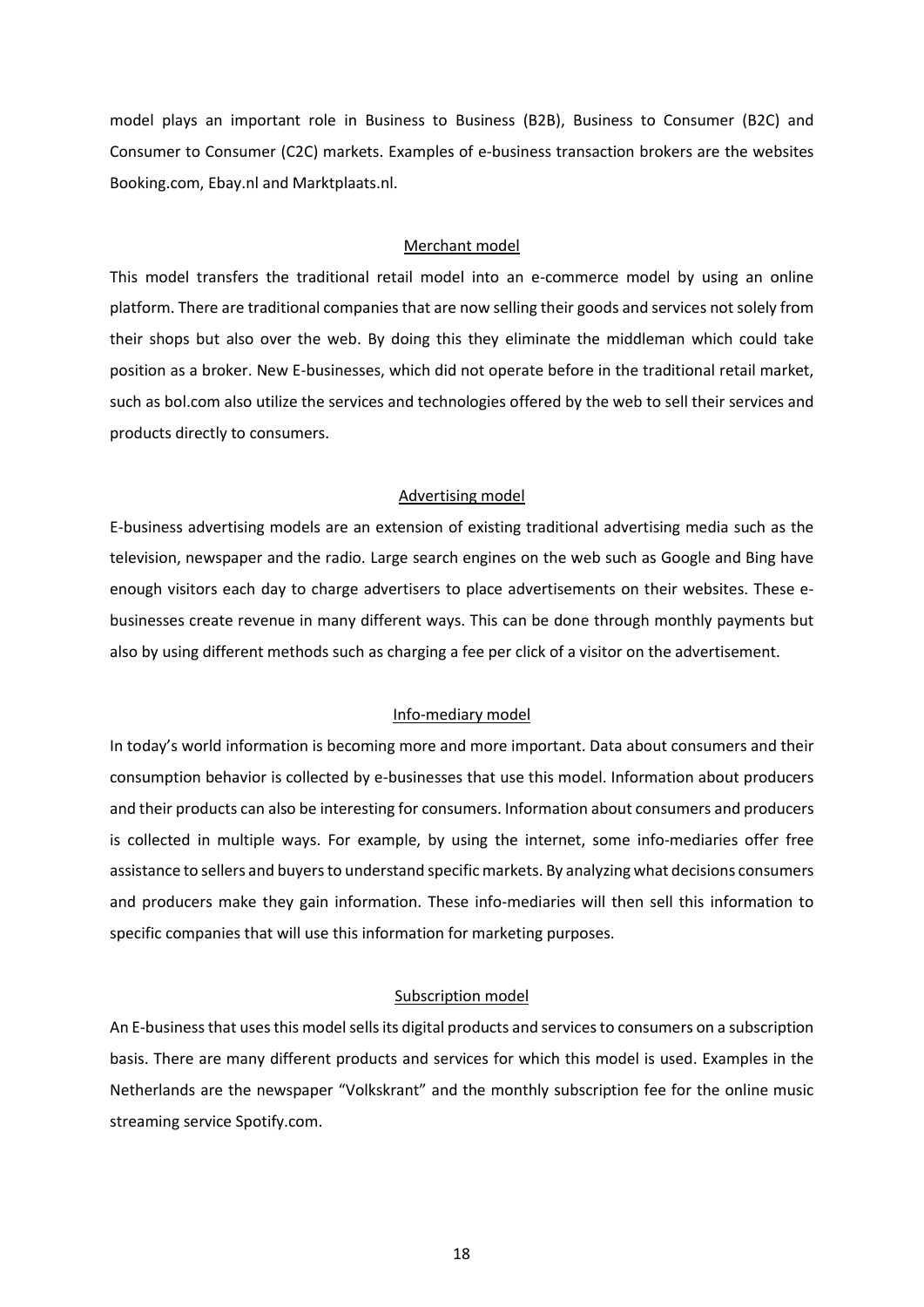## <span id="page-18-0"></span>3.2 Booking.com a Hotel Business Transaction Broker

The online travel agency Booking.com, which is part of the Priceline Group, was founded in 1996 and is now available in more than 40 different languages and offers over 550,000 accommodation possibilities in 208 countries making it the world leader in booking accommodation online(Booking.com, 2014). Booking.com operates as an online travel agency (OTA) and is active in the Business to Consumer (B2C), Business to Business (B2B) and M-commerce types of E-commerce markets. Unlike other online travel agencies such as Expedia.com and Agoda.com that use merchant E-business models Booking.com uses an agency model which can be seen as a brokerage E-business model since it charges a commission for every room sold through the use of their (online) services. The creation of the intermediary Booking.com can be seen as a form of reintermediation since it provides an online marketplace that offers a wide reach of relevant information online, makes comparisons between different hotels and enables consumers to confirm and pay for their reservations online without having to go to any physical storefront. The vision of the online travel agency Booking.com is described on their website as: "Booking.com is an informative, user-friendly website that guarantees the best available prices. Our goal is to provide business and leisure travelers with the most accessible and cost-effective way of discovering and booking the broadest selection of accommodation, in every corner of the world" (Booking.com, 2014).

Recent history shows that Booking.com has been growing with an astounding rate and without any brand recognition Booking.com has grown into the ideal online marketplace for hotels to promote and sell rooms to consumers all over the world. Some of the advantages for consumers are described on the website of Booking.com (Booking.com, 2014a):

- Best available rates
- No reservation fees
- Secure booking
- Wide selections of hotels all over the world
- Book hotels at home or at any location with the use of the Booking.com smartphone application
- User ratings for hotels
- 24/7 Multilingual assistance

According to Booking.com not only consumers benefit but also the suppliers of hotel rooms benefit from the services Booking.com offers (Booking.com, 2014b):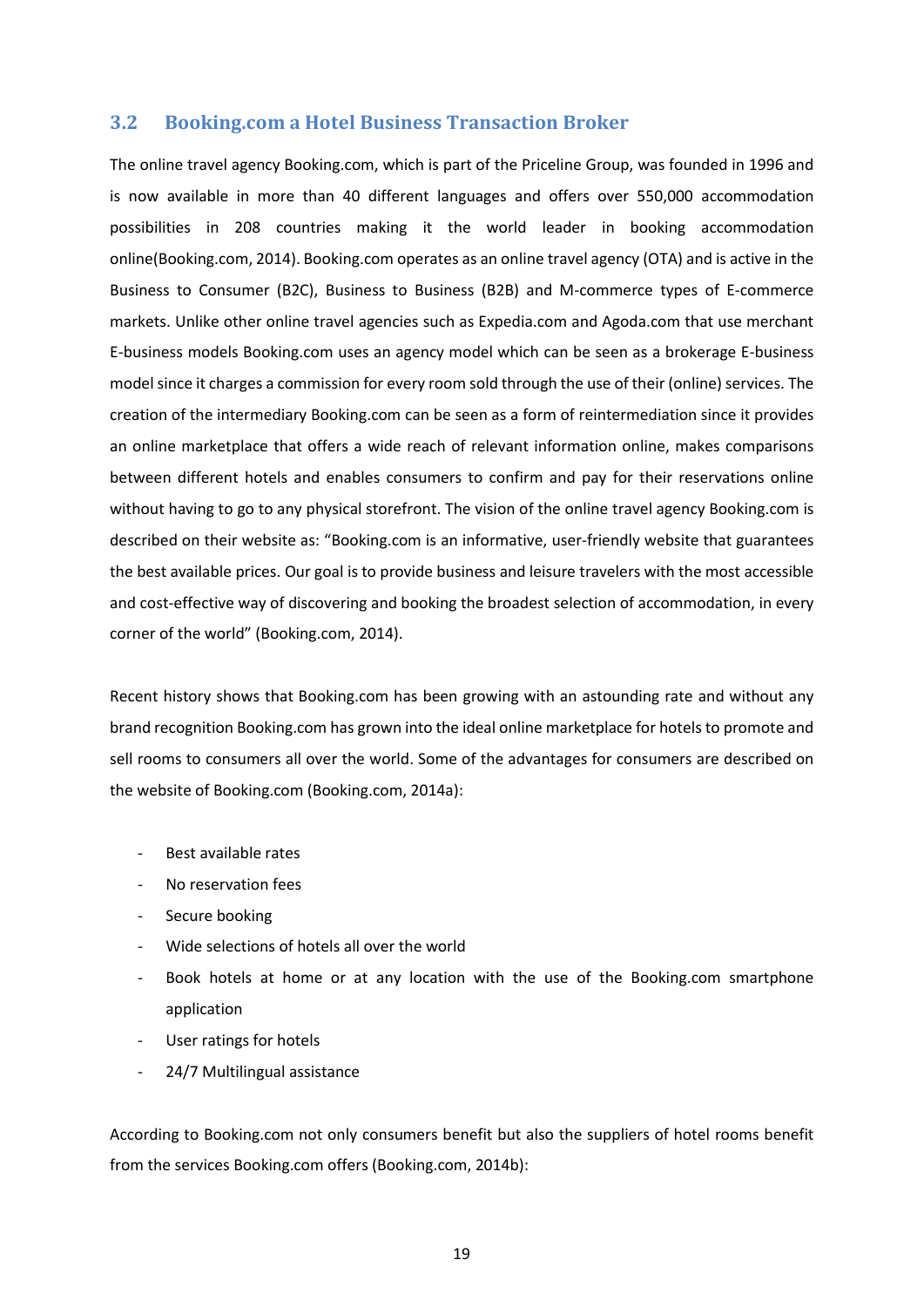- Large Global Audience which results in increased numbers of hotel room reservations
- Free registration
- 24/7 Multilingual assistance

J.D. Power states on its website that Booking.com has the highest customer satisfactory rate of independent travel websites mainly due to the competitiveness of pricing (J.D. Power, 2012). From this it must become clear that the relationship between hotels and Booking.com is quite controversial. At one side hotels enjoy the increased numbers of room reservations through the services that Booking.com offers, but at the other side they have to pay high commissions and offer discounted rooms. Some hotels might even be extremely reliant of online travel agencies such as Booking.com and if these online travel agencies would raise their commission fees there is little that these hotels can do about it (Lee et all., 2012). As was stated in the introduction it was calculated that the leakage from the hotel industry accounted for about 5.4 billion dollars in the year 2010 alone (Starkov,2010). George Panayotis, President and CEO of the MKG group, describes some of the other developments of Booking.com that are considered to be harmful for hotels. Currently Booking.com does not only use its flat commission model but also gives priority in the search results of consumers to hotels that pay higher commissions and Booking.com has changed its information policy and now blocks the access of hotels to the customers information, for example by not giving the email addresses of consumers to hotels to prevent the hotels to contact the consumers directly (Panayotis, 2012).

It becomes clear that even though hotels get more reservations by using the services offered by online travel agencies such as Booking.com, the bargaining power of hotels is small due to the large market power of these online travel agencies. However due to the upcoming of many online travel agencies and the enormous increase of users of these online services many hotels have grown to become reliant of websites such as Booking.com. With consumers benefiting from the services offered by online transaction brokers in the form of online transaction agencies such as Booking.com, the relationship between online travel agencies and hotels remains controversial (Lee et al., 2012).

It must become clear for hotels how they can use online travel agencies such as Booking.com in their advantage. This could for instance be done by making sure that these hotels don't overly depend on these online travel agencies. By having multiple digital channels and therefore by diversifying their digital marketing strategies, hotels might be able to use online travel agencies in their advantage (Toh et all., 2011). The main interests of hotels should be their online presence which could involve: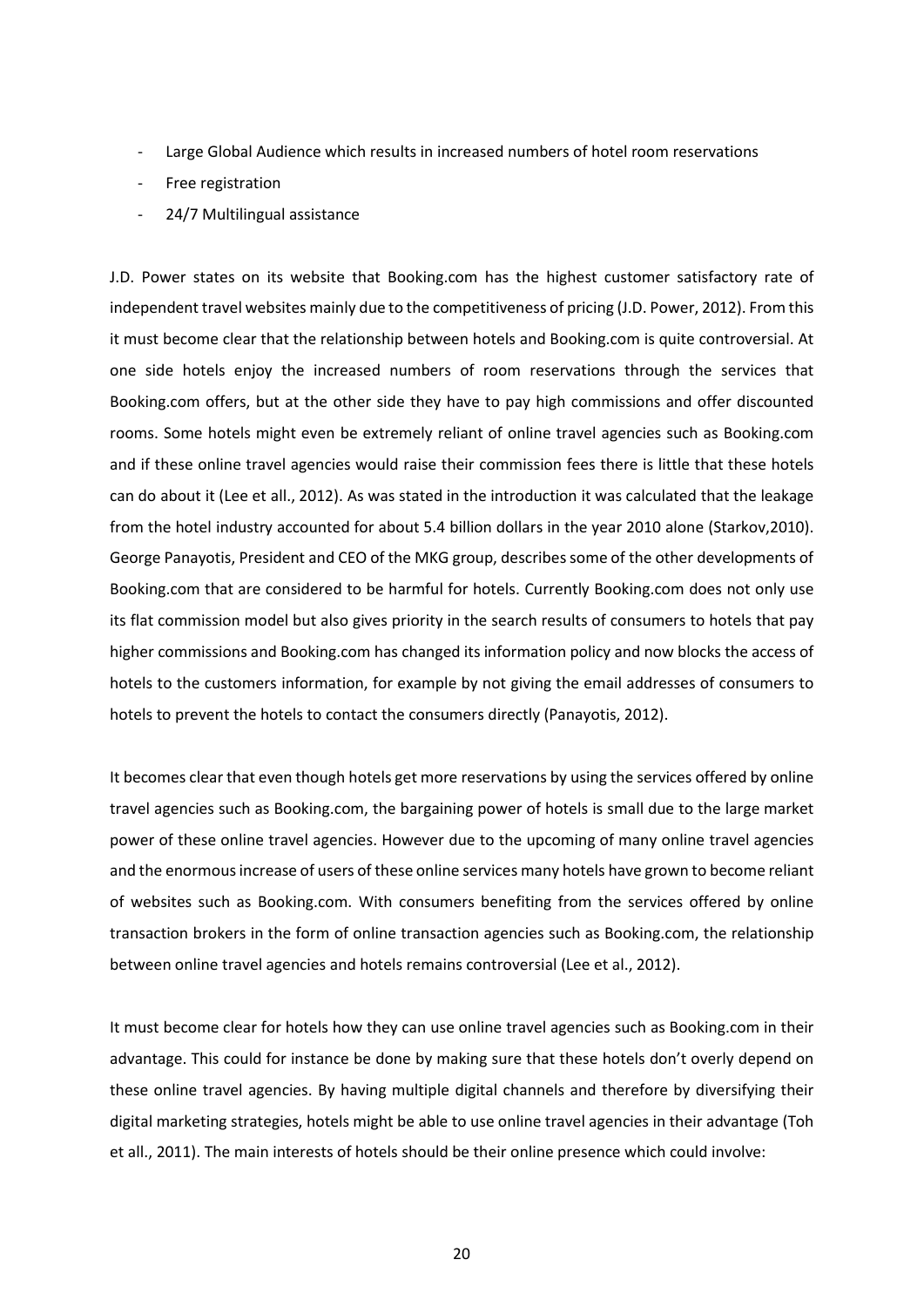- Their own professional website
- Multiple channels for online reservations, different online travel agencies such as Booking.com, Expedia.com and Agoda.com
- Creating a smartphone application on a relatively large scale (for instance by joining a hotel group)
- Be active on social media such as Facebook and Twitter.
- Online presence at cultural and social events, for example by advertising their accessibility and presence at these websites
- Collecting data from guests to target them more directly and create loyalty programs in order to create customer loyalty

## <span id="page-20-0"></span>3.3 The Parking Transaction Broker

As was mentioned in the introduction the parking business in the Netherlands is a very traditional business. The past years the government hastried to improve the transparence in this market by trying to stimulate local governments and parking operators to make data about parking in the Netherlands publicly available and to join organizations that constitute this such as Servicehuis Parkeer- en Verblijfsrechten and the Nationaal Parkeer Register(NPR) in combination with the Rijksdienst wegverkeer (RDW) (NPR, 2014). This data can be used for innovation in the existing parking market and by that the creation and improvement of (new) parking services (NPR, 2014). This is where the parking broker comes in. By making static and dynamic information about parking space available to parking consumers and by offering services that use this data to improve parking service for parking consumers they create a new business in the parking market; the parking transaction broker.

A parking transaction broker is active in the Business to Business(B2B), Business to Consumer (B2C) and M-commerce types of E-commerce markets where it operates as an intermediary while using the brokerage business model, the subscription business model or a combination of both business models. The parking transaction broker is a newly created intermediary and can therefore be seen as a form of reintermediation in the parking market. A parking transaction broker knows the ins and outs of where to park in cities. The role of the parking broker is to place paying parking consumers in on-street and off-street parking facilities of parking operators and local governments. In this way the parking broker brings together supply and demand for parking space and therefore supposedly helps out both consumers and suppliers of parking in the parking market. A parking transaction broker satisfies consumer needs in the form of service and therefore contributes to the user friendliness of parking facilities for parking consumers. For example by enabling parking consumers to park by using their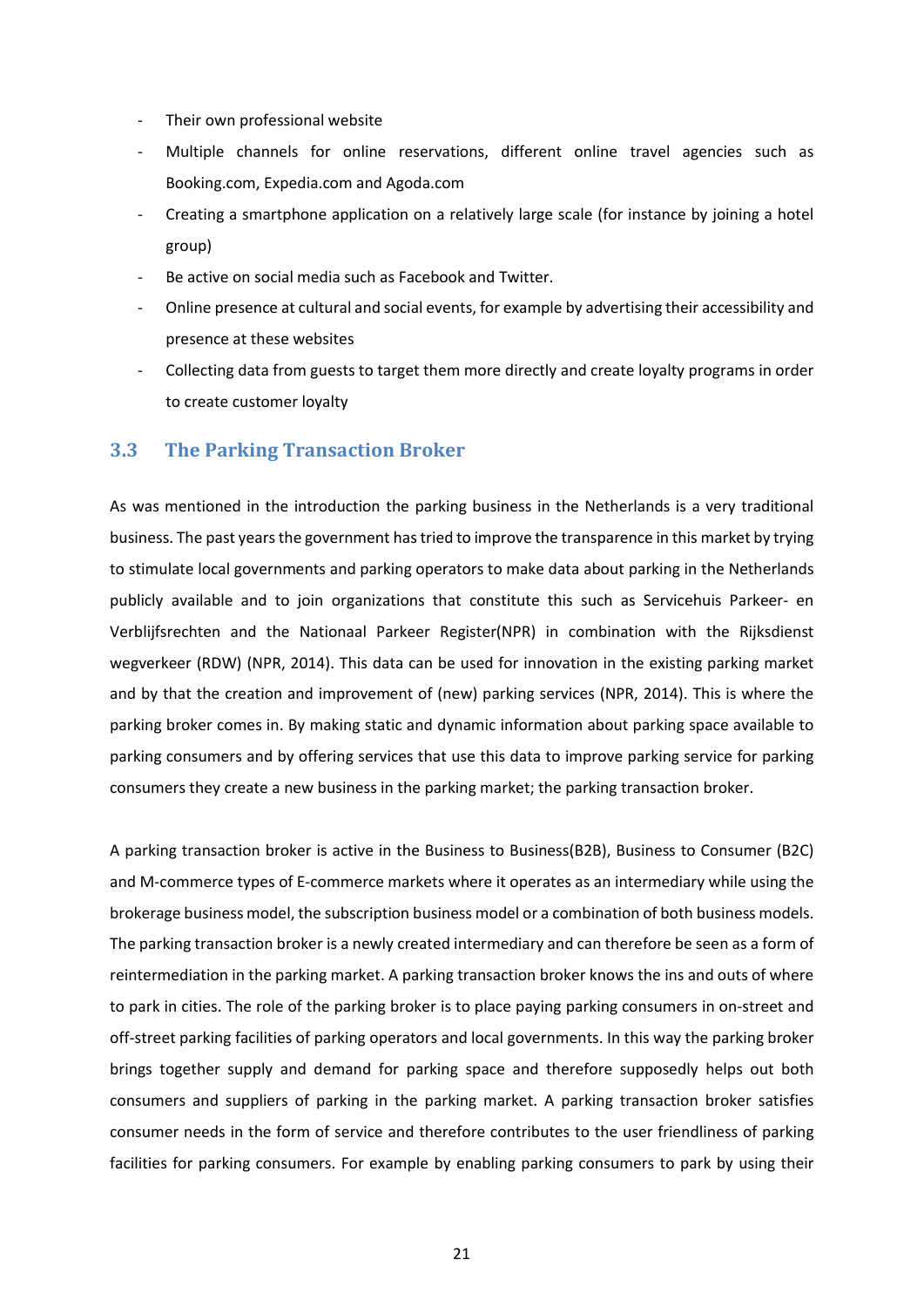smartphones and the internet parking brokers make the whole parking experience more pleasant for the parking consumer.

The current parking brokers in the parking market are now mainly active as payment service providers but are becoming increasingly involved in traditional broker practices such as advising, informing and by that actively mobilizing parking consumers to park at parking facilities of connected local governments and parking operators. The payment services these parking brokers currently offer are in the form of mobile and online parking services. By using the internet, cellphones and smartphone applications parking consumers are currently able to start and stop parking at any parking facility where these parking brokers operate.

As was mentioned earlier, the most active parking brokers in the Netherlands are:

- Yellowbrick, available in 126 cities in the Netherlands
- Parkmobile, available in more than 130 cities in the Netherlands and Belgium
- Park-line, available in more than 120 cities in the Netherlands
- ANWB, available in 126 cities in the Netherlands
- App parkeren, available in more than 100 cities

Some of the advantages for parking consumers due to the current services offered by parking brokers in the Netherlands are stated on their websites (Yellowbrick, 2014; Park-line, 2014; Parkmobile 2014; App-parking, 2014):

- Reduce the risk of getting parking fines
- Able to park at many different locations nationwide with the same payment service
- No more parking meter and cash payments for parking
- Pay with the smallest monetary unit or per minute of parking
- Start and stop parking by using your smartphone, cellphone or the internet
- Receive the bill for parking at the end of the month and have a good overview of value added tax (VAT) paid
- Different payment methods: Subscription or pay per parking transaction
- Multiple license plates can be registered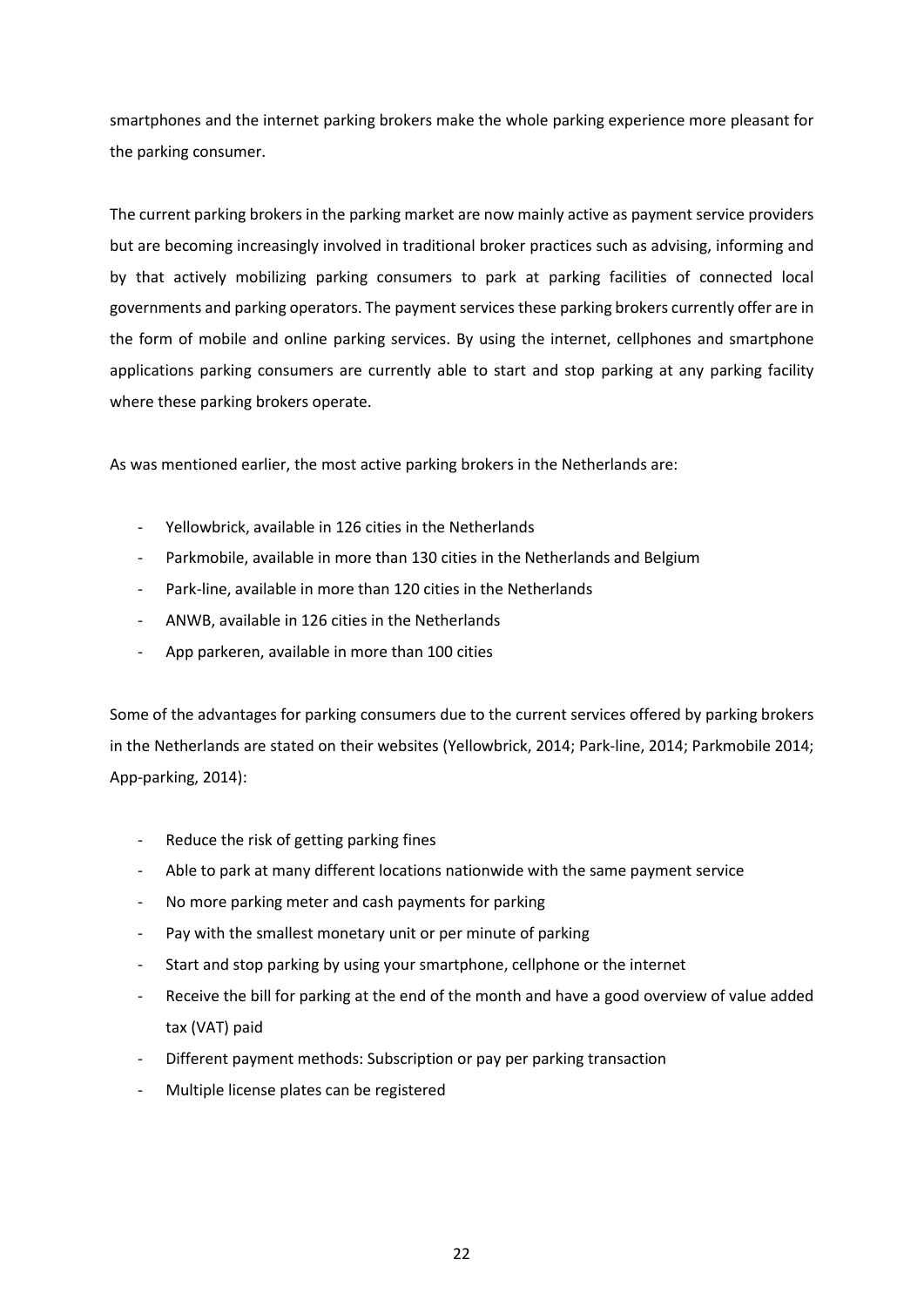#### <span id="page-22-0"></span>3.4 Conclusion

In this chapter the reader gets a better understanding of e-commerce and the online transaction broker operating in both the hotel market and the parking market. The past decade electronic commerce, better known as e-commerce, has grown with an astounding rate due to the enormous growth of internet users worldwide. E-commerce is defined as the placing and receiving of orders for goods and services through the use of electronic networks, regardless of how these goods are paid for or delivered. Orders by telephone, fax and email are not part of E-commerce. The five main types of e-commerce are: Business to Business (B2B), Business to Consumer (B2C), Consumer to Business (C2B), Consumer to Consumer (C2C) and Mobile e-commerce (M-commerce).

A major impact of the internet is that businesses can now either "disintermediate", "reintermediate" or "countermediate". In order to generate revenue and profit, e-businesses position themselves in all different parts of the value chain. They do this by using several, or one, of the following business models: Brokerage model, Merchant model, Advertising model, Info-mediary model or the subscription model.

The internet based company Booking.com operates as an online travel agency(OTA) and is active in the Business to Consumer (B2C), Business to Business (B2B) and M-commerce types of e-commerce markets. Booking.com uses a brokerage e-business model and can be seen as a form of "reintermediation". By charging a commission fee for every room sold through the use of their online services Booking.com operates as a hotel transaction broker. Some of the main advantages of the brokerage services booking.com offers for consumers are : best available rates, no reservation fees, secure booking, 24/7 multilingual assistance and wide selections of hotels all over the world.

Booking.com states that not only consumers benefit but also the suppliers of hotel rooms. However, the relationship between hotels and Booking.com remains controversial. With new developments such as priority listings in the search results and the changed information policy, the relationship between hotels and Booking.com is increasingly jeopardized. It becomes clear that hotels should concentrate on how they can use online travel agencies such as Booking.com in their advantage without becoming overly dependent on them.

The parking brokers in the Netherlands are currently mainly active as payment service providers but are becoming increasingly involved in traditional broker practices such as advising, informing and by that actively mobilizing parking consumers. The recent trend in the Dutch parking market that involves

23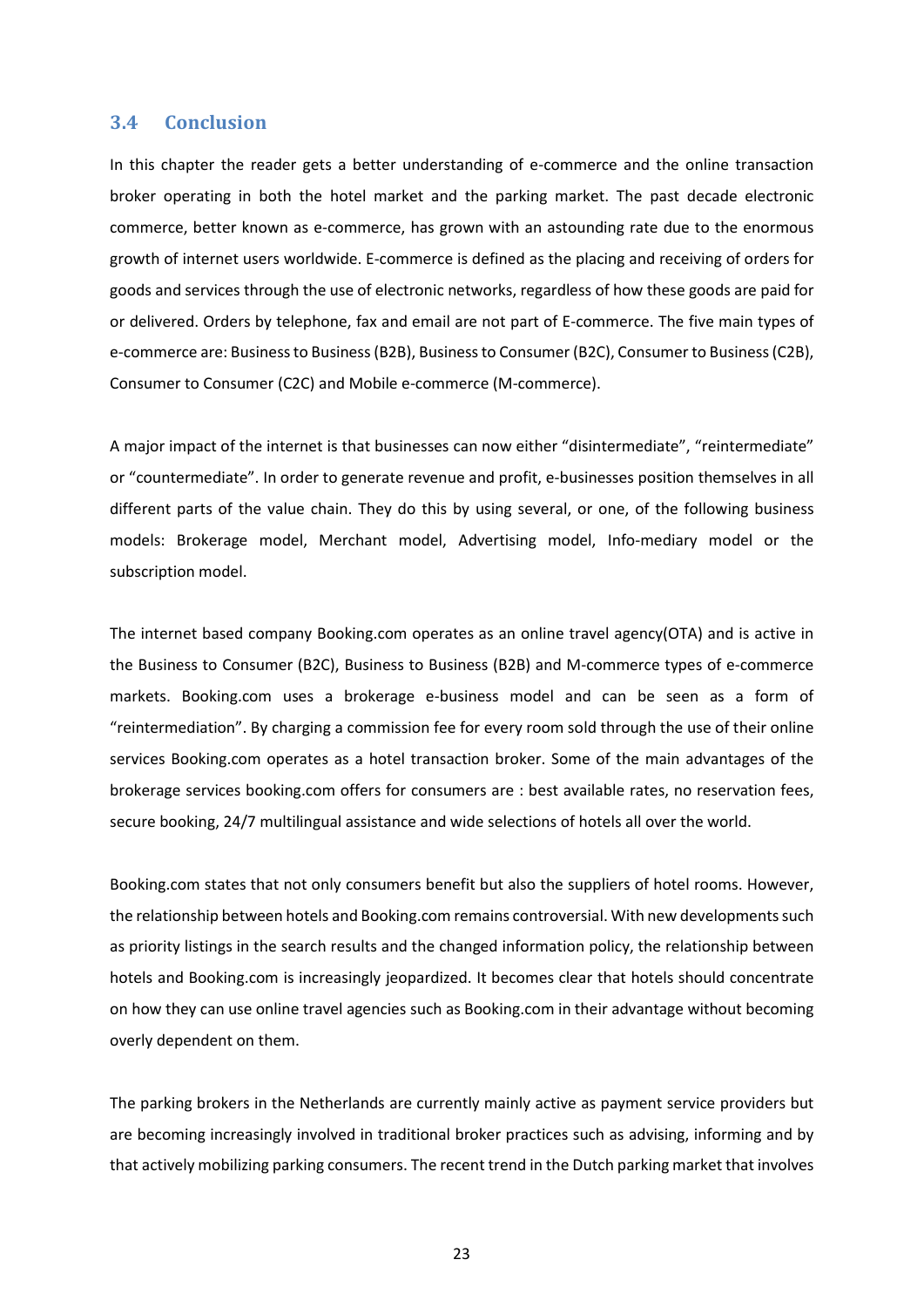making static and dynamic information about parking facilities publicly available stimulates this. A traditional parking transaction broker is active in the Business to Business(B2B), Business to Consumer(B2C) and M commerce types of e-commerce markets where it operates as an intermediary while using the brokerage business model, subscription model or a combination of both business models.

The role of the parking broker is to place paying parking consumers in on-street and off-street parking facilities of parking operators and local governments. This is achieved by satisfying consumer needs in terms of service and by that improving the user friendliness of parking facilities for parking consumers. The most active parking brokers in the Netherlands are: Yellowbrick, Park-line, Parkmobile, ANWB and App parkeren. Some of the advantages for parking consumers due to the services offered by these parking brokers are: Reducing the risk of getting parking fines, able to park at many different locations nationwide with the same payments service, no more parking meter and cash payments for parking, paying with the smallest monetary unit or per minute of parking and starting and stopping parking by using a smartphone, cellphone or the internet.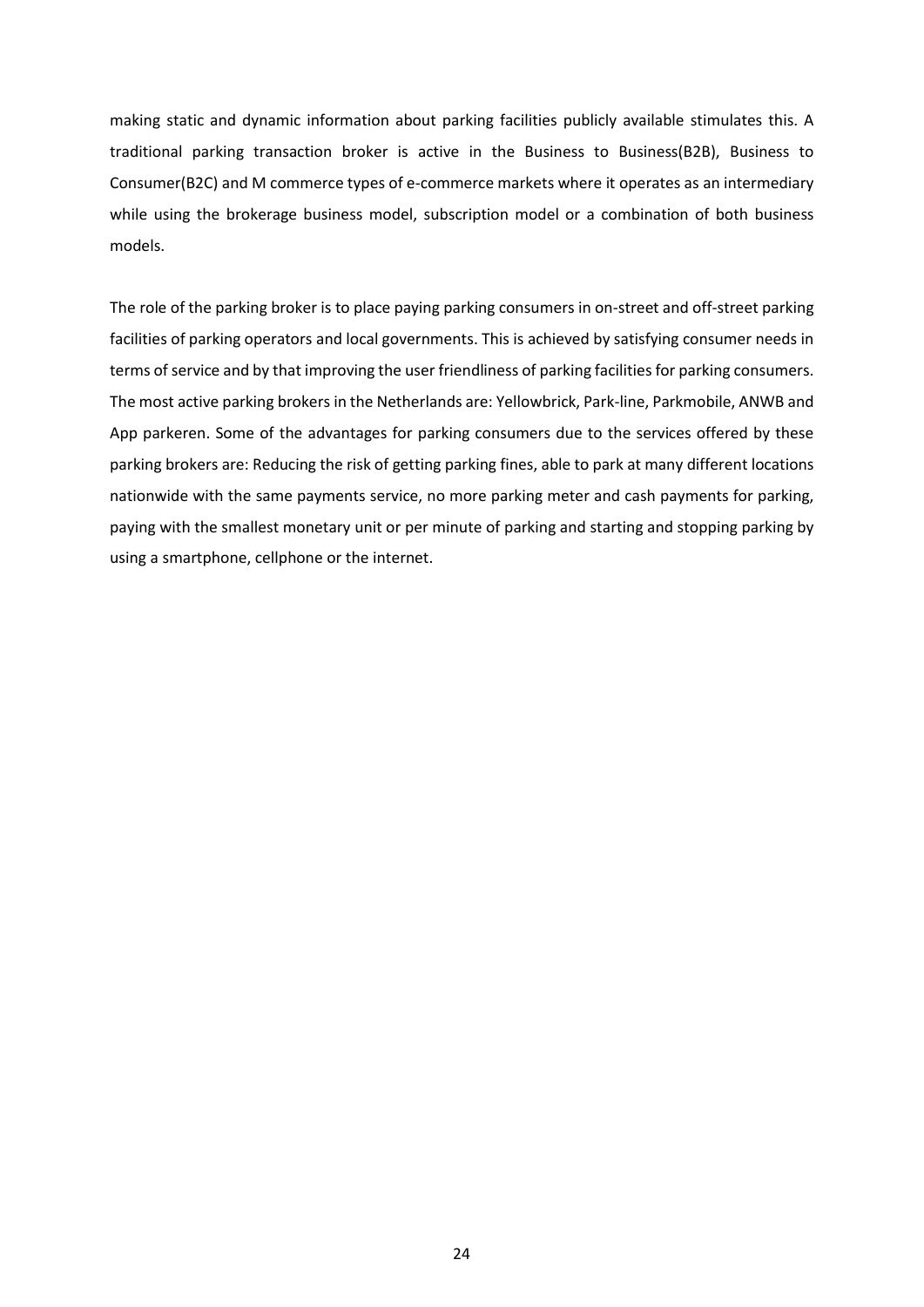# 4. Expert Panel

## <span id="page-24-1"></span><span id="page-24-0"></span>4.1 Introduction

In addition to the desk research which was performed earlier in this paper also field research was done in the form of an expert panel. Personal interviews were conducted with some important stakeholders in the Dutch parking market in order to gain first-hand knowledge about the current parking market and the parking transaction broker. The stakeholders that were interviewed include a parking consultant (whom can be considered a parking expert), two parking operators and a parking transaction broker. The different views from the interviewees about the parking transaction broker are finally brought together in a SWOT analysis, this will help to describe the possible future role(s) of the parking transaction broker.

The questions that were asked can be found in the appendix. It must be noted that some of these questions were edited or left out during the interviews depending on which stakeholder was interviewed. In the next sections this paper will outline the most important findings from the personal interviews of the expert panel.

## <span id="page-24-2"></span>4.2 Parking in General

The parking operators and the parking broker do not expect a major change in the demand for parking in the short term. One of the explanations for this is that the elderly are becoming more vital and are therefore still using their cars to visit theatres, restaurants and other recreational facilities in cities. Another important reason according to one of the parking operators is that the total amount of cars in the Netherlands in still increasing.

The parking expert does not agree on the fact that the demand for parking is not changing in the short term. He states that in the period from 2008-2013 the total usage of parking spots in Dutch inner cities has been decreasing by 16% however it must be noted that this does not count for the five largest cities in the Netherlands. According to the parking expert some of these cities are now also dealing with a different kind of parking problem; the bike.

An interesting note by one of the parking operators is that he thinks that there are more than enough parking facilities available in the Netherlands, also in the larger cities such as Amsterdam. A lot of these parking facilities are empty and the parking operator therefore thinks that it will be effective to drastically reduce the price of parking in these facilities in order to fill them up. Also by making parking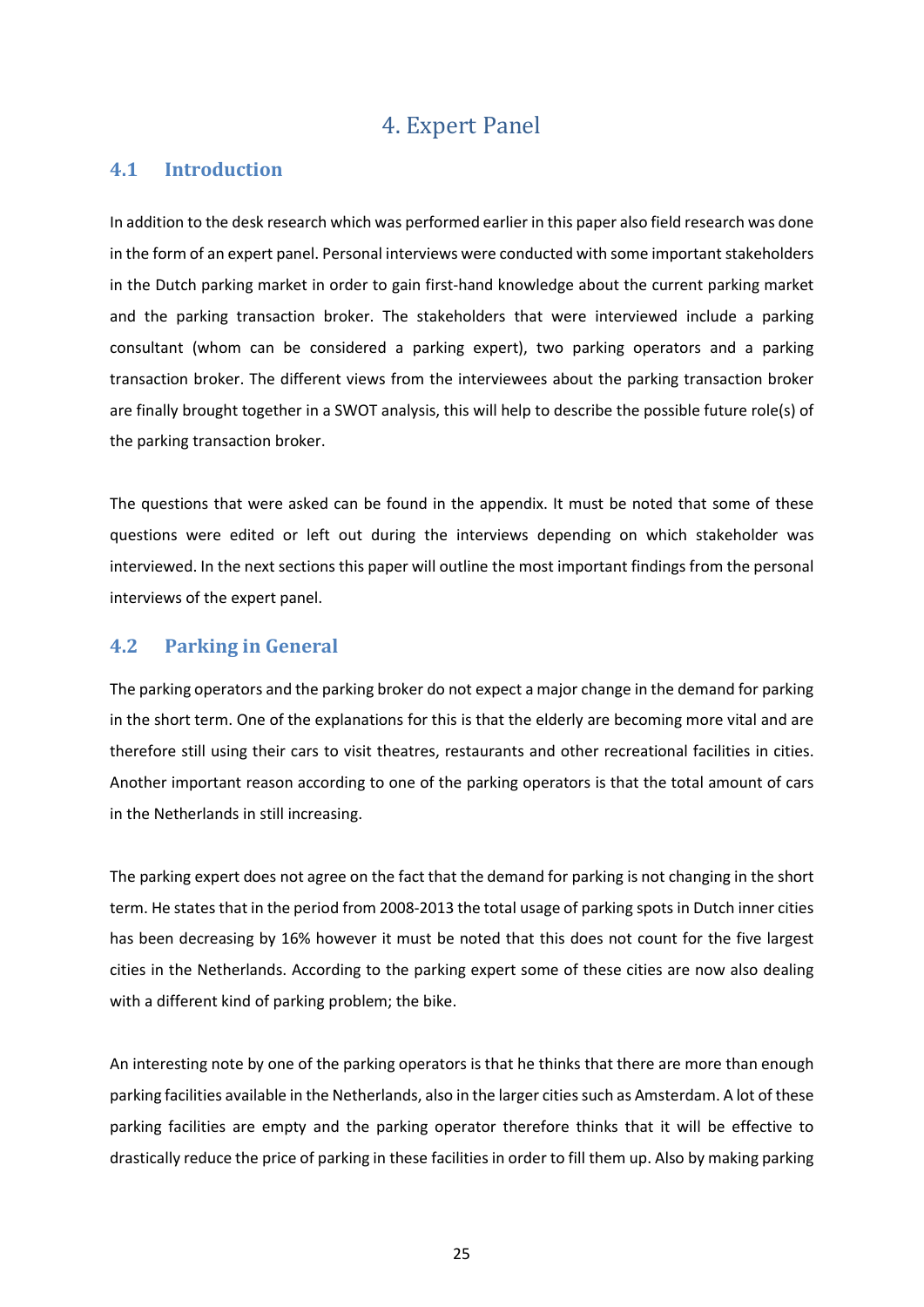facilities of businesses publicly available after work hours and during weekends will make a lot of extra public parking space available in crowded urban areas and will result in extra revenue for these facilities.

The upcoming of internet shopping does have a negative effect on the demand for parking for the weaker shopping centers according to parking operators. The parking broker explains that this is due to the fact that the internet cuts parking and fuel costs and saves time. Parking operators state that this counts mostly for the shopping centers where customer experience is of a lower value. Parking operators therefore state that customer experience is a very important driver for potential customers to visit a shop and shops should therefore increase their focus on this. Interesting to see here is that also the parking expert and parking broker agree on this. They argue that shops should compensate customers for their parking and fuel costs. For example in the form of promotion such as couponing in order to improve customer experience; "It must be more fun and lucrative to come to a shop than to buy on the internet".

## <span id="page-25-0"></span>4.3 Parking Consumers

When looking at the main reasons for parking consumers to park their car at a specific parking facility parking operators give the following list of reasons in this specific order:

- 1) Location
- 2) User friendliness (Accessibility of a parking facility, Payment services and other services that support parking consumers by reducing the downsides of parking)
- 3) Safety (the parking consumer's sense of safety) and maintenance of parking facility
- 4) Price of parking facilities

All stakeholders that were interviewed agree that the location of a parking facility is currently the most important reason for parking consumers to park their cars at a specific parking facility. Parking consumers want to park as close to their final destination as possible, preferably in front of the door. However the parking expert thinks that the location of a parking facility is becoming less important. He states that the event which is taking place at a certain location will play a much larger role in the choice of parking consumersto park at a certain parking facility. The event will attract potential parking consumers and therefore parking should be actively marketed in combination with the event in the form of informing and advising parking consumers and promoting the parking facility in ways such as couponing and discounts for reserving parking spots. It is important for parking operators and parking brokers to start alliances with the organizers of events and the owners of facilities that attract parking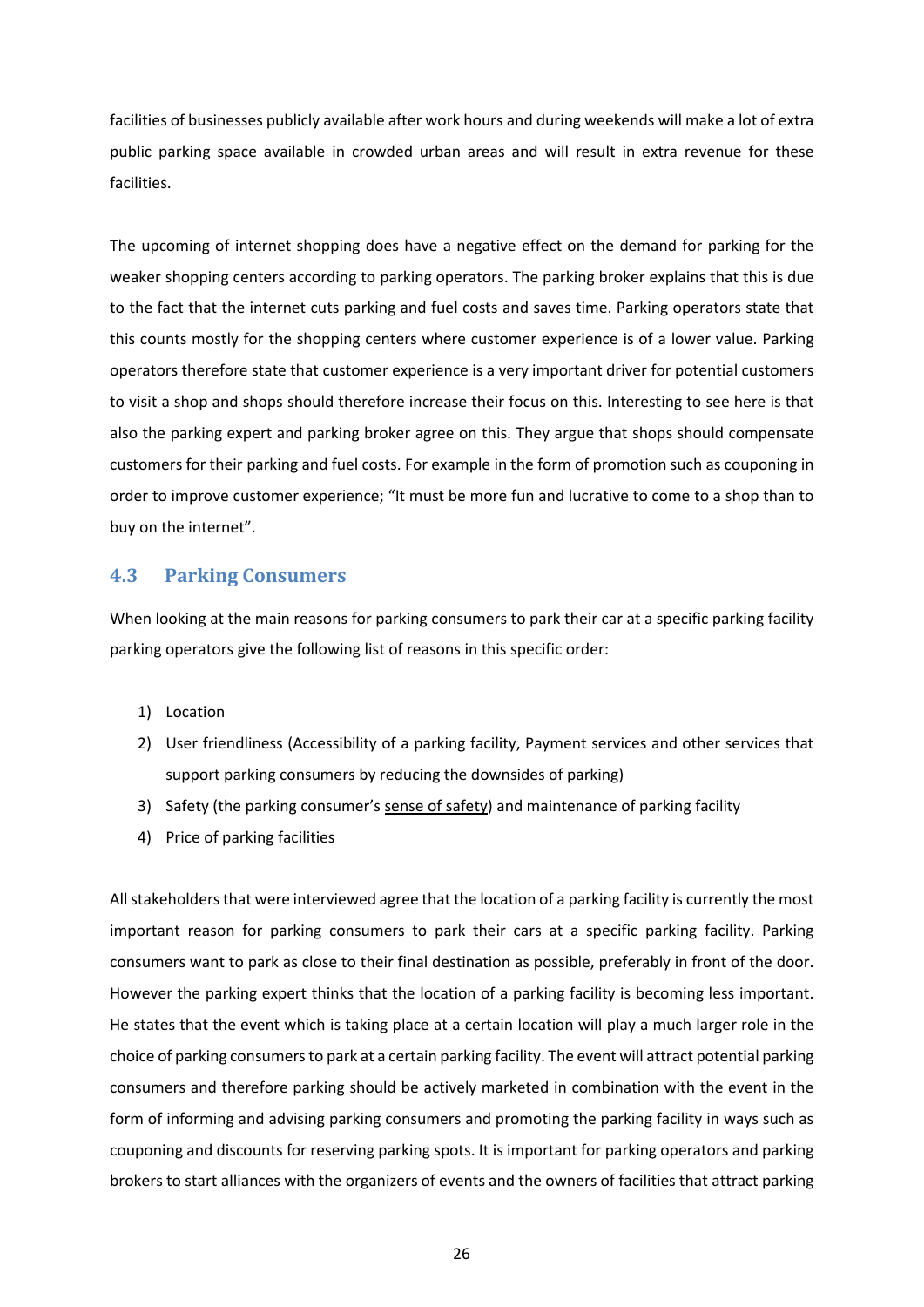consumers such as shops, theatres, cinemas, restaurant and museums. An example would be the offering of a so called combination ticket: enjoy the event in combination with parking for a fixed price.

Parking operators think that the marketing of parking facilities is of a lower interest to parking consumers. Parking is only a secondary need, parking consumers park their cars to get to their final destinations and are not there to enjoy parking, and therefore the marketing of parking facilities will not be very effective. However all stakeholders do agree that informing and advising parking consumers about parking facilities will play a more important role in the future, especially to improve the user friendliness of parking. By bundling services around the entire customer journey of a parking consumer there are many possibilities to improve user friendliness. For example; informing parking consumers about construction works on route, the availability of parking spots in a certain parking facility and the possibility for parking consumers to reserve parking spots.

The impact of the possibility for parking consumers to reserve parking spots at parking facilities remains controversial among parking operators. The argument against the effectiveness of reserving parking spots is that the location of a parking facility is by far the most important reason for parking consumers to park their car. Parking facilities which are situated at the right locations will therefore always be fully occupied. Parking operators should not discount parking facilities in the form of reserved parking spots at these locations. The possibility to reserve parking spots will therefore mainly be effective for parking facilities which are not situated at popular locations and are as a result of this not fully occupied. All stakeholders do agree that the possibility to reserve parking spots is more effective for parking consumers that are looking for long term parking, this means that they are looking to park their car for more than a couple of hours.

The parking expert and the parking broker do think that the possibility for parking consumers to reserve parking spots will play a large role to improve user friendliness. The parking consumer is willing to pay to be ensured of a parking spot since not being able to find a parking spot is one of the main displeasures of parking.

## <span id="page-26-0"></span>4.4 Trends in the Dutch Parking Market

#### Mobile parking

Mobile parking will play a very important role in the near future according to all stakeholders. The parking expert states that in the Dutch city of Rotterdam alone already about 50% of parking revenue is earned through mobile payment systems and that this accounts for about 40% of all payments made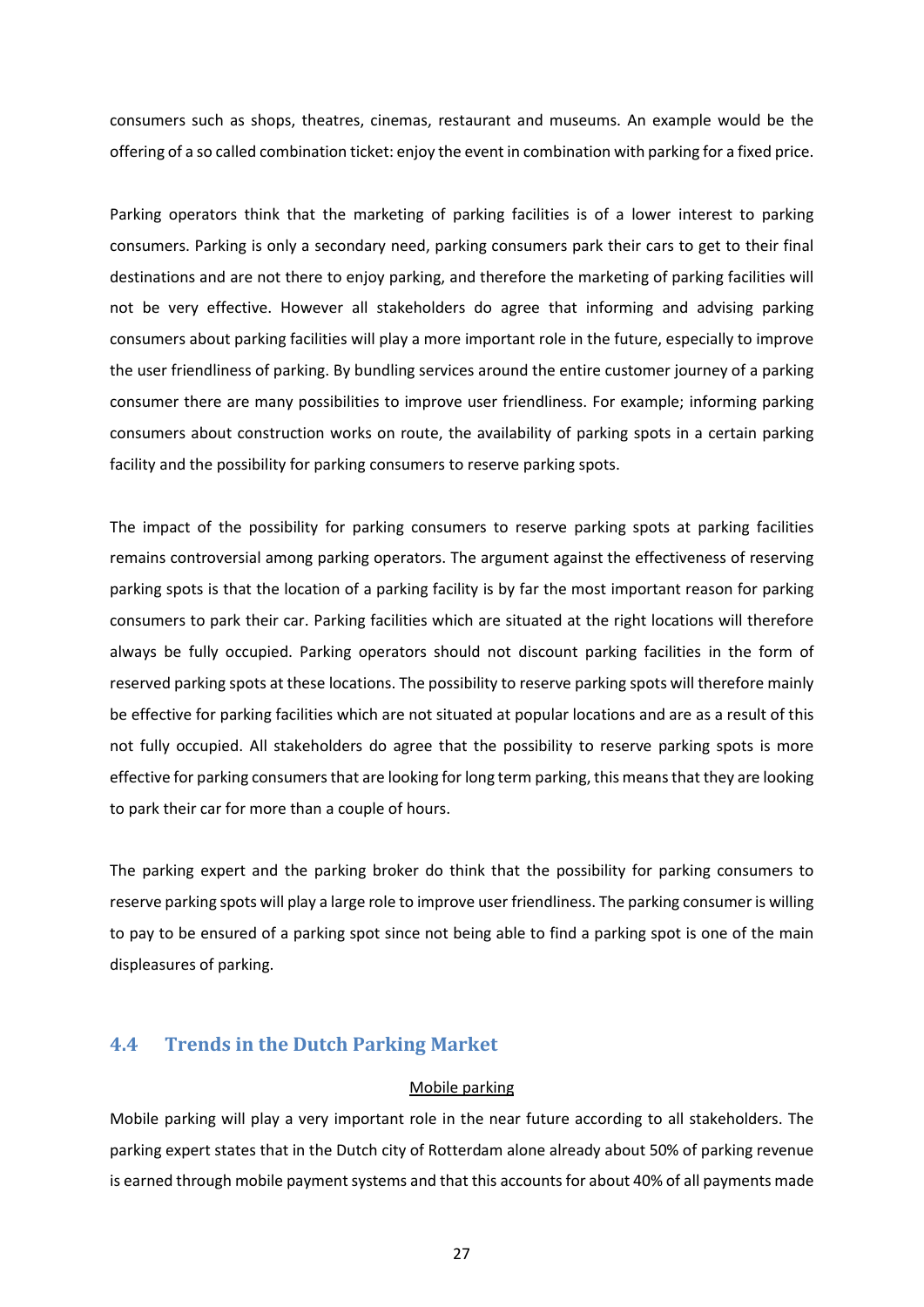by parking consumers. According to the parking expert an increasing amount of people own a smartphone which supports a mobile payment system in the form of a smartphone application which is offered by one of the current parking brokers. Mobile parking in combination with license plate parking will therefore become the payment standards in the near future. The parking broker states that parking consumers are becoming increasingly interested in having a mobile wallet. This means that the smartphone will play an increasingly important role as an access, information, ticketing and promotion system for parking facilities in the near future.

#### Car manufacturers

Parking operators agree that car manufacturers will play a much more important role in the long term. In the long term cars will be able to navigate by themselves and this will completely change the parking market as we know it. Cars will now be able to navigate to parking facilities outside the areas where priced parking is implemented and are therefore making the current parking operators insignificant. Another possibility is that cars will not even have to park anymore and will just drive around until the car is needed again. However the problem that arises here is that there is simply not enough asphalt for these cars to drive on. It must be noted that the opinions about the amount of time it will take until such a car enters the market are quite divided but it will take at least 15 years before anything like this is likely to happen. Therefore the car will at least remain driver assisted for the upcoming 15 years, which means that parking consumers still want to park at the right locations for the upcoming 15 years.

According to one of the parking operators cars will not only be able to navigate without being assisted by a driver, they will also have built in infrastructure which enables it to act as a fully functional payment system. In the future the car will be connected to a large network through which it is enabled to automatically pay for services such as parking but also for other things such as fuel and toll roads. The car will have its own IP address which enables this. Current trends such as mobile parking and license plate parking are the first steps towards this direction according to parking operators.

#### Priced parking regulation

When looking at priced parking regulation, parking operators expect that most areas will remain regulated on the same level. Hence, there will not be many new local governments that implement or abolish priced parking regulation in their districts. However existing areas with priced parking regulation will be extended. For example, in cities to prevent consumers from creating inconveniences by parking just outside of areas where priced parking regulation is implemented.

28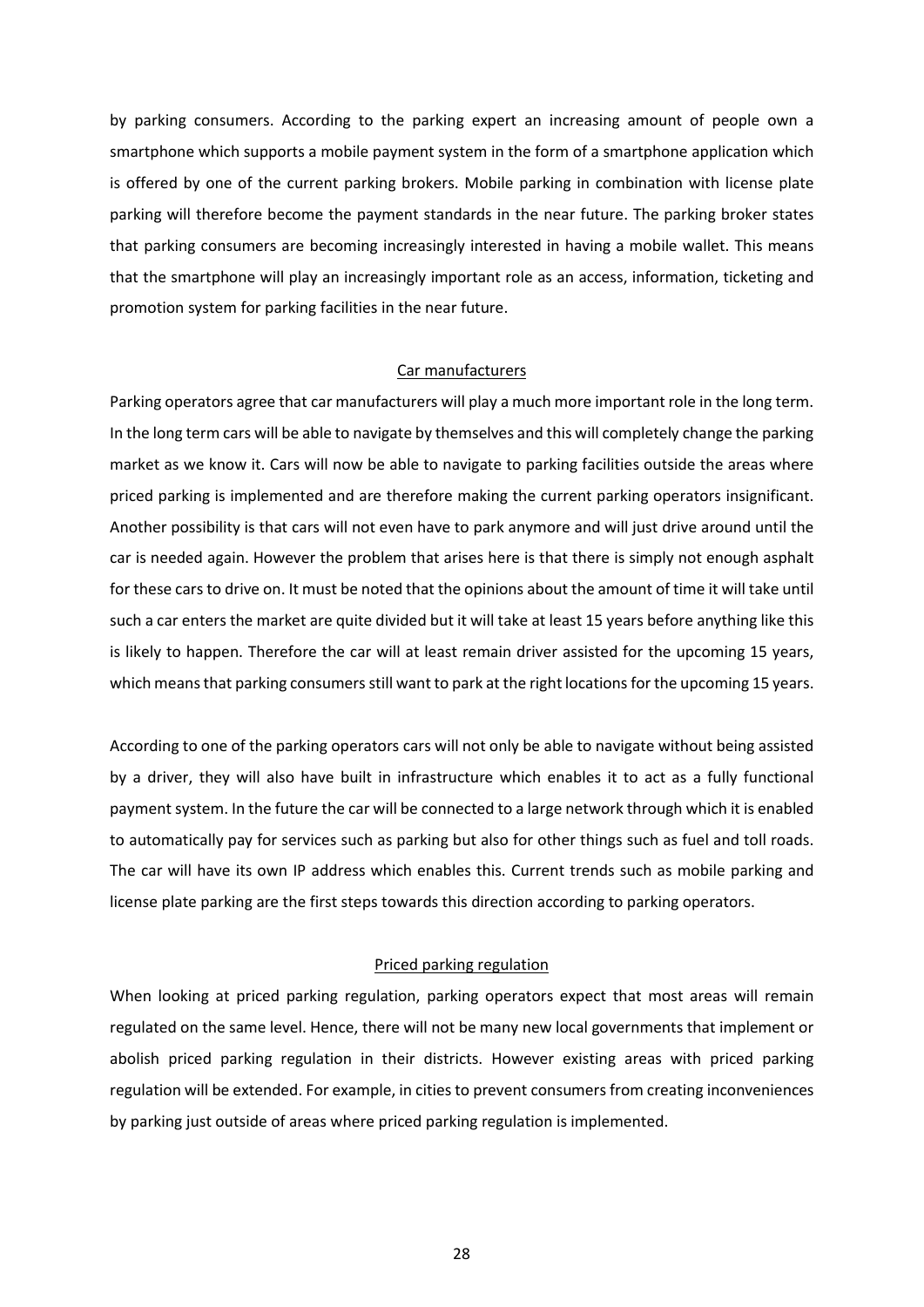#### Static and Dynamic information of parking facilities

A very important trend in the Dutch parking market is that the government is trying to make dynamic and static information of all parking facilities in the Netherlands publicly available. All stakeholders agree that this will give an enormous boost to innovation in the Dutch parking market. Parking in the Netherlands will now become more transparent and companies will use this to improve or create services that improve the user friendliness of parking consumers. It will now be possible to accurately inform and advise parking consumers by using services that operate on a national scale and therefore contain a large amount of parking facilities. The result of nationally operating (payment) services for parking is that the difference between on-street and off-street parking will dissolve, it will not matter anymore where parking consumers park their cars.

The problem that arises here is that much of the information about parking facilities is private and in the hands of parking operators. Parking operators state that they are willing to supply this dynamic and static information of their parking facilities but only under the condition that all the information they supply is used for objective purposes only. It must not be possible for other stakeholders in the parking business to misuse this information in any way which could potentially harm the parking operators.

## <span id="page-28-0"></span>4.5 The Parking Transaction Broker

The parking expert and parking operators state that today's parking brokers in the Dutch parking market are mainly active as payment service providers but are becoming increasingly involved in traditional broker practices such as advising and informing parking consumers. In this way parking brokers are actively mobilizing parking consumers to park at specific parking facilities of connected local governments and parking operators. All stakeholders that were interviewed, including the parking broker, agree that the current and future parking broker will mainly serve the parking consumer in terms of parking service and by that improving the user friendliness of parking.

When taking a closer look at parking service and therefore the user friendliness of parking, all stakeholders agree that this means that parking consumers are able to park their cars with a minimum amount of downsides in the entire parking process. On the contrary of the parking broker and the parking expert, the parking operators think that advising parking consumers and the marketing of certain parking facilities to parking consumers is not very effective. They argue that parking is just mobility and therefore only a secondary need which is of much lesser importance for parking consumers. According to parking operators parking services which are offered by parking brokers

29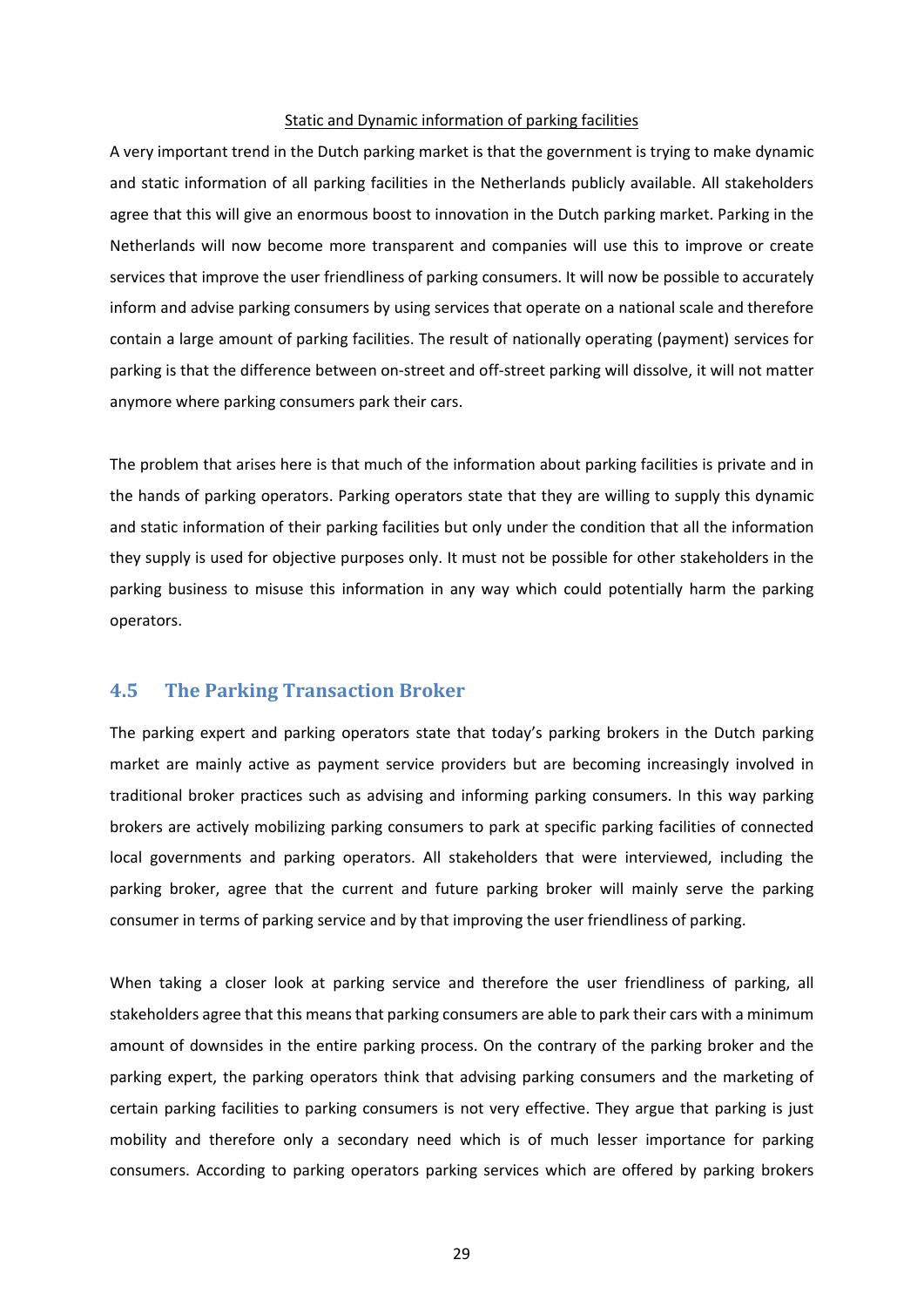should mainly involve the informing of parking consumers in an objective manner in combination with the offering of user friendly payment services. The parking operators think that parking consumers are just not interested in the rest, a parking consumer just wants to drive in and out of a parking facility without any problems or inconveniences.

According to all stakeholders some examples of static and dynamic information about parking facilities that could be supplied by parking brokers to parking consumers in order to improve the user friendliness of parking are:

- Road works on route to parking facility
- Availability of parking spots and their exact location in a certain parking facility
- Exact location of parking facility and the easiest/fastest route to the parking facility
- Prices of parking facilities

As was stated before the possibility to reserve a parking spot could also contribute to parking service for parking consumers but this remains controversial among parking operators. A problem the parking broker faces here is the fact that they do not own physical parking spots and as a result of this they are very reliant on the cooperation of local governments and parking operators as the suppliers of parking space.

When concentrating more on the exact role of the parking broker we see that the parking broker that was interviewed defines this as following: Parking consumers are looking for a parking facility and the parking broker guides and mobilizes them to certain parking facilities on the basis of information which is currently still very limited. In this way the parking broker brings together the supply of parking spots and the demand for parking spots while functioning as an intermediary. The broker adds to this that in this process the parking broker can supply all sorts of extra parking services such as payment services in order to improve the user friendliness of parking. The parking expert thinks that by actively advising parking consumers and by the marketing of parking facilities through the use of promotional activities such as couponing, a future parking broker can improve parking service for parking consumers.

According to one of the parking operators the future parking broker will most likely act as the payment interface between parking operators and parking consumers. The main amount of revenue which is earned by parking operators will come from parking brokers through the payment services they offer and not directly from parking consumers. However another parking operator argues that these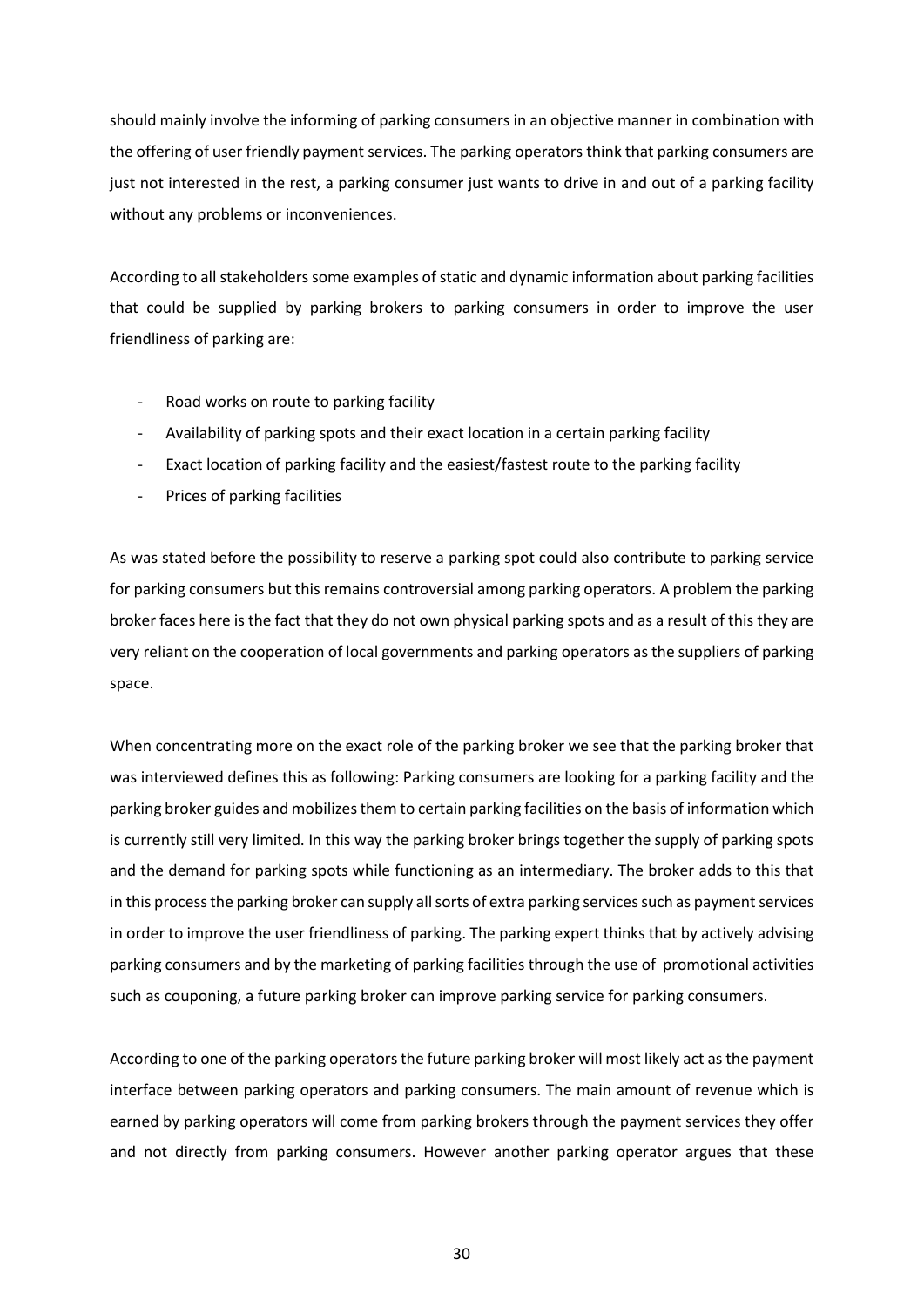services are now mainly interesting for the heavy users of parking facilities, which is a relatively small group compared to all parking consumers in their entirety, and therefore this is less likely to happen.

What becomes clear from this is that the parking broker should increase its focus on two sides of the parking market according to the parking expert. In the first place they should intensify their business to consumer (B2C) focus by offering additional services such as informing and advising parking consumers about parking facilities in order to reach a larger public. In this way not only the heavy users of parking facilities profit but the services also become more interesting for the general public. Another problem of the current parking broker according to a parking operator is the fact that the parking broker charges a subscription fee which is too high for parking consumers that use the service only occasionally.

On the other hand the parking brokers should increase their focus on the business to business (B2B) side of the parking market in which they actively market parking facilities of parking operators and the final destinations of parking consumers. By approaching the retail sector they can discuss possible promotional activities such as to compensate retail customers for parking through couponing, combination tickets and in-store discounts. Also other recreational facilities and events such as museums, restaurants, festivals and theatres can have similar deals. The problem that arises here is that parking brokers need the cooperation of both local governments and parking operators. Agreements must be made that make sure that parking operators and local governments also benefit from this.

All stakeholders agree that it is very important for parking brokers to have a lot of parking facilities available throughout the entire Netherlands in which parking consumers can park their cars by using the services offered by the parking broker. Currently most parking facilities that parking brokers offer are on-street parking facilities. This means that parking brokers should actively approach parking operators of off-street parking facilities in order to make these facilities available for their users as well. The parking broker thinks that parking brokers and parking operators are complementary and should therefore cooperate. The parking broker thinks that by working together services can be created which will not only be beneficial for parking consumers but also for parking operators and parking brokers.

All stakeholders agree that the main advantages of the parking broker for the parking operator are the facts that they know their customers and are able to mobilize them. Another interesting note by a parking operator is the fact that cashless payment possibilities are becoming increasingly interesting

31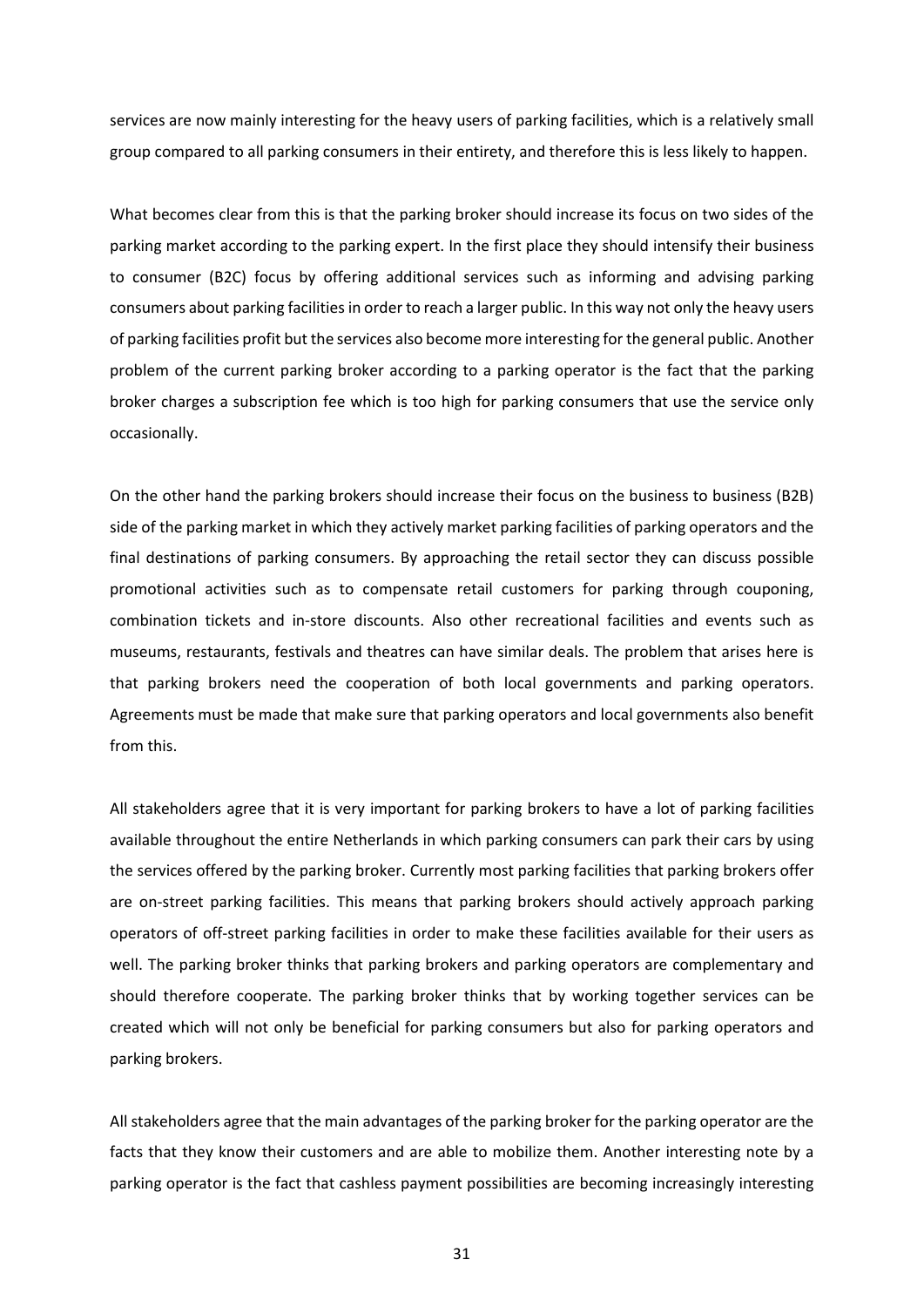for parking operators. It is expensive for parking operators to collect and process cash payments and it also involves risk. The parking broker can make sure that the exploitation costs of parking facilities are reduced by implementing their (online) payment services. Depending on the brokerage fee which is charged by the parking broker this can be very interesting for parking operators.

According to the parking expert it is important for parking operators to quickly act on the emerging parking brokers because they have national coverage and therefore their services are available at many different parking facilities. Parking consumers are willing to use these services of nationally operating parking brokers and will look for connected parking facilities. The parking expert states that the current parking operators are too small to start their own brokerage services in terms of the amount of parking facilities in which they operate. A parking operator states that however this is true it could be possible that parking operators join strengths in order to exclude the emerging parking brokers. This will depend on the brokerage fee parking brokers will charge and their objectivity regarding the distribution of information to parking consumers, the marketing of parking facilities and advising parking consumers about parking facilities.

One of the parking operators states that once the parking broker has both on-street and off-street parking facilities connected to its services on a national scale and a large market penetration they will also be able to act as a sort of "market master". The parking broker will now be able to assign certain groups of parking consumers to specific parking facilities. They could do this by informing and advising parking consumers but also through regulating the parking facilities. For example by offering parking facilities of businesses outside of work hours to the general public or by implementing flexible parking tariffs for different time periods of the day depending on the parking activity in the area of parking facility. Another even more advanced possibility is the offering of private parking facilities of residents to the general public.

As was mentioned earlier parking operators think that car manufacturers will play a much more important role in the future parking market. The parking operators state that it might happen that car manufacturers will implement their own parking services in the cars they manufacture and by doing this they will exclude the parking broker. The parking broker reacts to this that when something like this is likely to happen car manufacturers will probably want to use a parking service system which is already widely accepted by parking consumers and car manufacturers will therefore approach existing parking brokers.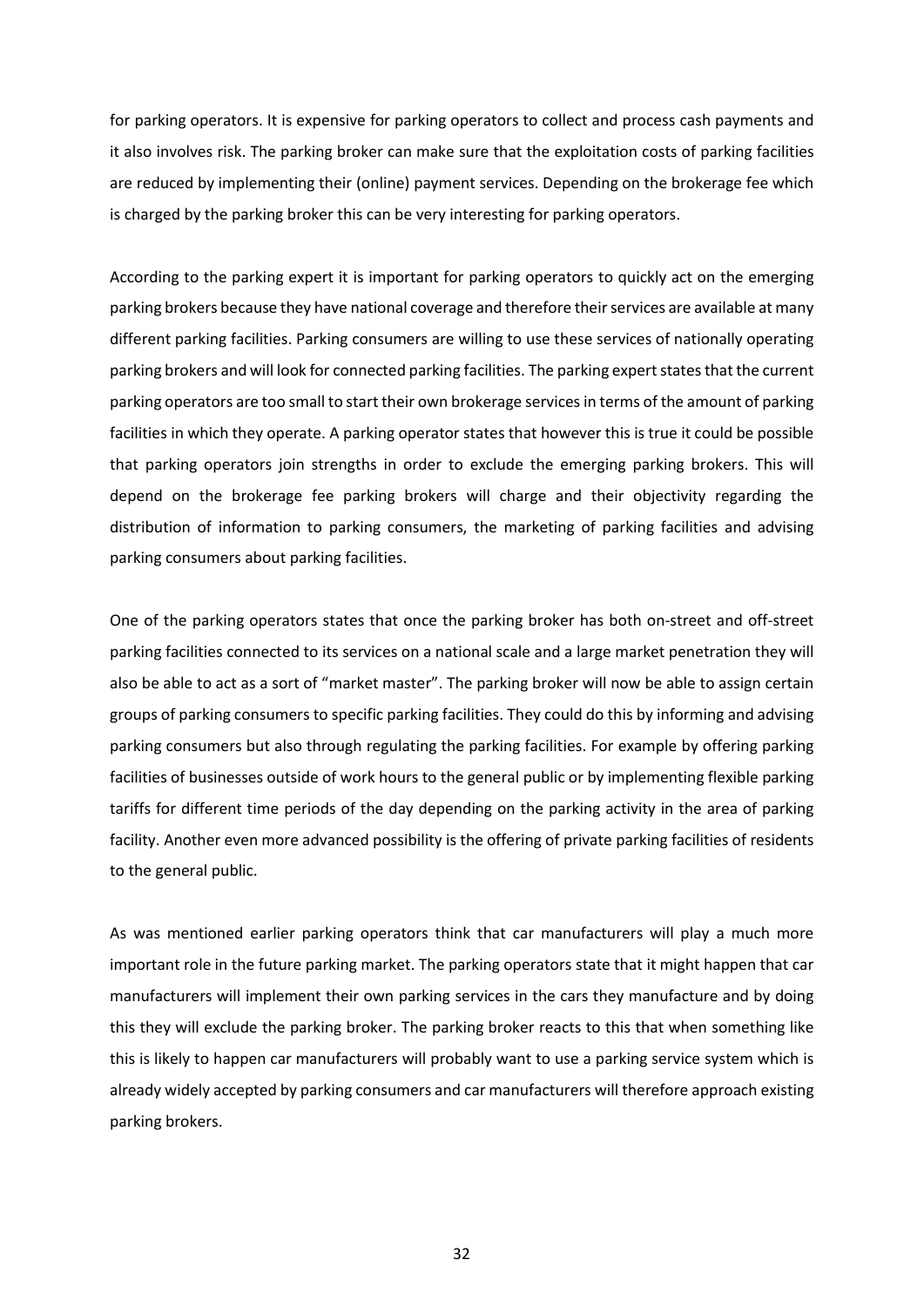# 5. SWOT Analysis for the Parking Transaction Broker

<span id="page-32-0"></span>In the previous chapter the outcomes of the personal interviews which were conducted in the expert panel are described. In the upcoming sections these outcomes will be classified in a SWOT analysis together with the other material that was discussed earlier in this paper. In this way we get a better understanding of the current parking brokers in terms of their current weaknesses and strengths and the possible future roles of the current parking brokers in terms of opportunities and threats.

The foundation for the SWOT analysis was created in the late 1960s (Learned, 1965). A SWOT analysis is a planning method aimed at evaluating the (S)trengths, (W)eaknesses, (O)pportunities and (T)hreats involved in projects and organizations. According to Kotler and Keller (2012) the SWOT analysis is a way to monitor the internal and external marketing environment which can be both favorable or unfavorable.

The objective of the external analysis is to identify the most important Opportunities and Threats. The importance of the external SWOT analysis is to try and foresee future possible external developments which may have positive (Opportunities) or negative influences (Threats) on the project or organization.

The internal analysis of the marketing environment focuses on the main Strengths and Weaknesses of a project or organization. This is necessary to evaluate the strategic capacity of the project or organization in the present moment which can be translated to the capacity to adapt to changes with respect to external developments in the form of their opportunities and threats.

#### Structure of a SWOT analysis



## **SWOT Analysis**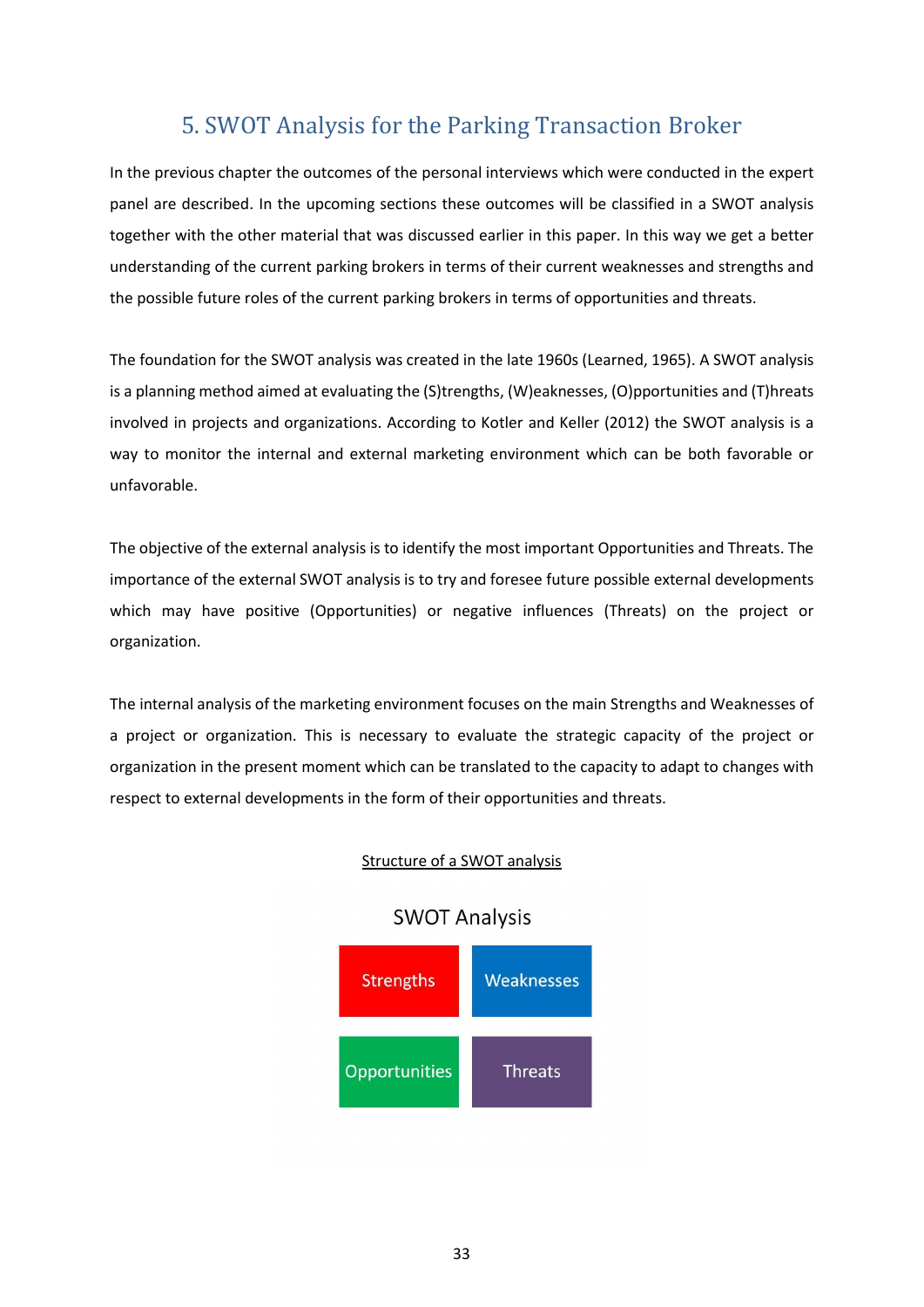## <span id="page-33-0"></span>5.1 Strengths of the current Parking Transaction Broker

In this section the main strengths of the current parking transaction brokers are described.

#### Priced parking regulation is implemented in 155 local governments in the Netherlands

Many local governments have implemented priced parking regulation and therefore the services that parking brokers offer can be used here. Most parking brokers are already active in many of these areas.

#### National coverage

Many parking facilities throughout the entire Netherlands are connected to the services of the current parking brokers. As a result of this parking consumers are able to park at many different parking facilities throughout the entire Netherlands by using the services offered by the current parking brokers.

#### Consumer knowledge of the parking consumer

Already a large group of parking consumers is using the services offered by today's parking brokers. The parking broker knows important information about these parking consumers such as the areas where they park, how often they park and what they pay for parking. This information can be used to improve and create services for parking consumers and is interesting for parking operators and local governments.

#### Able to mobilize parking consumers

Since a large group of parking consumers is using the services offered by today's parking brokers these parking brokers are able to mobilize parking consumers. This can be achieved by actively informing and advising parking consumers.

#### Payment services that improve the user friendliness of parking

Current parking brokers already offer payment services that improve the user friendliness of parking for parking consumers in several ways:

- Reduce the risk of getting parking fines
- No more parking meter and cash payments for parking
- Pay with the smallest monetary unit or per minute of parking
- Start and stop parking by using your smartphone, cellphone or the internet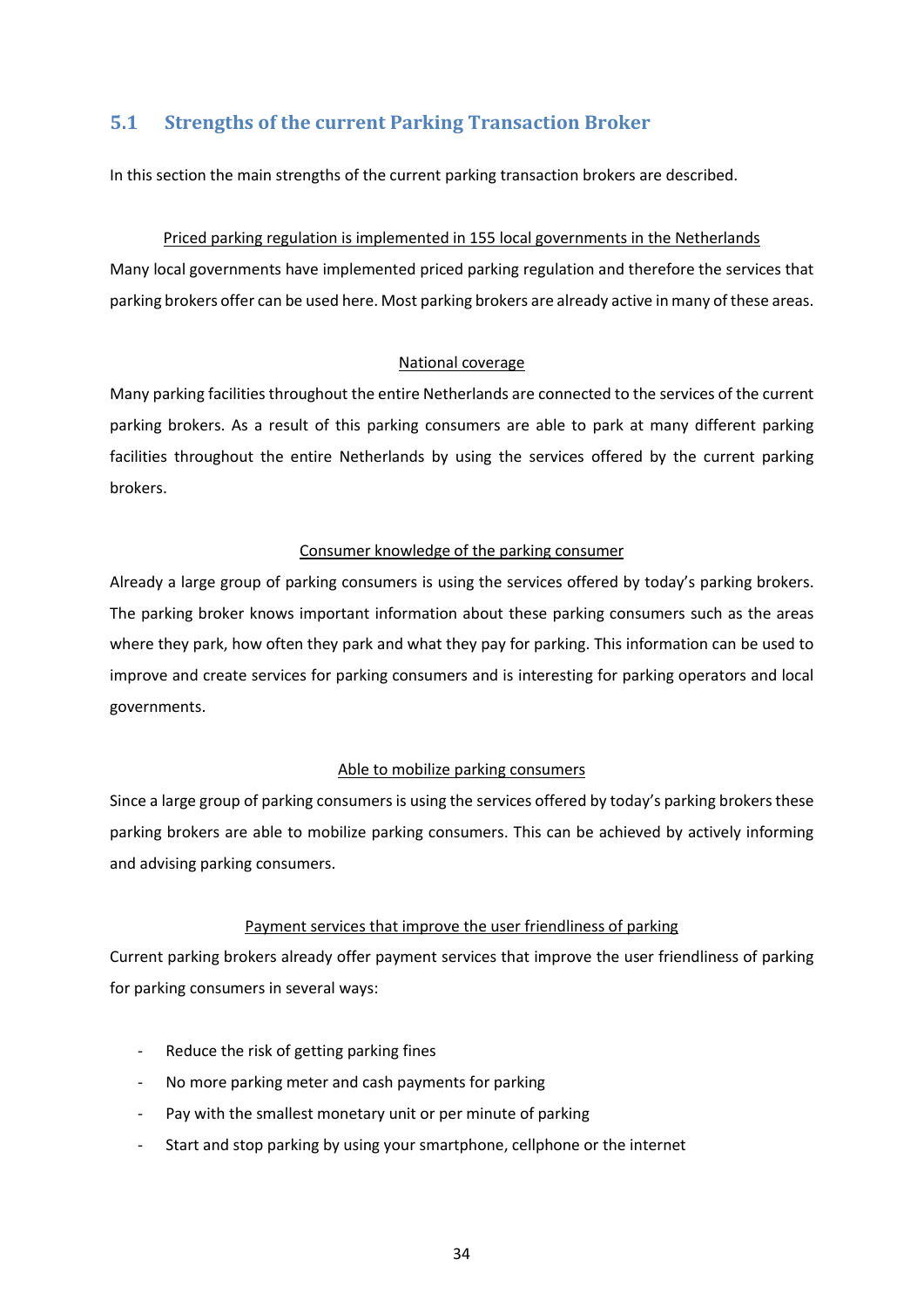- Receive the bill for parking at the end of the month and have a good overview of value added tax (VAT) paid
- Different payment methods: Subscription or pay per parking transaction
- Multiple license plates can be registered

## Reduces exploitation costs of parking facilities

The cashless payment services offered by parking brokers are reducing the exploitation costs in terms of costs for cash of parking facilities for parking operators and local governments.

## <span id="page-34-0"></span>5.2 Weaknesses of the current Parking Transaction Broker

In this section the main weaknesses of the current parking transaction brokers are described.

## Mainly active as payment service providers

Today's parking brokers are mainly active as payment service providers. Parking brokers are not yet actively informing and advising parking consumers about parking facilities.

## Not involved in the marketing of parking facilities

Parking brokers are not yet actively involved in the marketing of parking facilities.

## Limited amount of off-street parking facilities

The current services of the parking broker are mainly available for on-street parking facilities which are owned by local governments. Most off-street parking facilities which are operated by parking operators are still not available for the users of the services offered by the parking broker.

## No ownership of physical parking spots

Parking brokers don't own parking facilities. Because of this they are very reliant of the cooperation of local governments and parking operators. For example, to offer reserved parking spots to parking consumers and to market parking facilities.

## Mainly interesting for the heavy users of parking

Services offered by the current parking brokers are mainly interesting for the heavy users of parking. This is not only due to the fact that they do not yet actively inform and advise parking consumers but also because they charge an additional brokerage fee on top of the original parking tariff.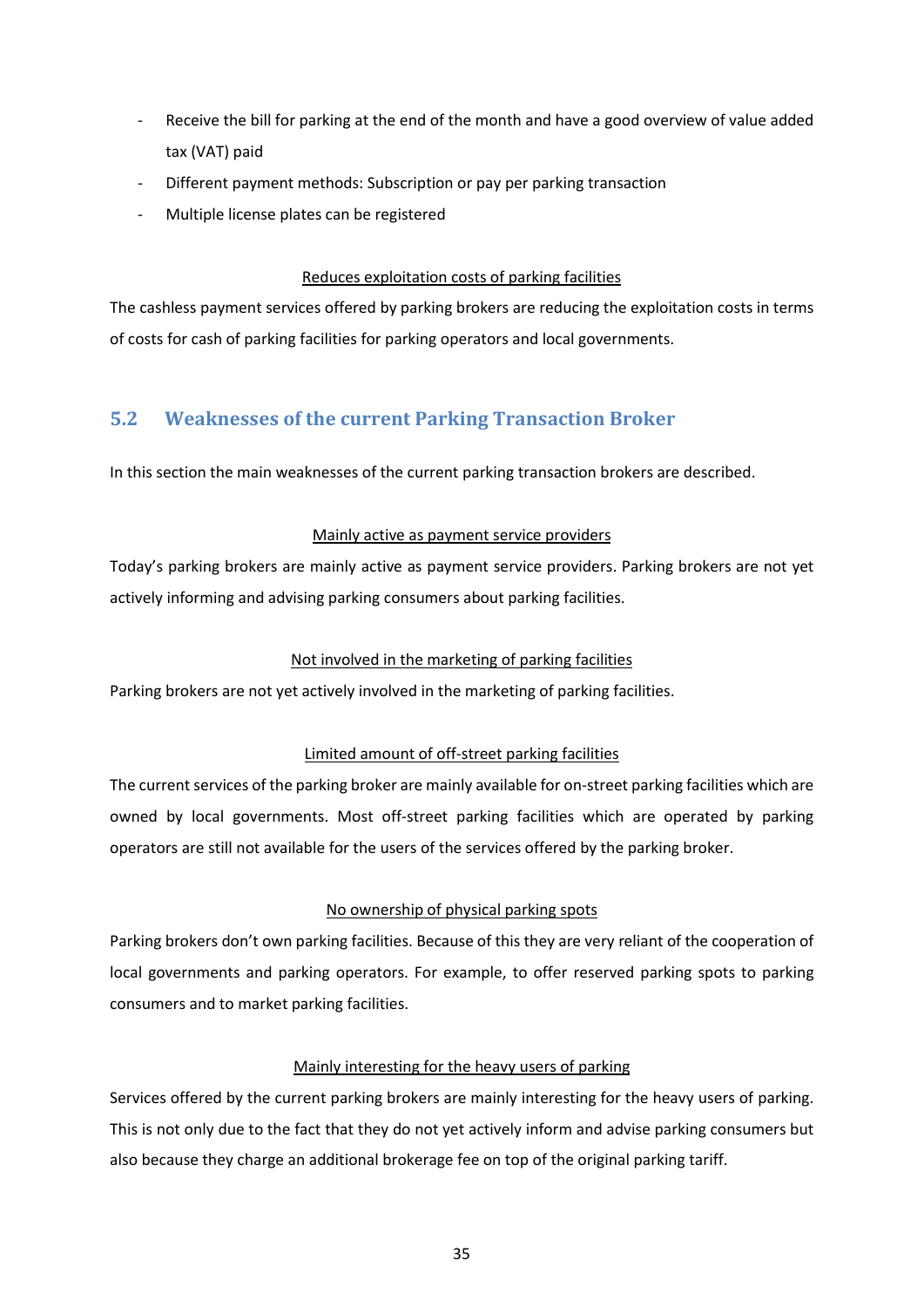# Dynamic information about parking facilities in the hands of local governments and parking operators

Much of the dynamic information about parking facilities in the Netherlands is currently in the hands of local governments and parking operators. In order for parking brokers to actively and accurately advise and inform parking consumers about parking facilities, parking brokers will need to have access to the dynamic information of these parking facilities. This will not be possible when parking operators and local governments don't make this information public.

## <span id="page-35-0"></span>5.3 Opportunities for the current Parking Transaction Broker

In this section the main opportunities for the current parking transaction brokers are described.

Priced parking regulation is implemented in 155 local governments in the Netherlands Many local governments have implemented priced parking regulation and therefore the services that the parking brokers offer can be used here. In addition to this local governments that are currently not using priced parking regulation might implement this in the future.

## The upcoming of mobile parking

Many parking consumers in the Netherlands are currently in the possession of a smartphone that supports parking services offered by parking brokers. In spite of this a lot of these parking consumers are still not using the (payment) services offered by today's parking brokers. It is expected by some experts that mobile parking and license plate parking will become the main payment methods for parking in the Netherlands within five years. The broker can expand its current payment services and create new services to attract more parking consumers for mobile parking. By doing this the current parking broker must make sure that the services they offer also become interesting for the broader public and not mainly for the heavy users of parking. An important question the parking broker should focus on is whether or not parking consumers are interested in having a mobile wallet.

# Actively informing and advising parking consumers about parking by using static and dynamic information of parking facilities on a national scale

Parking brokers should focus more on actively informing and advising parking consumers about parking by using dynamic and static information of parking facilities on a national scale. By doing this they will improve the user friendliness of parking for parking consumers. With the current developments which involve making this static and dynamic information publicly available on a national scale this can be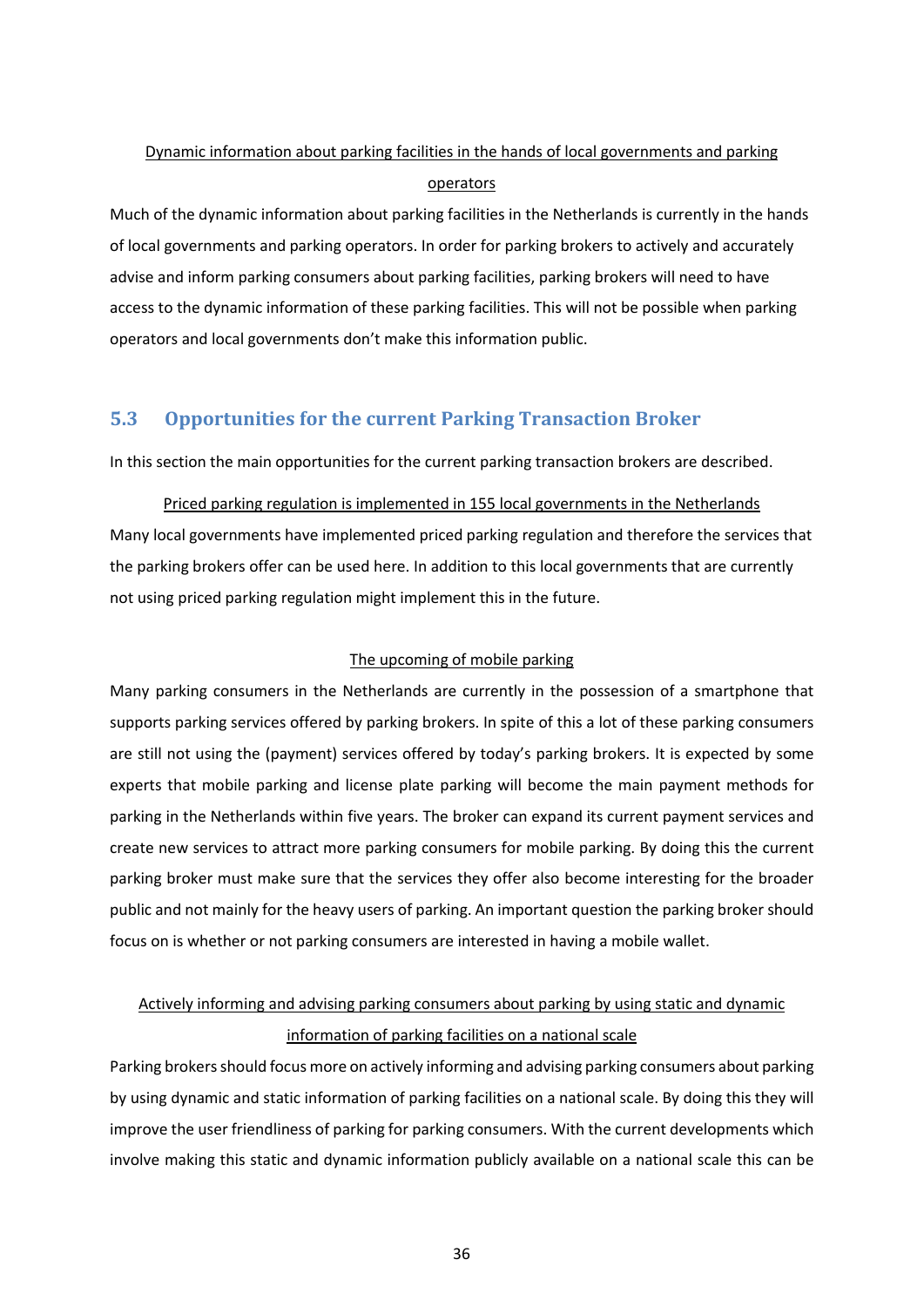achieved. It is important for parking brokers to make good agreements with parking operators which ensure that this information is used in an objective manner as this is the main issue for parking operators. By working together parking brokers and parking operators can improve and create services which will improve the user friendliness of parking for parking consumers.

#### Connecting off-street parking facilities to services parking brokers offer on a national scale

It is important that the services parking brokers offer are available on a national scale in a large amount of parking facilities. Currently most off-street parking facilities that are operated by parking operators in the Netherlands are not yet connected to the services of parking brokers. In order to attract more parking consumers parking brokers should focus on making these off-street parking facilities available for the users of their services by working together with parking operators which are the owners of physical parking spots. The result of this will be that the difference between off-street and on-street parking will dissolve, making is easier for parking consumers to park their car at any location by using the same parking services.

#### The offering of reserved parking spots

By offering reserved parking spots to parking consumers the user friendliness of parking can be improved, especially for long term parking. Parking consumers are willing to pay to be ensured of a parking spot since not being able to find a parking spot is one of their main displeasures. In order to do this parking brokers need the cooperation of parking operators and local governments as they are the owners of physical parking spots.

#### The marketing of parking facilities and the final destination of the parking consumer

Parking brokers should actively focus on the marketing of parking facilities in combination with the marketing of the final destination of the parking consumer. The final destination or the event which is taking place attracts potential parking consumers and therefore parking facilities in the direct surroundings of this event should be actively marketed to them. Therefore in addition to actively informing and advising parking consumers about the parking facility and the event which is taking place, parking consumers should be stimulated by promotional activities. This implies that parking brokers should start alliances with the organizers of events and the owners of facilities that attract parking consumers such as shops, theatres, cinemas, restaurant and museums. Examples of actively promoting the parking facility in combination with the final destination are: couponing, combination tickets and in-store discounts. By doing this parking brokers can attract extra customers for the owners of facilities that attract parking consumers and create value for their customers in terms of customer experience and improving the user friendliness of parking.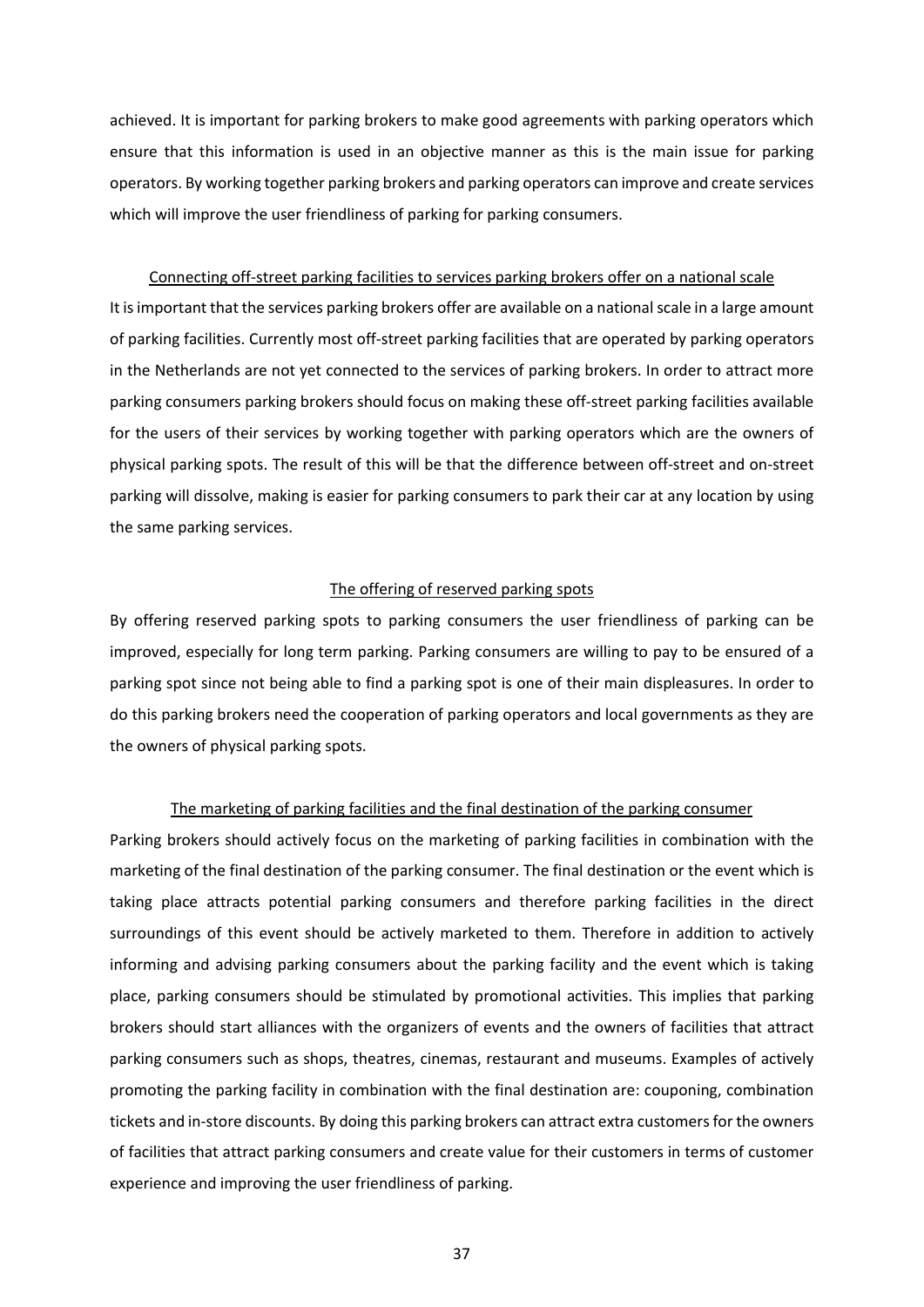#### Cashless payment possibilities are becoming more interesting for parking operators

Parking operators are becoming more interested in the cashless payment possibilities for parking consumers which are offered by the current parking brokers. By implementing these cashless payment services the exploitation costs of parking facilities can be reduced and the user friendliness of parking facilities for parking consumers is improved. Depending on the brokerage fee the parking brokers charge these cashless payment services could be very interesting for parking operators.

#### In most countries the payment services for parking facilities are only provided in local areas

The Netherlands is currently one of the leading countries with respect to the payment services which are provided on a national scale by parking brokers. Other countries often only have these payment services available in local areas. Parking brokers whom are currently mainly active in the Netherlands can expand their services to these countries to make them available on a much larger scale.

# By removing the additional (subscription) fee on top of the parking tariff a much larger market penetration can be achieved.

The current parking brokers are charging an additional (subscription) fee on top of the parking tariff to parking consumers that are using their payment services. By removing this additional fee a much larger group of parking consumers will start using the services offered by parking brokers. In this way parking brokers will gain market power in terms of market penetration and will as a result of this become much more interesting for local governments and parking operators. In addition to this parking brokers with a large market penetration will be more interesting for car manufactures, this could be interesting for parking brokers in the long term.

#### Function as a "market master"

A parking broker can function as a sort of "market master" when it has a large amount of both onstreet and off-street parking facilities connected to its services on a national scale. In combination with a large market penetration the parking broker will now be able to assign certain groups of parking consumers to specific parking facilities. They could do this by informing and advising parking consumers but also by regulating the parking facilities. For example, by offering parking facilities of businesses outside of work hours to the general public or by implementing flexible parking tariffs for different time periods of the day depending on the parking activity in the area of a parking facility. Another even more advanced possibility is the offering of private parking facilities of residents to the general public.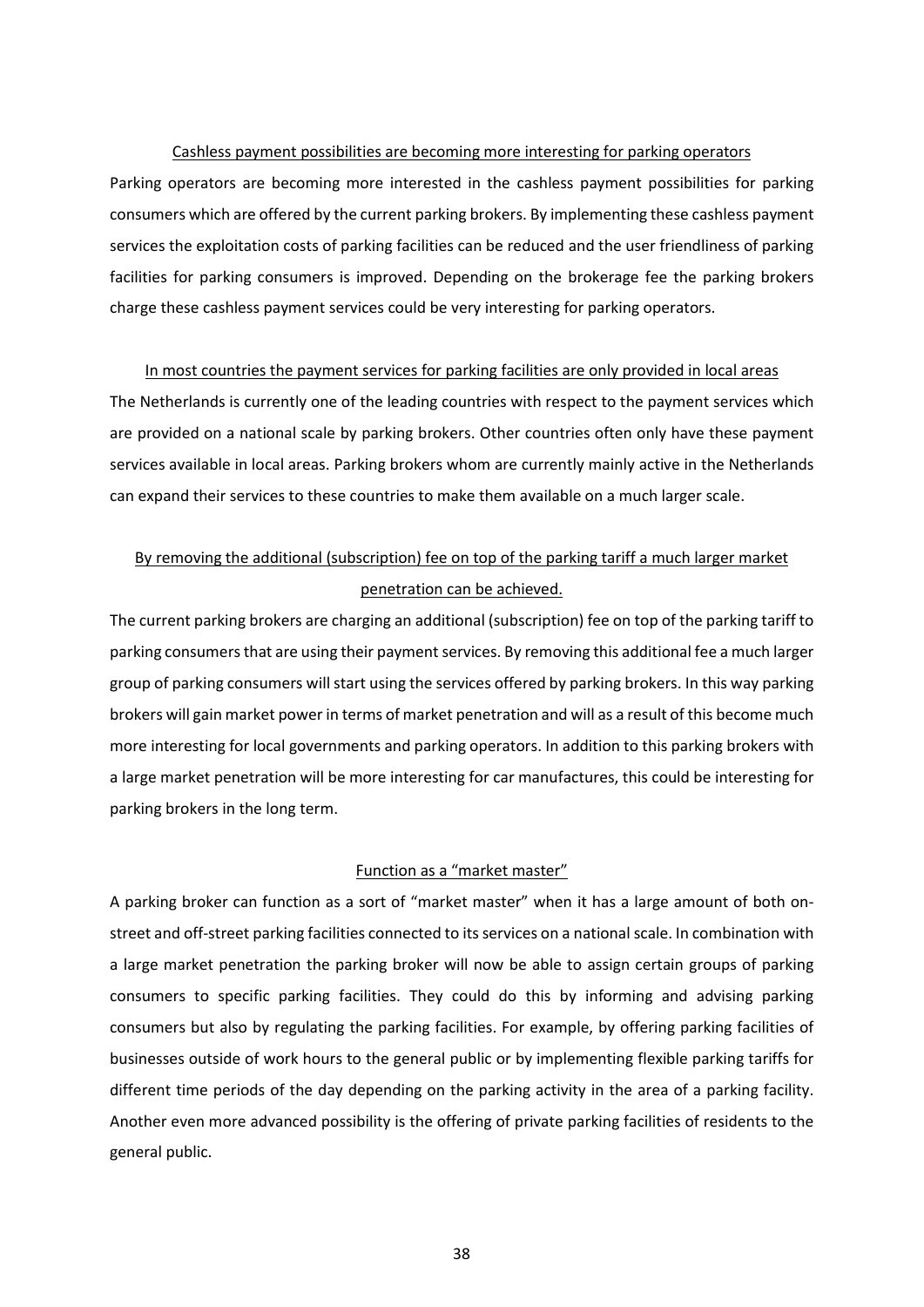#### Implementing flexible parking tariffs in parking facilities

Parking brokers know where and when parking consumers that use their services park their cars. In combination with informing and advising parking consumers parking brokers can implement flexible parking tariffs for different parking facilities. This can be done by adjusting the parking tariff to different time periods of the day depending on the amount of cars parked in a certain parking facility. For example, parking consumers will be attracted by drastically lowered parking tariffs or are repulsed by the high parking tariffs and guided to other parking facilities.

### Car manufacturers

In the long term car manufacturers might implement the services which are offered by parking brokers directly into the cars they manufacture. By doing this car manufacturers might choose to buy existing parking brokers or start strategic business alliances with parking brokers. The reason for this is that parking consumers are willing to use the services offered by parking brokers to which they are loyal and will therefore choose to have these specific services implemented in their cars. Because of this it is important for parking brokers to have a large market penetration in order to become interesting for car manufacturers.

## <span id="page-38-0"></span>5.4 Threats for the current Parking Transaction Broker

## Car manufacturers decide to create their own parking services

Car manufacturers can decide not to implement the current parking services that are offered by parking brokers into the cars they manufacture and will create their own parking services on a large scale.

#### Parking operators decide to create their own parking services

Parking operators decide to join strengths and exclude the parking broker by creating their own parking services. When agreements are not made properly and parking brokers would seriously harm parking operators this could happen. For example: when parking brokers do not use the static and dynamic information about parking facilities in an objective way. Parking brokers are reliant on the cooperation of parking operators as the main suppliers of off-street parking facilities. Local governments will be interested in services that function for both off-street and on-street parking facilities and the services created by parking operators will therefore be more interesting for them.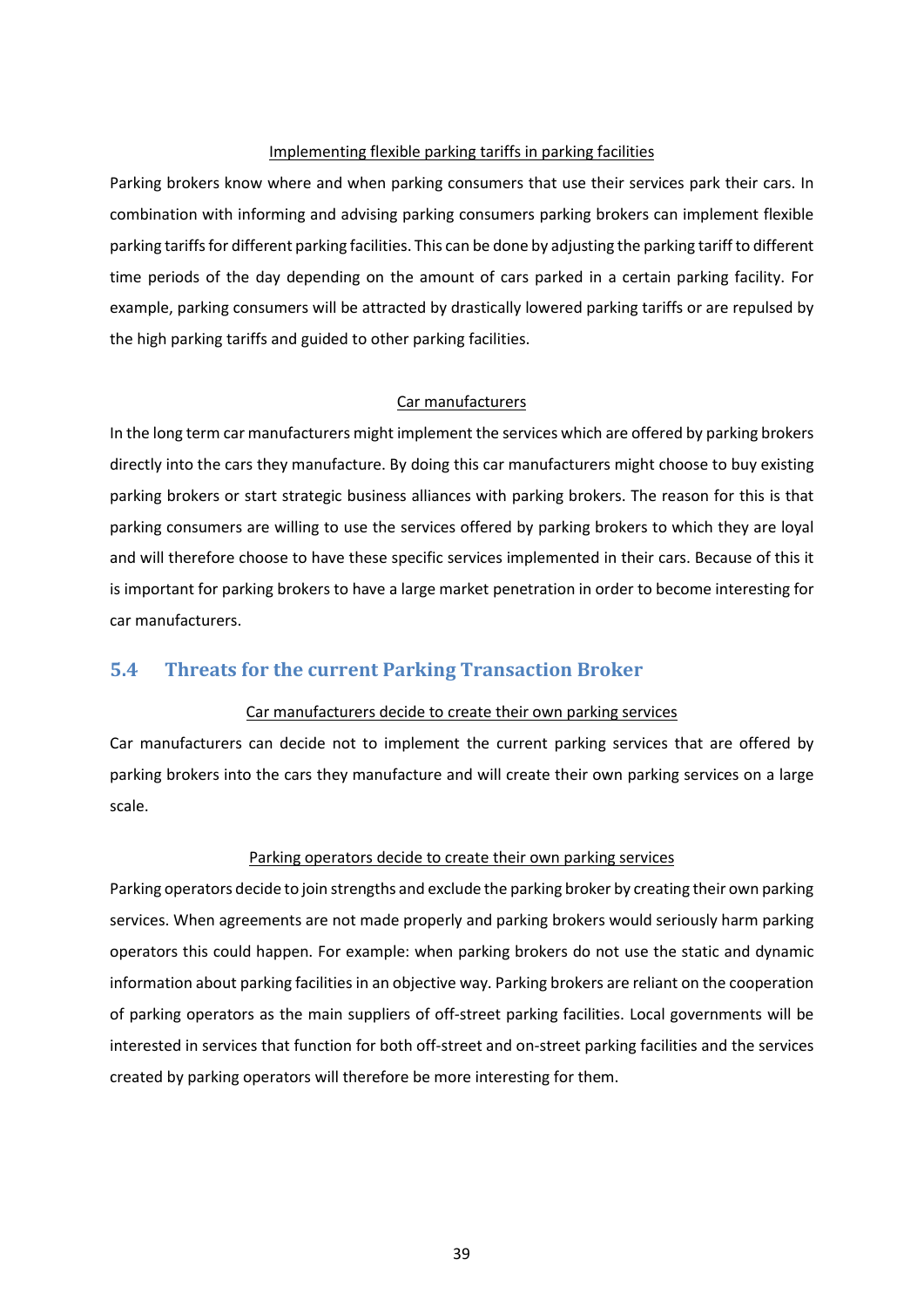## The upcoming of internet shopping

Due to the upcoming of internet shopping individuals will not use their cars anymore to go to shopping centers. In this way the demand for parking is decreasing at these shopping centers. However it is argued that this is mainly true for the weaker shopping centers where customer experience is of a lower value.

## The future car is not driver assisted

<span id="page-39-0"></span>In the long term cars will not be driver assisted anymore. Cars will be able to navigate by themselves and will park outside of areas where priced parking is implemented.



Table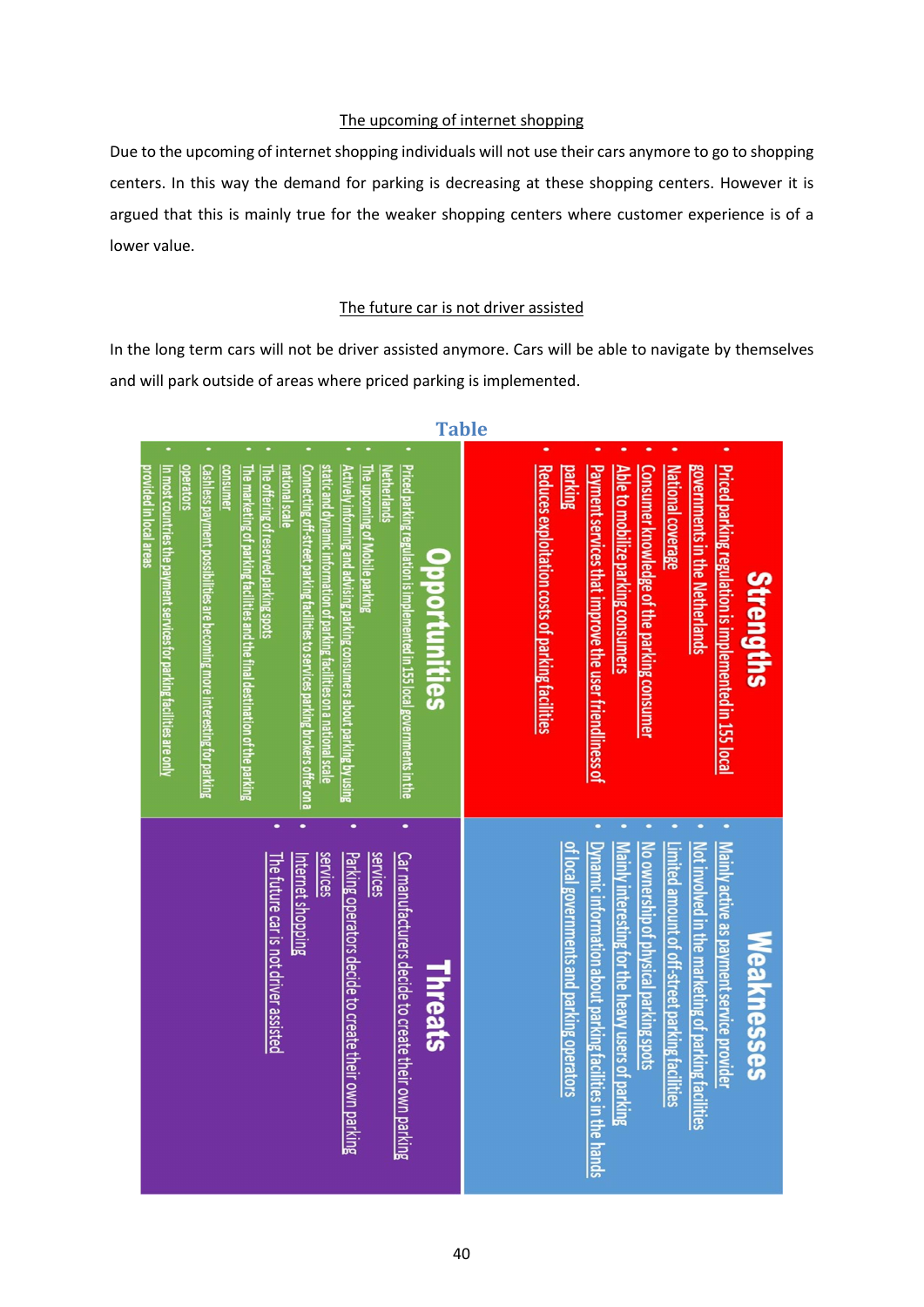# 6. Conclusion

<span id="page-40-0"></span>The Dutch parking market is currently subject to major changes and is therefore moving quickly. Recent trends in the (Dutch) parking market, such as the upcoming of mobile parking, license plate parking, the upcoming of online parking services and the Dutch government that is trying to make static and dynamic data of parking facilities in the Netherlands publicly available, are some examples of this. These trends have created market space for a new business in the parking market: the parking transaction broker. The parking transaction broker satisfies the needs of parking consumers in terms of service and therefore improves the user friendliness of parking facilities for parking consumers. The current parking transaction brokers are still mainly active as payment service providers but are increasingly becoming involved in traditional broker practices such as advising and informing parking consumers and by that actively mobilizing them.

From the literature review in combination with the personal interviews and the SWOT analysis it can be concluded that there are many different roles the parking transaction broker can fulfil in the future in terms of opportunities, however it must be noted that the visions from different stakeholders in the Dutch parking market are divided.

In the first place a parking transaction broker can intensify its business to consumer (B2C) focus by offering additional services such as actively informing and advising parking consumers about parking facilities by using static and dynamic information of parking facilities and by offering reserved parking spots. It is important that this happens on a national scale where both on-street and off-street parking facilities are connected to the services the parking broker offers. Parking brokers must make sure that not only the heavy users of parking facilities profit but that their services also become more interesting for the general public.

Secondly the parking brokers can increase their focus on the business to business (B2B) side of the parking market in which they actively market both the parking facilities of parking operators and local governments and the final destinations of parking consumers. By approaching the retail sector they can discuss possible promotional activities such as to compensate retail customers for parking through couponing, combination tickets and in-store discounts. Also other facilities and events that attract parking consumers such as museums, restaurants, festivals and theatres can have similar deals.

Next it becomes clear that car manufacturers will play a much more important role in the parking market of the future. The cars of the future will be able to navigate by themselves and will therefore

41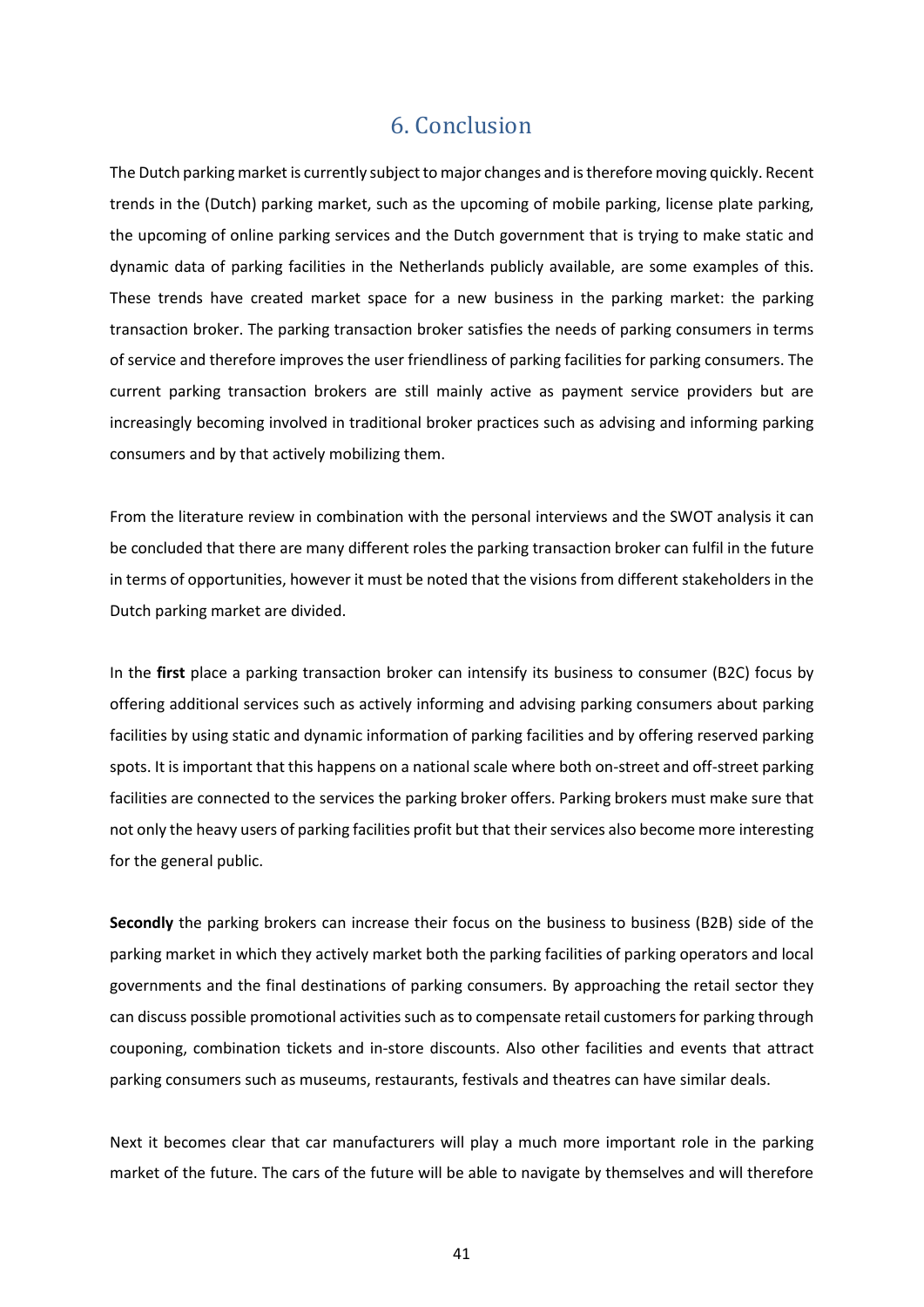be able to park outside of areas where priced parking is implemented. In addition to this the cars of the future will have implemented parking services and therefore it is important for parking brokers to have a large market penetration in order for them to become interesting for car manufacturers to implement their parking services. Another role the parking broker can fulfil in the future when it has a large market penetration and a large amount of parking facilities connected to its services is the role of a "market master". This involves the assigning of certain groups of parking consumers to specific parking facilities.

To conclude, the current parking brokers need the cooperation of both local governments and parking operators in order to achieve all sorts of new roles since they are the owners of physical parking spots. Therefore it is important for parking brokers to make good agreements with local governments and parking operators to make sure that they also benefit from the services offered by parking brokers. The facts that the parking broker knows the parking consumers and can mobilize them and the fact that cashless payment possibilities are becoming more interesting for parking operators and local governments can help parking brokers to achieve this. When these agreements are not made properly it could happen that parking operators create their own parking services and this could possible exclude the existing parking brokers.

## Limitations and Further Research

<span id="page-41-0"></span>An important limitation of this paper is related to the fact that there was no interview performed with any representative on the field of parking of a local government in the Netherlands. As the local governments are very important stakeholders in the Dutch parking market their visions with respect to the Dutch parking market and the parking transaction broker should be very interesting. A more complete and therefore improved SWOT analysis of the parking transaction broker can be created when this interview is added to the research.

Another limitation of this paper is that the visions or all stakeholders in the Dutch parking market are very different and therefore the small group that was interviewed is not a sufficient representation of the entire Dutch parking market. In order to have a more accurate reproduction of the Dutch parking market and the parking transaction broker a much larger group of stakeholders must be interviewed. This could be done in the form of a survey which makes it easier to interview a large group of stakeholders in the Dutch parking market.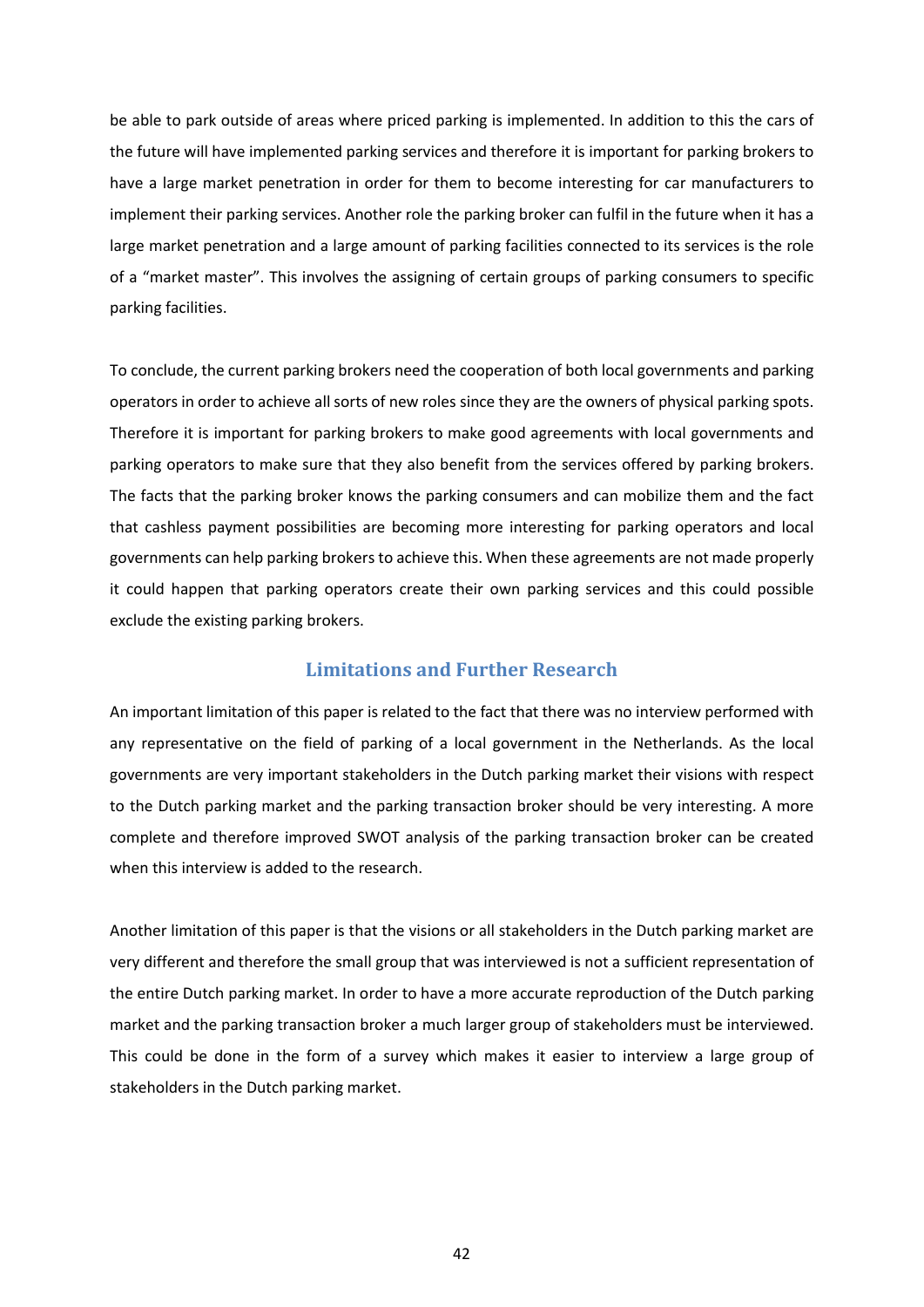## **Bibliography**

<span id="page-42-0"></span>ANWB, & Kenniscentrum voor Verkeer, Vervoer en Infrastructuur (CROW). (2014). *Trends in parkeren*. Retrieved from [http://www.crow.nl/publicaties/trends-in](http://www.crow.nl/publicaties/trends-in-parkeren?Zoekterm=trends+in+parkeren&page=1&searchsort=score&pagesize=10)[parkeren?Zoekterm=trends+in+parkeren&page=1&searchsort=score&pagesize=10](http://www.crow.nl/publicaties/trends-in-parkeren?Zoekterm=trends+in+parkeren&page=1&searchsort=score&pagesize=10)

Beirão, G., & Sarsfield Cabral, J. A. (2007). *Understanding attitudes towards public transport and private car: A qualitative study*. Retrieved from<http://www.sciencedirect.com/science/article/pii/S0967070X07000522>

Booking.com. (2014a). *Overview.* Retrieved from [http://www.booking.com/content/about.en](http://www.booking.com/content/about.en-gb.html?sid=e4cd05a46bf9bff6480a0abf5f9e3a96;dcid=4;tmpl=docs%2Fabout)[gb.html?sid=e4cd05a46bf9bff6480a0abf5f9e3a96;dcid=4;tmpl=docs%2Fabout](http://www.booking.com/content/about.en-gb.html?sid=e4cd05a46bf9bff6480a0abf5f9e3a96;dcid=4;tmpl=docs%2Fabout)

Booking.com. (2014b). *Join Booking.com.* Retrieved from https://join.booking.com/index.html?lang=enus;aid=304142

Centraal Bureau voor de Statistiek. (2014a). *Mobiliteit in Nederland; persoonskenmerken en motieven, regio's.*  Retrieved from [http://statline.cbs.nl/StatWeb/publication/?DM=SLNL&PA=81124NED&D1=0&D2=0&D3=1-](http://statline.cbs.nl/StatWeb/publication/?DM=SLNL&PA=81124NED&D1=0&D2=0&D3=1-2&D4=0&D5=a&D6=0&D7=a&HDR=T,G6&STB=G1,G3,G4,G2,G5&VW=T) [2&D4=0&D5=a&D6=0&D7=a&HDR=T,G6&STB=G1,G3,G4,G2,G5&VW=T](http://statline.cbs.nl/StatWeb/publication/?DM=SLNL&PA=81124NED&D1=0&D2=0&D3=1-2&D4=0&D5=a&D6=0&D7=a&HDR=T,G6&STB=G1,G3,G4,G2,G5&VW=T)

Centraal Bureau voor de Statistiek. (2014b). *Gemeenten verwachten 660 miljoen euro aan parkeerbelasting in 2014*. Retrieved from [http://www.cbs.nl/nl-NL/menu/themas/overheid](http://www.cbs.nl/nl-NL/menu/themas/overheid-politiek/publicaties/artikelen/archief/2014/2014-4043-wm.htm)[politiek/publicaties/artikelen/archief/2014/2014-4043-wm.htm](http://www.cbs.nl/nl-NL/menu/themas/overheid-politiek/publicaties/artikelen/archief/2014/2014-4043-wm.htm)

Centraal Bureau voor de Statistiek. (2014c). *E-commerce*. Retrieved from [http://www.cbs.nl/en-](http://www.cbs.nl/en-GB/menu/methoden/toelichtingen/alfabet/e/e-commerce.htm)[GB/menu/methoden/toelichtingen/alfabet/e/e-commerce.htm](http://www.cbs.nl/en-GB/menu/methoden/toelichtingen/alfabet/e/e-commerce.htm)

Chaffey, D. (2007). *E-Business and E-Commerce Management* (3rd ed.). Essex, England: Pearson Education Limited.

Detailhandel Nederland. (2014). Nationale Parkeertest 2014. Retrieved from [http://nationaleparkeertest2014.detailhandel.nl/#betalen-inleiding](http://nationaleparkeertest2014.detailhandel.nl/)

Dijken, K. van. (2002). *Parkeren in Nederland*. Retrieved from [http://publicaties.minienm.nl/download](http://publicaties.minienm.nl/download-bijlage/5083/parkeren-in-nederland-408903.pdf)[bijlage/5083/parkeren-in-nederland-408903.pdf](http://publicaties.minienm.nl/download-bijlage/5083/parkeren-in-nederland-408903.pdf)

Dontigney, E. (2014, Augustus 31). Five Types of E-Commerce. Retrieved from [http://www.ehow.com/info\\_10013722\\_five-types-ecommerce.html](http://www.ehow.com/info_10013722_five-types-ecommerce.html)

Hofs, Y. (2013, December 8). De parkeerapp: scheelt een hoop frustratie en kan heel wat geld besparen [Press release]. *De Volkskrant.* Retrieved from [http://www.volkskrant.nl/media/de-parkeerapp-scheelt-een-hoop](http://www.volkskrant.nl/media/de-parkeerapp-scheelt-een-hoop-frustratie-en-kan-heel-wat-geld-besparen~a3558542/)[frustratie-en-kan-heel-wat-geld-besparen~a3558542/](http://www.volkskrant.nl/media/de-parkeerapp-scheelt-een-hoop-frustratie-en-kan-heel-wat-geld-besparen~a3558542/)

Ison, S., Rye, T., & Cowan, T. (2006). *Expansion of a Controlled Parking Zone (CPZ) and its Influence on Modal Split: The Case of Edinburgh*. Retrieved from

[http://www.tandfonline.com/doi/full/10.1080/03081060600585368#tabModule](http://www.tandfonline.com/doi/full/10.1080/03081060600585368)

Grimes, A., Ren, C., & Stevens, P. (2011). *The need for speed: impacts of internet connectivity on firm productivity*. Retrieved from [http://download.springer.com/static/pdf/688/art%253A10.1007%252Fs11123-](http://download.springer.com/static/pdf/688/art%253A10.1007%252Fs11123-011-0237-z.pdf?auth66=1416325876_03c1154de1966d5945bf9b108a2e5d37&ext=.pdf) [011-0237-z.pdf?auth66=1416325876\\_03c1154de1966d5945bf9b108a2e5d37&ext=.pdf](http://download.springer.com/static/pdf/688/art%253A10.1007%252Fs11123-011-0237-z.pdf?auth66=1416325876_03c1154de1966d5945bf9b108a2e5d37&ext=.pdf)

Groenenwoud, P. (2010). *Zakboek parkeren in de woonomgeving: Introductie Parkeren moet*. Retrieved from [http://books.google.nl/books?hl=nl&lr=&id=MgYzjH\\_Z9m0C&oi=fnd&pg=PP2&dq=parkeerplaatsen+in+nederla](http://books.google.nl/books?hl=nl&lr=&id=MgYzjH_Z9m0C&oi=fnd&pg=PP2&dq=parkeerplaatsen+in+nederland&ots=l2qYgq1Q4t&sig=qKaEDzmaKkQ3OZhvk0vgGHUGmgI) [nd&ots=l2qYgq1Q4t&sig=qKaEDzmaKkQ3OZhvk0vgGHUGmgI#v=onepage&q=85%25&f=false](http://books.google.nl/books?hl=nl&lr=&id=MgYzjH_Z9m0C&oi=fnd&pg=PP2&dq=parkeerplaatsen+in+nederland&ots=l2qYgq1Q4t&sig=qKaEDzmaKkQ3OZhvk0vgGHUGmgI)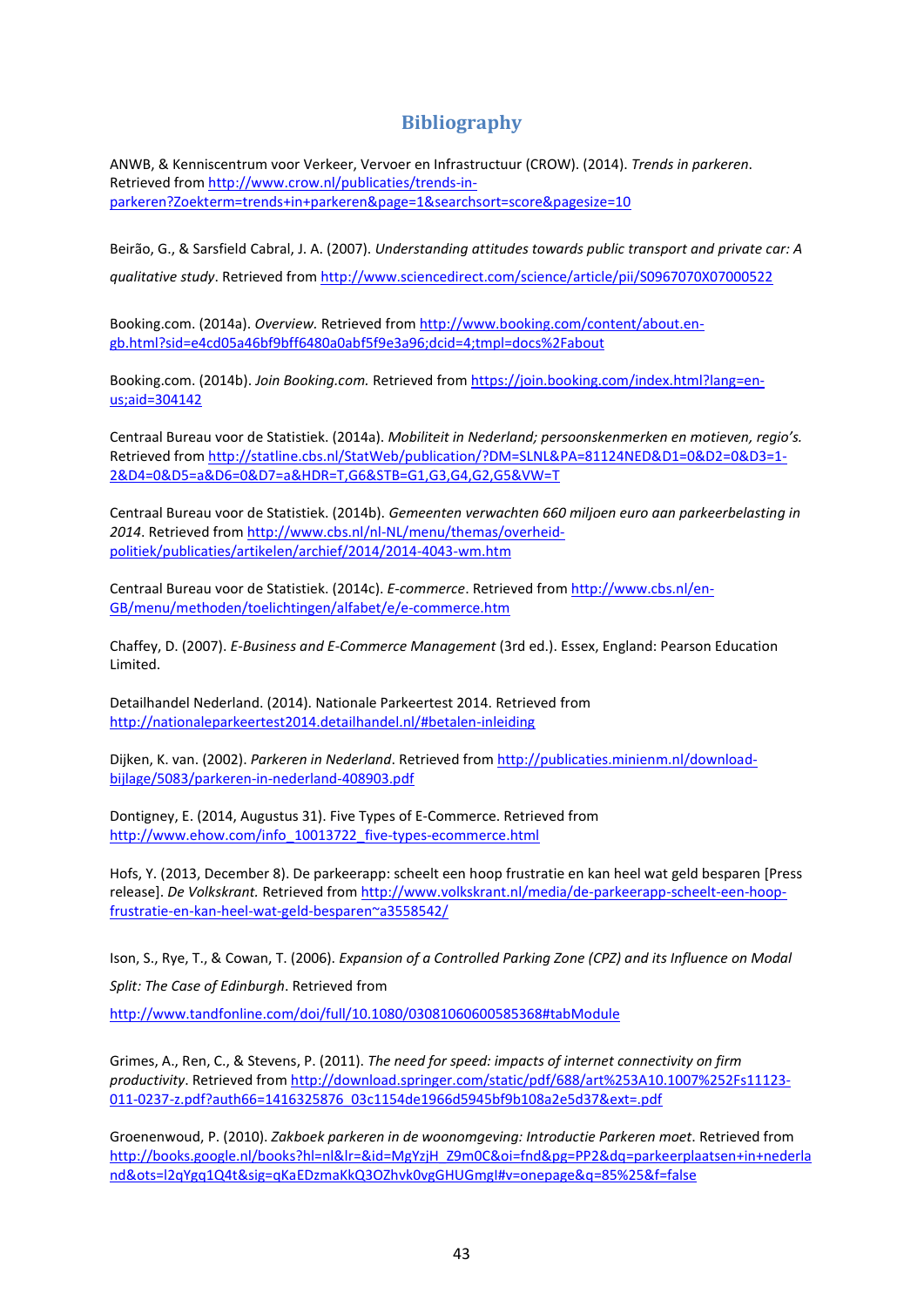Kenniscentrum voor Verkeer, Vervoer en Infrastructuur (CROW). (2003). *Parkeeregulering: toepassing en effecten*. Retrieved from [http://www.crow.nl/documents/kpvv-kennisdocumenten/brochure](http://www.crow.nl/documents/kpvv-kennisdocumenten/brochure-parkeerregulering-toepassing-en-effecten.aspx)[parkeerregulering-toepassing-en-effecten.aspx](http://www.crow.nl/documents/kpvv-kennisdocumenten/brochure-parkeerregulering-toepassing-en-effecten.aspx)

Kotler, P., & Keller, K. L. (2012). *A Framework for marketing management* (5th ed.). Essex, England: Pearson.

Kleiman, M. A. R. (1993). *Enforcement swamping: A positive-feedback mechanism in rates of illicit activity*. Retrieved from [http://ac.els-cdn.com/089571779390240Y/1-s2.0-089571779390240Y](http://ac.els-cdn.com/089571779390240Y/1-s2.0-089571779390240Y-main.pdf?_tid=6765da4c-7a15-11e4-babd-00000aacb35f&acdnat=1417519487_0d4e6ae44d164a89959492ce63057107)main.pdf? tid=6765da4c-7a15-11e4-babd-[00000aacb35f&acdnat=1417519487\\_0d4e6ae44d164a89959492ce63057107](http://ac.els-cdn.com/089571779390240Y/1-s2.0-089571779390240Y-main.pdf?_tid=6765da4c-7a15-11e4-babd-00000aacb35f&acdnat=1417519487_0d4e6ae44d164a89959492ce63057107)

Learned, E. P. (1965). *Business policy: Text and cases*. Homewood/Ill. : Irwin

Lee, H., Guillet, B., & Law, R. (2012). *An Examination of the Relationship between Online Travel Agents and Hotels*. Retrieved from<http://cqx.sagepub.com/content/54/1/95.abstract>

Panayotis, G. (2012, October 5). *Booking.com Reveal their true face.* Retrieved from <http://www.hospitalitynet.org/news/154000320/4057989.html>

P1 Parking. (2006). *Retail en parkeren* (P1 dossier twee). Retrieved from https://www.p1.nl/fileadmin/pdf/P1\_brochure\_Dossier2.pdf

Shoup, D. (2005). *The high cost of free parking*. Retrieved from https://server1.tepper.cmu.edu/CMUPark/The-High-Cost-of-Free-Parking.pdf

Shoup, D. (2011). *Ending the Abuse of Disabled Parking Placards*. Retrieved from <http://trid.trb.org/view.aspx?id=1126780>

Spark Parkeren. (2014). *Parkeren in Nederland*. Retrieved from [http://www.tweedekamer.nl/downloads/document?id=1024639d-5420-46f2-ad57-](http://www.tweedekamer.nl/downloads/document?id=1024639d-5420-46f2-ad57-0eab8540a6d5&title=Notitie%20parkeren%20in%20Nederland.pdf) [0eab8540a6d5&title=Notitie%20parkeren%20in%20Nederland.pdf](http://www.tweedekamer.nl/downloads/document?id=1024639d-5420-46f2-ad57-0eab8540a6d5&title=Notitie%20parkeren%20in%20Nederland.pdf)

Starkov, M. (2010). *End of the OTA merchant model – this time for real*. Retrieved from [http://cdn.hebsdigital.com/cms/pressroom/11\\_hotelsmag\\_end\\_of\\_the\\_ota\\_merchant\\_model.pdf](http://cdn.hebsdigital.com/cms/pressroom/11_hotelsmag_end_of_the_ota_merchant_model.pdf)

Mingardo, G. (2013). *Transport and environmental effects of rail-based Park and Ride: evidence from the Netherlands*. Retrieved from<http://www.sciencedirect.com/science/article/pii/S0966692313000185>

Mingardo, G., & Meerkerk, J. van. (2012). *Is parking supply related to turnover of shopping areas? The case of the Netherlands*. Retrieved from<http://www.sciencedirect.com/science/article/pii/S096969891100124X>

Mohapatra, S. (2013). *E-Commerce Strategy.* Retrieved from [http://download.springer.com/static/pdf/22/bok%253A978-1-4614-4142-](http://download.springer.com/static/pdf/22/bok%253A978-1-4614-4142-7.pdf?auth66=1415973119_dac1722ed96734e5dd130b477ba9968d&ext=.pdf) [7.pdf?auth66=1415973119\\_dac1722ed96734e5dd130b477ba9968d&ext=.pdf](http://download.springer.com/static/pdf/22/bok%253A978-1-4614-4142-7.pdf?auth66=1415973119_dac1722ed96734e5dd130b477ba9968d&ext=.pdf)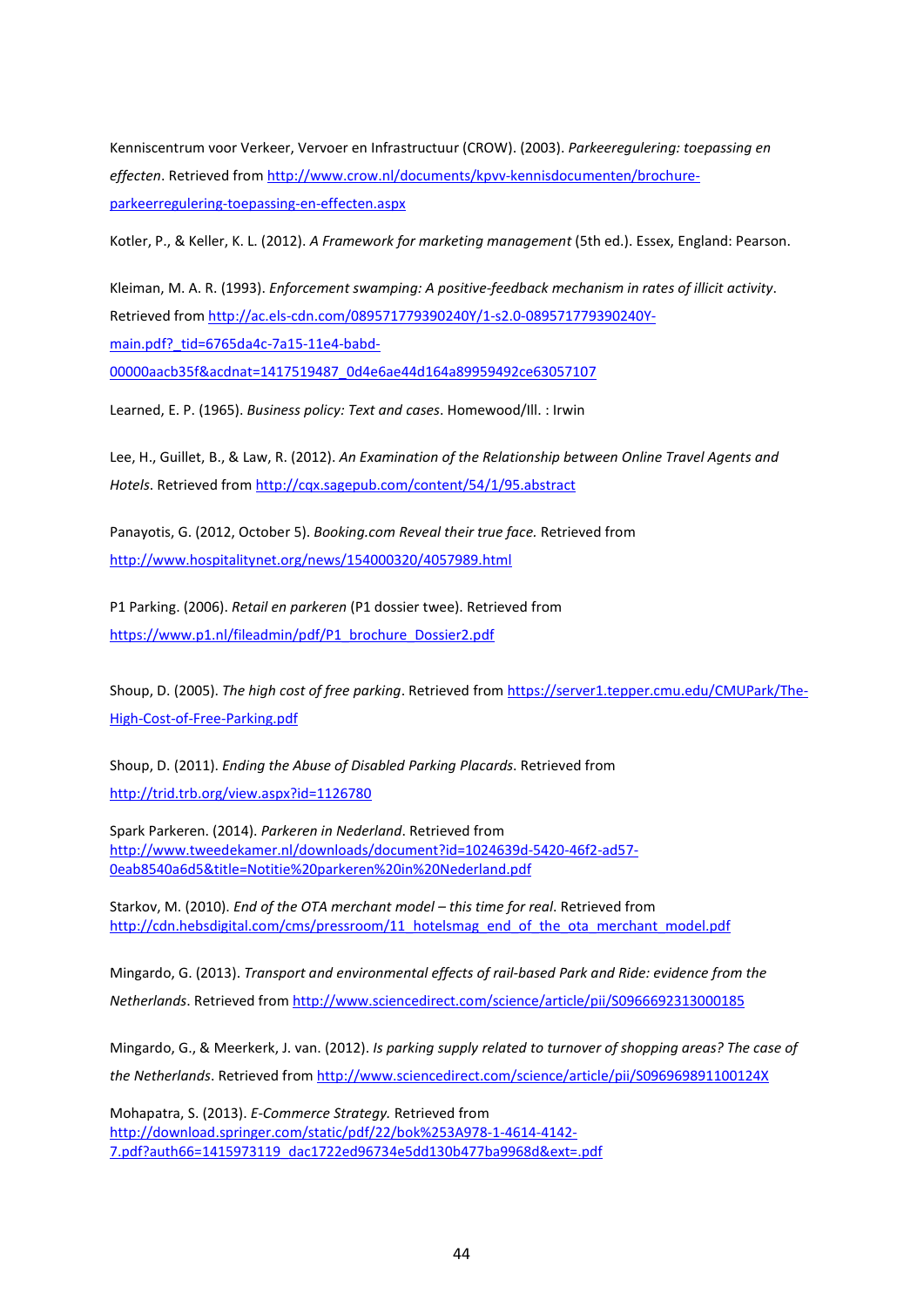Nationaal Parkeer Register. (2014, January 30). RDW stelt parkeerinformatie als open data beschikbaar. Retrieved from [http://www.nationaalparkeerregister.nl/nieuws-en](http://www.nationaalparkeerregister.nl/nieuws-en-ontwikkeling/alles/nieuwsbericht/archive/2014/01/article/rdw-stelt-parkeerinformatie-als-open-data-beschikbaar-49.html)[ontwikkeling/alles/nieuwsbericht/archive/2014/01/article/rdw-stelt-parkeerinformatie-als-open-data](http://www.nationaalparkeerregister.nl/nieuws-en-ontwikkeling/alles/nieuwsbericht/archive/2014/01/article/rdw-stelt-parkeerinformatie-als-open-data-beschikbaar-49.html)[beschikbaar-49.html](http://www.nationaalparkeerregister.nl/nieuws-en-ontwikkeling/alles/nieuwsbericht/archive/2014/01/article/rdw-stelt-parkeerinformatie-als-open-data-beschikbaar-49.html)

Parkmobile. (2014). *Voordelen van Parkmobile.* Retrieved from [http://www.parkmobile.nl/voordelen\\_mobiel\\_parkeren](http://www.parkmobile.nl/voordelen_mobiel_parkeren)

Tertoolen, G. (2014, September 29). *Draagvlak voor betaald parkeren*. Retrieved from [http://www.verkeerskunde.nl/achteruitkijkspiegel/achteruitkijkspiegel/draagvlak-voor-betaald-parkeren-](http://www.verkeerskunde.nl/achteruitkijkspiegel/achteruitkijkspiegel/draagvlak-voor-betaald-parkeren-%28vk-5-2014%29.38063.lynkx) [%28vk-5-2014%29.38063.lynkx](http://www.verkeerskunde.nl/achteruitkijkspiegel/achteruitkijkspiegel/draagvlak-voor-betaald-parkeren-%28vk-5-2014%29.38063.lynkx)

Toh, R., Raven, P., & DeKay, F. (2011). *Selling Rooms: Hotels vs. Third-Party Websites*. Retrieved from <http://cqx.sagepub.com/content/52/2/181.short>

Van der Krabben, E. (2013). *Toekomst binnensteden: dynamiek en ontwikkelstrategieën*. Retrieved from <http://repository.ubn.ru.nl/bitstream/handle/2066/132250/132250.pdf?sequence=1>

Van Ommeren, J. (2012). *Over Falend en Succesvol Parkeerbeleid*. Retrieved from [http://www.feweb.vu.nl/en/Images/OverFalendEnSuccesvolParkeerbeleid%2030%20mei%20gedrukte%20versi](http://www.feweb.vu.nl/en/Images/OverFalendEnSuccesvolParkeerbeleid 30 mei gedrukte versie_tcm97-274940.pdf) [e\\_tcm97-274940.pdf](http://www.feweb.vu.nl/en/Images/OverFalendEnSuccesvolParkeerbeleid 30 mei gedrukte versie_tcm97-274940.pdf)

Van Best, C. (2012, December 11). *Tilburger betaalt gemiddelde prijs voor eigen parkeerplek.* Retrieved from [http://www.dichtbij.nl/tilburg/auto/artikel/2565315/tilburger-betaalt-gemiddelde-prijs-voor-eigen](http://www.dichtbij.nl/tilburg/auto/artikel/2565315/tilburger-betaalt-gemiddelde-prijs-voor-eigen-parkeerplek.aspx)[parkeerplek.aspx](http://www.dichtbij.nl/tilburg/auto/artikel/2565315/tilburger-betaalt-gemiddelde-prijs-voor-eigen-parkeerplek.aspx)

Vereniging van Nederlandse Gemeenten. (2014). *Parkeerbeleid*. Retrieved from <http://www.vng.nl/onderwerpenindex/milieu-en-mobiliteit/parkeren>

Wang, P. (2007). *Evaluate e-business models*. Retrieved from<http://tafe.blogbus.com/files/11802776340.doc>

Yellowbrick. (2014). *Voordelen Particulier*. Retrieved from [http://www.yellowbrick.nl/home/voordelen](http://www.yellowbrick.nl/home/voordelen-particulier)[particulier](http://www.yellowbrick.nl/home/voordelen-particulier)